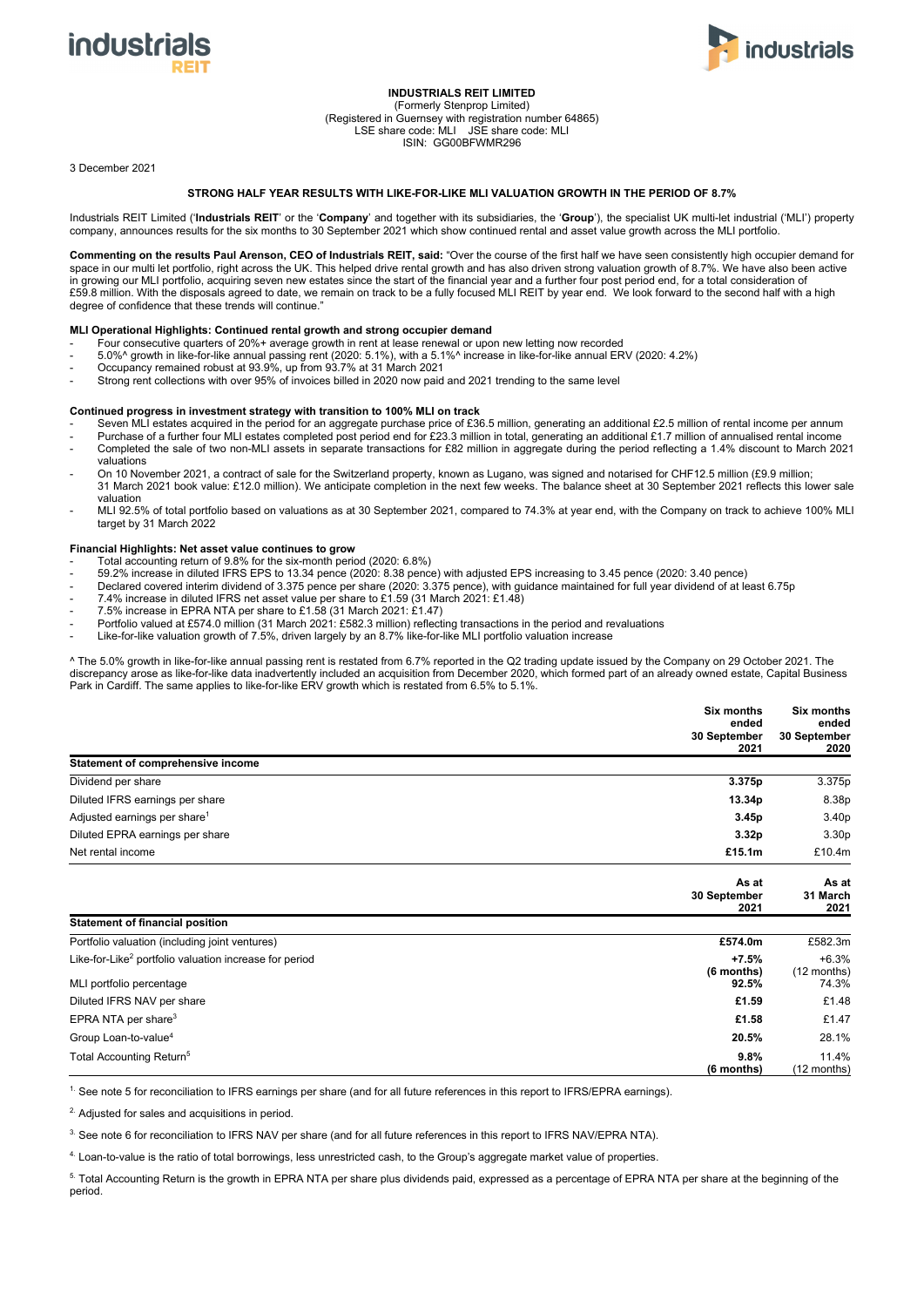## **For further information:**

| <b>Industrials REIT Limited:</b><br>(paul.arenson@industrials.co.uk)<br>Paul Arenson<br><b>Julian Carey</b><br>(iulian.carev@industrials.co.uk)<br>James Beaumont<br>(james.beamont@industrials.co.uk) | +44(0)20 3918 6600  |
|--------------------------------------------------------------------------------------------------------------------------------------------------------------------------------------------------------|---------------------|
| <b>Numis Securities Limited (Financial Adviser):</b><br>Hugh Jonathan<br>Vicki Paine                                                                                                                   | +44(0)20 7260 1000  |
| FTI Consulting (PR Adviser):<br><b>Richard Sunderland</b><br><b>Richard Gotla</b><br>Neel Bose<br>Industrialsreit@fticonsulting.com                                                                    | +44(0)20 3727 1000  |
| Java Capital<br>(JSE sponsor)                                                                                                                                                                          | +27 (0) 11 722 3050 |

### **About Industrials REIT Limited:**

Industrials REIT Limited is a UK REIT listed on the LSE and the JSE. We specialise in the ownership and operation of UK multi-let industrial (MLI) property. Our purpose is to revolutionise the MLI sector in the UK for the benefit of our stakeholders. Our goal is to become the leading MLI business in the UK. For further information, go to www.industrialsreit.com.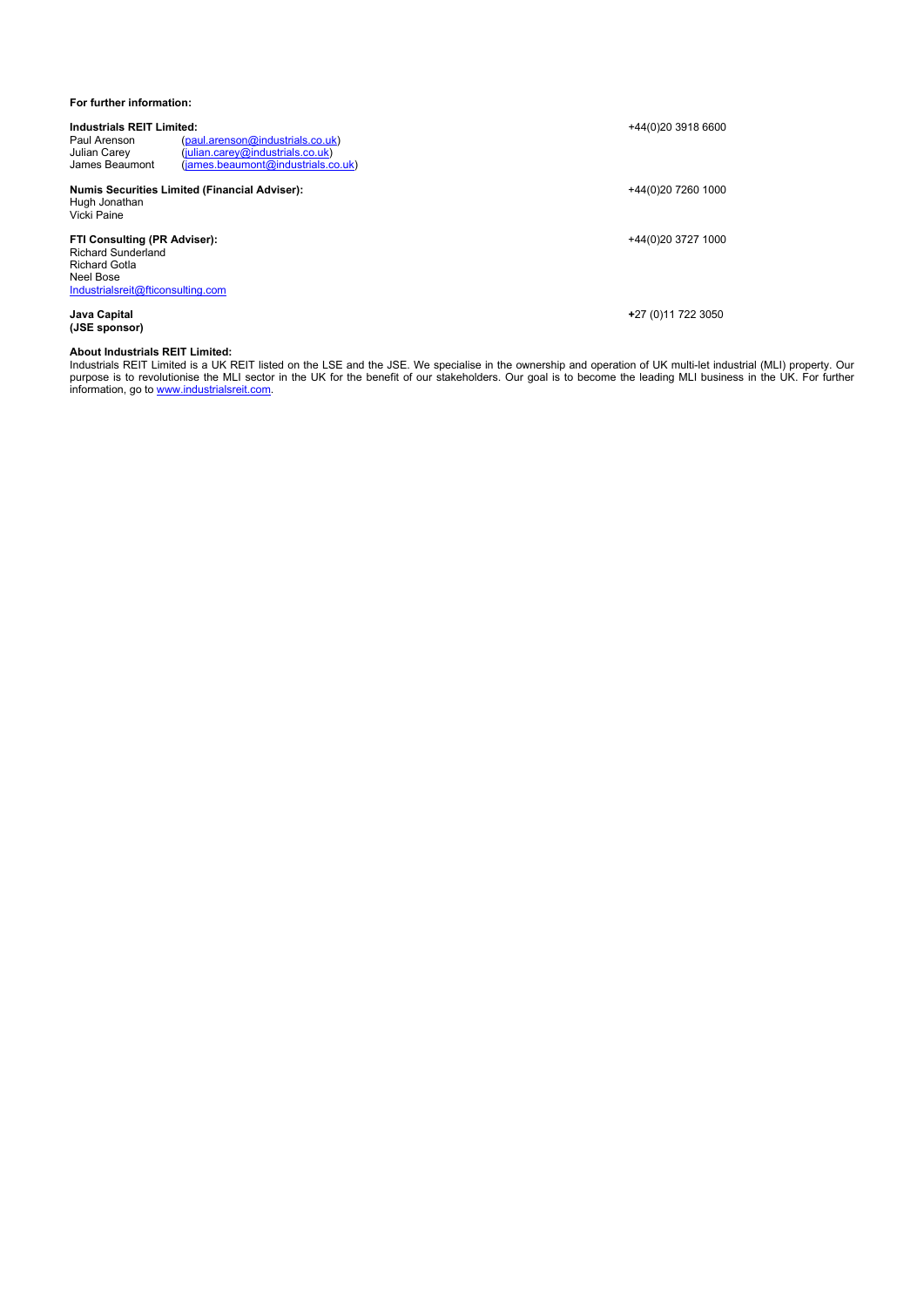#### **Operating and financial review**

#### **Overview**

We are pleased to report a strong first half performance for the newly named Industrials REIT, building on the momentum towards the end of last year and driven by the continued growth in occupier demand which is putting upwards pressure on rents and, in turn, valuations as more investors are attracted to the sector. These dynamics, coupled with the value we are able to create through active asset management, have led to a total accounting return of 9.8% for the six-month period, comprising a covered dividend of 3.375p per share on adjusted earnings of 3.45p per share and a 7.5% increase in EPRA NTA per share. This is significantly in excess of our stated minimum target total accounting return of 10% per annum.

The covered dividend of 3.375p per share will be paid in February 2022 and we reiterate our guidance to maintain the full year dividend of at least 6.75p per share. In the following financial year, we expect the strong fundamentals associated with owning a 100% MLI portfolio to allow us to grow both the dividend and net asset value, as growing MLI rents are translated into higher income and capital values. We anticipate that this will result in dividend growth going forward and enable Industrials REIT to deliver a total accounting return of at least 10% per annum for the foreseeable future.

We are pleased to report a group rent collection rate of 94% since April 2020 when the Coronavirus pandemic took hold. MLI collections for all billing periods in 2020 are now ahead of our target of 95% of rent collected versus originally billed and demonstrates the high level of resilience in our customer base. Rent collections for 2021 billing periods are trending towards similar levels as tenants are settling arrears and paying faster. We expect this situation to continue to improve as the impact of the pandemic eases and we see the end of government restrictions on bad debt enforcement, which is due to come into effect on 31 March 2022. Assuming the economy does not experience further headwinds, we would expect rent collections for current billing periods to return to pre-pandemic levels of 98% and above. Indeed, we are further encouraged that speed of payment is now the main topic of conversation with customers in the current environment, rather than whether rents will be paid at all, as was the concern one year ago.

It is very pleasing to see not only how well our MLI portfolio has withstood one of the worst economic shocks in modern times, but also how well it has continued to demonstrate its potential in a post-pandemic landscape, where the economy as a whole is growing and regional businesses with e-commerce capabilities are taking up increasing amounts of MLI units.

### **High levels of demand and strong rental growth**

The period has been one of strong rental growth in our MLI portfolio, where we have seen a fourth successive quarter of 20% average rental uplifts in rent at lease renewal or at new letting. This growth is driven by strong customer demand which has been strengthened by the growth in e-commerce as a result of the pandemic, and we have seen growing levels of competition for MLI space across the UK. Supply remains constrained due to older stock being redeveloped for other uses, such as residential, whilst new supply is either not commercially viable at current rental levels or not possible due to a lack of available land in densely populated locations.

Like-for-like passing rent has increased by 5.0% over the previous 12 months. As at 30 September 2021, the average passing rent of the portfolio was £5.67 per sq ft, up from £5.34 per sq ft a year earlier. Like-for-like annual ERV growth was 5.1% as at 30 September 2021, with the estimated rental value for the portfolio now at £6.25 per sq ft, reflecting a 9.4% premium to the average passing rent and illustrating the reversion available to capture within the portfolio.

Occupancy at the period end was 93.9%, up slightly from the year end level of 93.7%.

We have experienced strong leasing activity over the period and completed 65 new lettings and 54 lease renewals generating £2.62 million of contractual rental income from 383,600 sq ft of space. We have consistently averaged more than a 20% uplift in rent at lease renewal or upon new letting compared to the previous passing rent, illustrating how effectively we can capture the reversion between the passing rent and the ERV which is embedded within the portfolio. The average rental incentive given in the period was c. 1.4 months on an average lease term of over 4 years. The low level of rent-free incentives granted means there is minimal dilution between the headline rent on the lease and the rent collected, thereby reducing the cost of granting new leases and generating better earnings for investors.

## **Industrials Hive – a platform for success**

Our technology-enabled operating platform, which we have named 'Industrials Hive', continues to add value to our operations.

One of the key advances we have made in the period has been the evolution of our marketing and sales strategy. Several changes have gone into the process of generating and qualifying prospective customers to allow our sales team to work more quickly and efficiently, delivering enhanced customer service and shortening transaction times. This has been married to rolling out a new content management platform, which links into our underlying technology platform and significantly reduces the time it takes to bring vacant units to market across all digital channels.

Over the period we have continued to extensively deploy Industrial REIT's short form digital 'Smart lease', which helps cut time and complexity from the leasing process. We have also focused on building fixed price increases into new leases where possible, with over 70% of leases signed incorporating a 3% annual uplift in rent throughout the term of the lease. This allows us to capture revenue growth throughout the entire duration of the lease, rather than just at expiry or rent review.

Industrials Hive is driving change to allow us to deliver on our platform goals of enhanced revenues, lower costs, efficient processes, and better data. Furthermore, the Industrials Hive platform has been designed to enable Industrials REIT to scale the portfolio at a progressively lower cost per MLI unit managed.

#### **Our transition to become a 100% MLI business is all but complete**

Our four-year transition to become a 100% UK MLI REIT is all but complete. At 30 September 2021, 92.5% of our total portfolio was UK MLI. The non-MLI properties comprise a portfolio of four care homes in Germany (held as a joint venture) and a leisure complex in Switzerland, the sale of which exchanged on 10 November 2021. We are confident that our interest in the care homes will be sold by the end of the financial year.

We completed two disposals in the six-month period. The sale of the Hermann Quartier shopping centre in Berlin for €30.8 million completed in August, having been notarised in December 2020. On 2 September 2021, we completed the sale of Trafalgar Court in Guernsey, as part of a share sale which valued the property at £55 million, a 2% discount to the 31 March 2021 book value.

Seven new MLI estates were purchased in the period for an aggregate purchase price of £36.5 million, all of which completed in the second quarter. The seven estates comprise 525,000 sq ft of purpose built MLI space and were acquired at an attractive capital value of £66 per sq ft, reflecting a c. 50% discount to replacement cost. The net initial yield across all seven estates was 6.8%, whilst passing rents were a low £4.90 per sq ft and reflected an 20% discount to ERVs.

Subsequent to the period end, we acquired four further estates for an aggregate purchase price of £23.3 million, details of which can be found in the subsequent events section below. Further, on 10 November 2021 a contract of sale for the Switzerland property, known as Lugano, was signed and notarised for CHF12.5 million (£9.9 million). We anticipate completion in the next few weeks. The balance sheet at 30 September 2021 reflects this valuation.

There is a steady pipeline of potential MLI opportunities heading into the second half of the financial year and we are confident that we will reach our MLI acquisition target of between £100 million and £115 million for the full year.

#### **Confidence in an exciting future**

We remain committed to our goal of becoming the leading MLI business in the UK by revolutionising the sector and capitalising on a best-in-class specialist operating platform. We look to the future with optimism following the recent rebrand of the Company to Industrials REIT, the planned step up to the Premium Segment of the Main Market of the LSE targeted to take place before the end of the calendar year and a desire to grow the business. As we move into 2022 and beyond, we are clear that acquiring significant additional MLI property will generate economies of scale, improving our cost ratios and improving earnings, as we further leverage our operating platform.

We expect demand to remain strong as the shift to e-commerce and internet-enabled business continues, and, with no meaningful supply expected, our value proposition has never been stronger. We are confident that we will be able to deliver total accounting returns of at least 10% per annum for the foreseeable future.

### **Making a positive impact**

Finally, making a tangible difference through our environmental, social and governance responsibilities is something that we take seriously. We believe that our experience in managing MLI estates, supported by a market-leading operating platform, can help us mitigate some of the climate-related challenges being faced as well as making a positive societal contribution to the communities in which we operate. Our buildings have inherently long lives, with the functional design not having changed in decades, thus minimising both the economic and environmental impact of obsolescence. We have already implemented a wide range of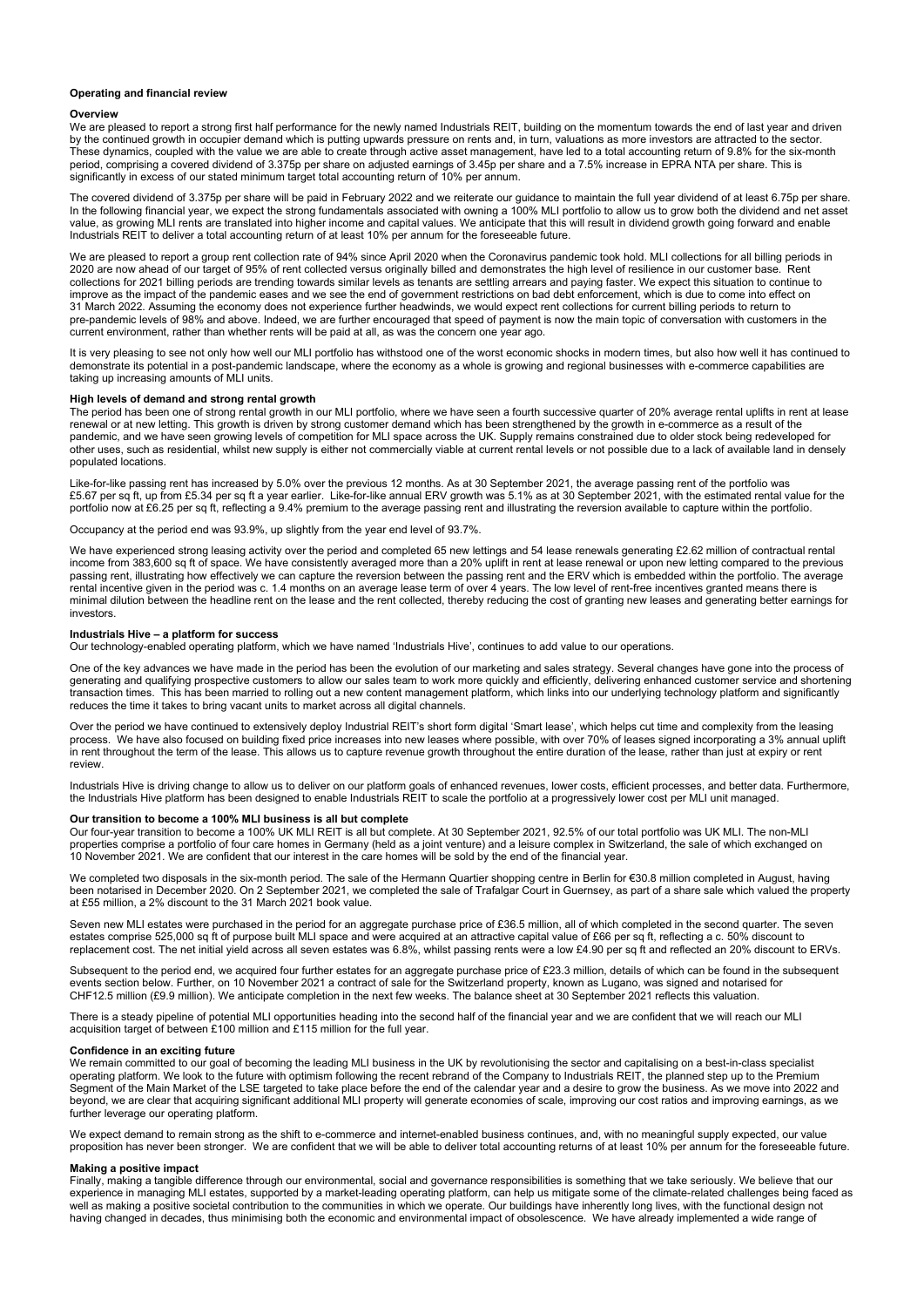initiatives across the business as part of our ESG agenda, such as 100% green energy landlord utility supplies, 'No-mow' areas on our estates which encourage biodiversity, blind recruitment processes to eliminate bias, and a new customer vetting process based upon a set of societal and ecology impact metrics.

Our work was recognised this year through being awarded the EPRA 'Most improved award' – Sustainability best practices recommendations 2021' and we are committed to further improvements to build on the bronze award received at the same time. The business is proactively managing its carbon footprint and reducing emissions across our portfolio, and will be looking to set targets over the course of 2022 to ensure we achieve these goals.

#### **Financial review**

## **Earnings**

For the six months to 30 September 2021, basic earnings attributable to ordinary shareholders rose by 62% to £38.8 million (2020: £24.0 million), equating to 13.34 pence on a diluted IFRS EPS basis (2020: 8.38 pence). The increase was driven by fair value gains on investment properties of £30.6 million (2020: £18.6 million) due to rental growth and strong valuation uplifts during the period, which are a reflection of like-for-like portfolio valuation increases of 7.5% since 31 March 2021 (2020: 4.4%).

Net rental income was £15.1 million (2020: £10.4 million) and, for the first time, comprises only MLI net rents, as all remaining non-MLI net rents are now reflected as part of discontinued operations in the income statement. This is mostly driven by the increase in the amount of MLI we now own, being 95 properties at 30 September 2021, up from 80 properties a year earlier.

Net rental income is presented after provision for expected credit losses. Provisions of £0.7 million were made in the period, compared with £1.6 million for the same period last year and included MLI expected credit losses of £0.3 million (2020: £1.1 million). The reduction of this expense reflects improved collection rates and the resulting release of previous provisions no longer required. The total Group provision at 30 September 2021 for expected credit losses stood at £4.0 million (31 March 2021: £3.6 million) and comprises £2.6 million (31 March 2021: £2.3 million) relating to the MLI segment.

Operating expenses for the half year were £5.8 million (2020: £4.8 million). The increase of £1.0 million was driven by staff remuneration costs and associated expenses which are reflective of the increase in our staff count to 44 at 30 September 2021 (2020: 31).

Management fee income of £18,000 was reported at the half year, down from £0.7 million in the comparative period. Industrials REIT has withdrawn from its historic funds management activities.

In accordance with reporting standards widely adopted across the real estate industry in Europe, the directors feel it is appropriate and useful to disclose EPRA earnings and adjusted earnings in addition to providing the IFRS results. Diluted EPRA earnings were £9.6 million (2020: £9.4 million) equating to a diluted EPRA EPS of 3.32 pence (2020: 3.30 pence). Adjusted earnings attributable to shareholders were £10.0 million (2020: £9.7 million). The adjusted EPS was 3.45 pence (2020: 3.40 pence).

Industrials REIT also reports other EPRA metrics in line with best practice. The EPRA cost ratio (including direct vacancy costs) includes all administrative and operating expenses in the IFRS statements (including share of joint ventures) and for the period ended 30 September 2021 was 38.7% (2020: 38.8%). We anticipate that as we grow the MLI portfolio the EPRA cost ratio will decrease over time as the marginal cost of each additional property will be significantly lower than for the existing portfolio.

#### **Dividends**

On 1 December 2021, the directors declared an interim dividend of 3.375 pence per share (2020: 3.375 pence per share). The dividend is fully covered by adjusted earnings of 3.45 pence per share. The directors intend to offer shareholders the option to receive all or part of their dividend entitlement by way of a scrip issue of Industrials REIT ordinary shares or in cash. A further announcement informing shareholders of the salient dates and tax treatment will be released in due course.

#### **Net asset value**

The IFRS diluted NAV per share was £1.59 at 30 September 2021 (31 March 2021: £1.48). The increase of 7.4% is driven by the like-for-like valuation increase of the MLI portfolio since 31 March 2021 of 8.7%, or £39.5 million. At period end, our portfolio of 95 MLI properties was valued at £531.0 million, representing 92.5% of the total portfolio.

EPRA NTA per share at 30 September 2021 was £1.58. This represents a 7.5% increase on the EPRA NTA per share of £1.47 at 31 March 2021. A reconciliation of this change is shown in note 6 to the accounts. The growth in NTA since 31 March 2021, combined with the dividend paid of 3.375 pence, resulted in a total accounting return for the six-month period of 9.8% (2020: 6.8%).

#### **Portfolio valuation**

Including the Group's share of joint ventures, Industrial REIT's investment properties were valued at £574.0 million at 30 September 2021 (31 March 2021: £582.3 million), of which £43.0 million were classified as assets held for sale (31 March 2021: £38.2 million). On a like-for-like basis, excluding the  $\dot{}$  impact of additions and disposals in the period, the valuation of the portfolio increased by 7.5% since year end.

| Combined portfolio<br>(including share of joint ventures) | <b>Market value</b><br>30 September<br>2021<br>(E'000) | Portfolio by<br>market value<br>(%) | <b>Property</b><br>(number) | . .<br>Area<br>(sq m) | Annualised<br>contracted<br>gross rental<br>income<br>(E'000) | Net initial yield<br>(weighted<br>average)<br>(%) | Voids by area<br>(%) |
|-----------------------------------------------------------|--------------------------------------------------------|-------------------------------------|-----------------------------|-----------------------|---------------------------------------------------------------|---------------------------------------------------|----------------------|
| Investment properties                                     |                                                        |                                     |                             |                       |                                                               |                                                   |                      |
| UK multi-let industrials                                  | 531,030                                                | 92.5                                | 95                          | 597.253               | 35.134                                                        | 6.09                                              | 6.1                  |
| Assets held for sale                                      |                                                        |                                     |                             |                       |                                                               |                                                   |                      |
| Switzerland                                               | 9.946                                                  | 1.7                                 |                             | 5.974                 | 984                                                           | 2.94                                              | 0.0                  |
| Share of joint ventures                                   | 33.035                                                 | 5.8                                 | 4                           | 19.330                | 2.444                                                         | 6.27                                              | 0.0                  |
|                                                           | 42.981                                                 | 7.5                                 | 5                           | 25.304                | 3.428                                                         | 5.50                                              | 0.0                  |
| <b>Total</b>                                              | 574.011                                                | 100.0                               | 100                         | 622.557               | 38.562                                                        | 6.04                                              | 5.85                 |

#### **United Kingdom: MLI portfolio**

The UK MLI portfolio was independently valued at £531.0 million. On a like-for-like basis valuations increased by £39.5 million, or 8.7%, over the valuation at 31 March 2021. Based on letting activity and rental uplifts in the period, we calculate that income change is driving 20% of the valuation uplift with yield compression driving the remaining 80%.

The MLI portfolio comprises 95 estates and more than six million sq ft of lettable space.

#### **Assets held for sale**

The final Swiss property, Lugano, was notarised for sale on 10 November 2021 and was valued at period end at the sales price of CHF12.5 million (31 March 2021: CHF15.5 million).

Following the completion of the sale of Hermann Quartier in Berlin in August, our joint venture interest in the care homes portfolio reflects our final holding in Germany and is classified as held for sale in the financial statements. The portfolio of four care homes was independently valued at €38.9 million, unchanged from the 31 March 2021 valuation.

#### **Debt**

Total borrowings at 30 September 2021 were £173.9 million against £214.5 million as at 31 March 2021. The reduction is due to the sale of Hermann Quartier in Germany (£8.1 million borrowings), Trafalgar Court in Guernsey (£28.0 million borrowings) and the repayment in May 2021 of a £4.5 million facility secured on the urban logistics portfolio which matured at that time.

Net debt at the reporting date, after deducting unrestricted cash of £56.4 million, was £117.4 million (31 March 2021: £163.8 million) and the loan to value ratio at 30 September 2021 was 20.5% (31 March 2021: 28.1%) when calculated on a look through basis. Excluding unrestricted cash, the loan-to-value was 30.3% (31 March 2021: 36.8%).

No new debt was drawn in the period with the acquisition of the seven MLI estates funded using free cash reserves.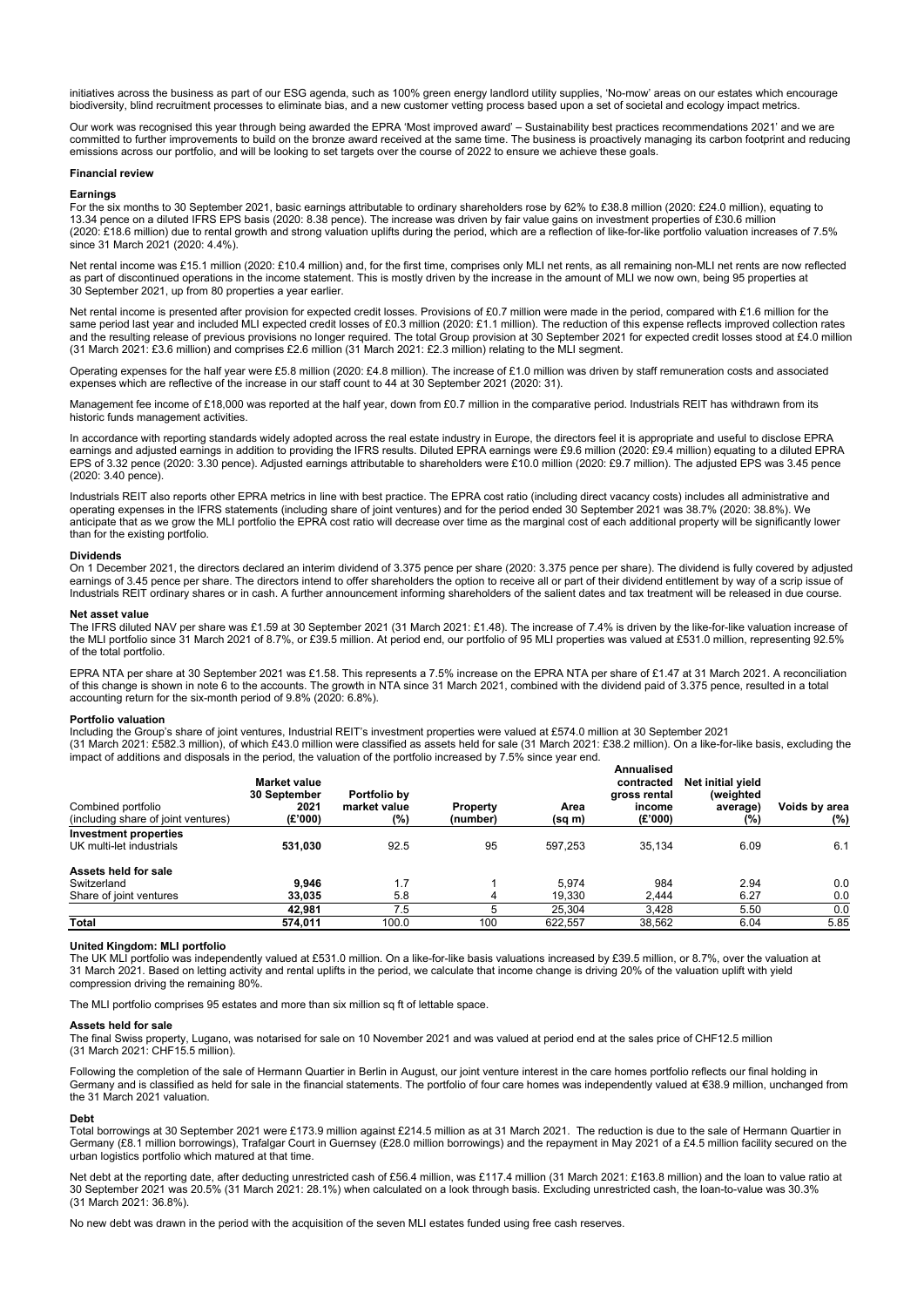The rolling credit facility provided by Investec Bank Plc to bridge the potential funding gap between property acquisitions and sales was extended in May 2021 for a further 12 months with a reduced margin of 6.25% (previously 7.0%). The facility was not utilised in the six-month period and was undrawn as at 30 September 2021.

On 27 September 2021, we completed the refinancing of the seven MLI assets acquired in the period, together with other unencumbered assets (including four of the five urban logistics assets) with an existing lender. Drawdown of the £29.0 million facility is planned for early January 2022. The new tranche was concluded at a margin of 175bps, giving a blended margin of 192bps across the whole facility and an all-in interest rate of 2.26%. The facility matures in November 2025.

The weighted average debt maturity stood at 4.1 years at 30 September 2021 compared with 3.9 years at 31 March 2021. Looking at the MLI debt, the maturity stood at 4.4 years (31 March 2021: 4.9 years). The all-in contracted weighted average cost of debt was 1.87% at the period end, compared with 1.93% at 31 March 2021. The small reduction reflects the impact of the Trafalgar loan which had a margin of 2.0% on debt of £28 million.

Industrials REIT maintains significant headroom on both its interest cover and LTV loan covenants. Loan facilities subject to LTV have surplus cover that would allow for an average 48% reduction in values. Loan facilities subject to debt service cover ratio covenants have sufficient cover to cope with an average reduction in net rents of 75%. Industrials REIT continues to enjoy an open and supportive relationship with its lenders.

#### **Subsequent events**

Since the reporting date, Industrials REIT has acquired additional MLI assets to the value of £23.3 million. The four estates, in Birkenhead, Coatbridge, Stockton-on-Tees, and Glasgow have been purchased in separate transactions for a total consideration of £23.3 million, reflecting a blended net initial yield of 6.8% and a capital value of £75 per sq ft.

On 10 November 2021, contracts were exchanged for the sale of Lugano in Switzerland. The sale price was CHF12.5 million (£9.9 million) and completion is anticipated in the coming weeks.

### **Prospects**

The MLI asset class, together with the ever-diversifying customer base that occupies our space, has continued to demonstrate resilience, performing well against the sustained backdrop of COVID-19 and into the recovery. Moreover, Industrials REIT has seen increasing tenant demand, high levels of occupancy and consistently strong like-for-like rental growth at year-on-year levels of c.5%. Rental values continue to improve in the sector and the incentives agreed on leases remain low, driven by strong supply/demand fundamentals and the quality of our product.

As an operating business, we see considerable value in our platform and believe that our ability to manage MLI assets is best in class. The increasing benefits of our Industrials Hive platform with regards to digital marketing and a fast and effective leasing process are particularly noteworthy. Over time, we see our Industrials Hive platform as the key to creating further efficiencies as we continue to digitise and scale our business.

Notwithstanding the very recent setback in the global fight against COVID-19 with the appearance of Omicron, we remain confident that our MLI portfolio will prove to be resilient and will continue to deliver strong fundamental performance in the second half of the year.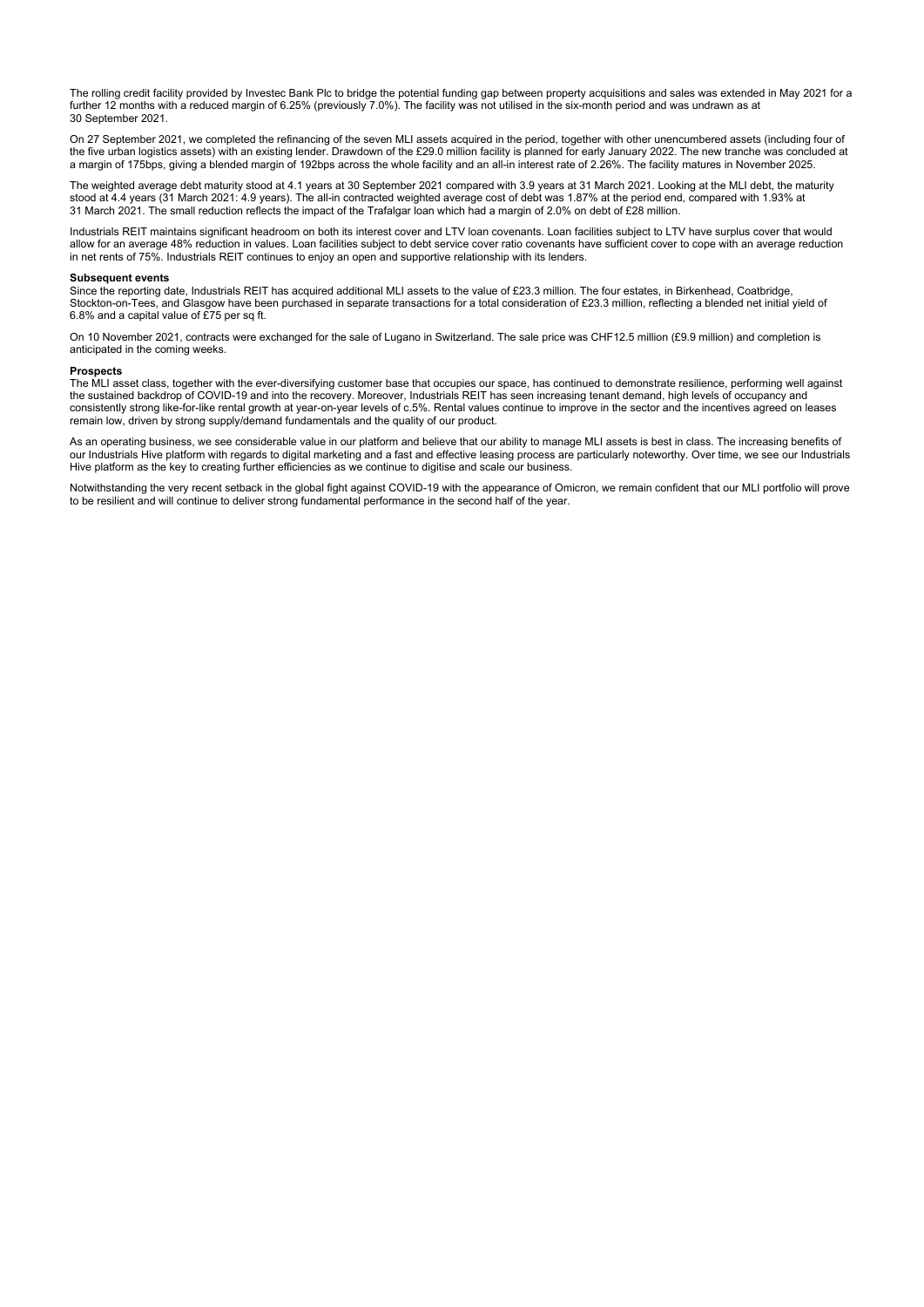#### **Statement of directors' responsibilities**

#### **Statement of principal risks and uncertainties**

Industrials REIT is a UK REIT listed on the Specialist Fund Segment of the London Stock Exchange ('LSE') and the Johannesburg Stock Exchange ('JSE'). The Group specialises in the ownership and operation of UK MLI property after a transition phase from a passive diversified portfolio across multiple asset classes and geographies, into a focused operational business specialising in owning and operating UK MLI assets. Significant risks, key controls, details of risk management decisions and all relevant management actions implemented as part of the risk assessment process are reported to the Audit and Risk Committee on a quarterly basis. Key risks which may have a material impact on the ability of the Company to achieve its strategic objectives are routinely reviewed and considered by the Board. The principal risks and uncertainties faced by the Group are related to the commercial property market in general and its investment properties. Other risks faced by the Group include strategic, financial, operational, and Environmental, social and governance ('ESG') risks. These are outlined in more detail under the heading 'risk management' within the Company's annual report for the year ended 31 March 2021. The Group's principal risks and uncertainties have not changed materially since the date of the annual report.

### **Statement of going concern**

At the date of signing these condensed consolidated interim financial statements, the Group has positive operating cash flow forecasts and positive net assets. Management have carefully assessed the impact of the market uncertainties arising from the outbreak of the COVID-19 pandemic on the Group's net assets, liquidity and ability to continue as a going concern for the foreseeable future.

A look-forward period of 18 months to March 2023 was used by management to assess the going concern basis. Management tested the base-case forecast by considering the unlikely downward impact of lower collection rates, increased vacancy rate and loan covenant sensitivity assumptions on the cashflow model. Further disclosure is provided in note 1 of the condensed consolidated interim financial statements. The test concluded that even in this scenario the Group would have positive liquid assets and be able to meet its obligations as they fall due.

In light of this review and the significant liquid assets held by the Group, management are satisfied that the Group has access to adequate resources to continue in operational existence for a period of at least 12 months from the date of approval of these condensed consolidated financial statements.

The directors believe that it is therefore appropriate to prepare the accounts on a going concern basis.

## **Statement of directors' responsibilities in respect of the interim report**

The directors confirm that to the best of their knowledge:

i. the condensed set of consolidated financial statements has been prepared in accordance with IAS 34 'Interim Financial Reporting';

ii. the operating and financial review together with the statement of principal risks and uncertainties above include a fair review of the information required by the Disclosure Guidance and Transparency Rules ('DTR') 4.2.7R, being an indication of important events that have occurred during the first six months of the financial year, a description of principal risks and uncertainties for the remaining six months of the year, and their impact on the condensed set of consolidated interim financial statements; and

iii. the operating and financial review together with the condensed set of consolidated interim financial statements include a fair review of the information required by DTR 4.2.8R, being related party transactions that have taken place in the first six months of the current financial year and that have materially affected the financial position or performance of the Group during that period, and any changes in the related party transactions described in the last annual report that could do so.

The financial statements are published on the Company's website, www.industrialsreit.com. A list of the current directors of Industrials REIT can be found on the Company's website. Legislation in Guernsey governing the preparation and dissemination of the interim financial statements may differ from legislation in other iurisdictions

Approved by the board on 2 December 2021 and signed on its behalf:

**Paul Arenson**  Chief Executive Officer

**James Beaumont**  Chief Financial Officer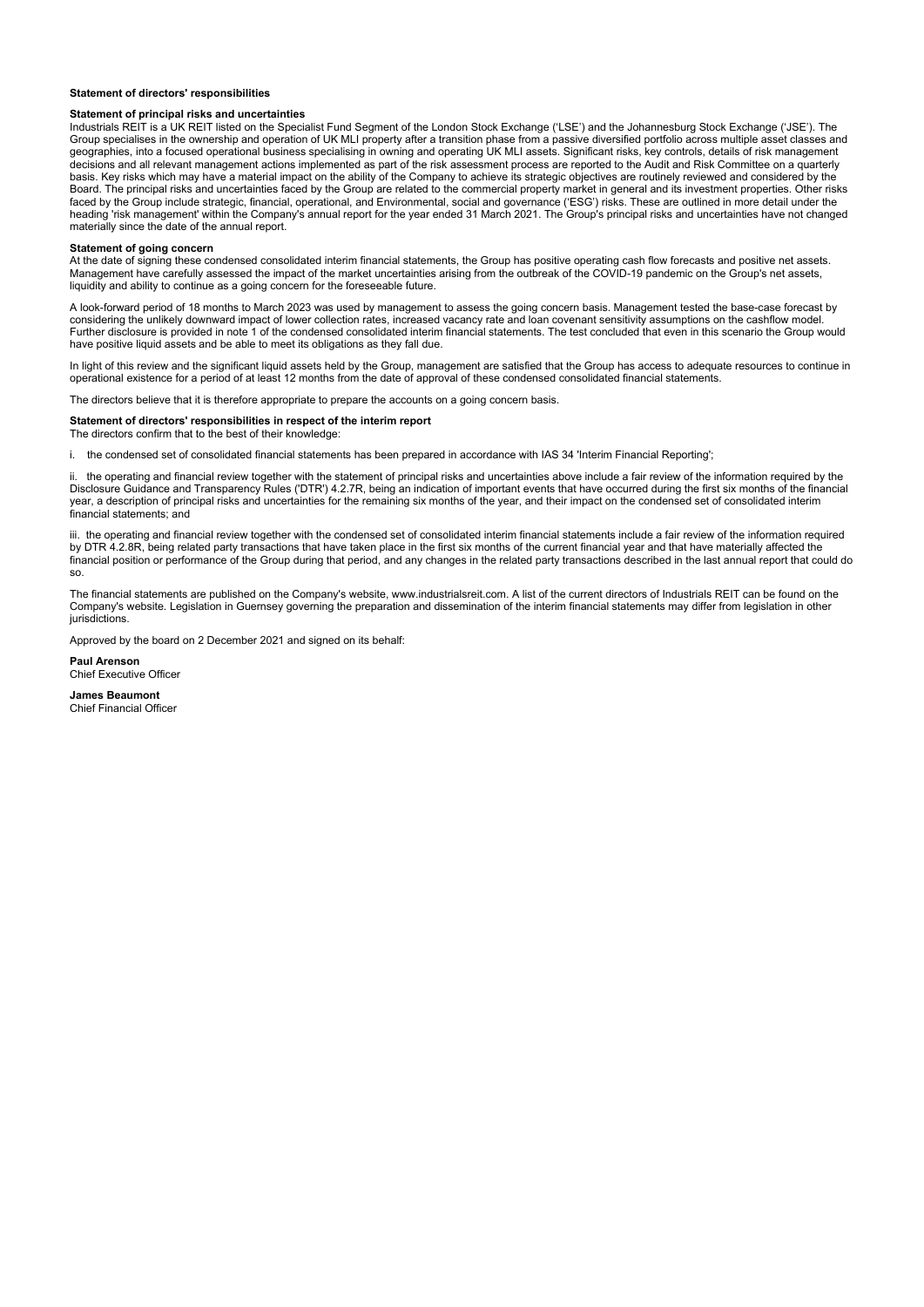## **INDEPENDENT REVIEW REPORT TO INDUSTRIALS REIT LIMITED**

#### **Introduction**

We have been engaged by the Group to review the condensed set of financial statements in the half-yearly financial report for the six months ended 30 September 2021 which comprises the condensed consolidated statement of comprehensive income, the condensed consolidated statement of financial position, the condensed consolidated statement of changes in equity, the condensed consolidated statement of cash flows and the related explanatory notes.

We have read the other information contained in the half-yearly financial report and considered whether it contains any apparent misstatements or material inconsistencies with the information in the condensed set of financial statements.

### **Directors' responsibilities**

The half-yearly financial report is the responsibility of and has been approved by the directors. The directors are responsible for preparing the half-yearly financial report in accordance with the listing requirements of the Johannesburg Stock Exchange and the Disclosure Guidance and Transparency Rules of the United Kingdom's Financial Conduct Authority. As disclosed in note 1, the annual financial statements of the group are prepared in accordance with International Financial Reporting Standards (IFRSs) as issued by the International Accounting Standards Board ('IASB') and the financial reporting pronouncements issued by the Financial Reporting Standards Council of South Africa (the 'FRSC Pronouncements'). The condensed set of financial statements included in this half-yearly financial report has been prepared in accordance with UK adopted International Accounting Standard 34, 'Interim Financial Reporting' and the Johannesburg Stock Exchange Listings Requirements and the Disclosure Guidance and Transparency Rules of the United Kingdom's Financial Conduct Authority.

### **Our responsibility**

Our responsibility is to express to the Company a conclusion on the condensed set of financial statements in the half-yearly financial report based on our review.

### **Scope of review**

We conducted our review in accordance with International Standard on Review Engagements (UK and Ireland) 2410, 'Review of Interim Financial Information Performed by the Independent Auditor of the Entity', issued by the Financial Reporting Council for use in the United Kingdom. A review of interim financial information consists of making enquiries, primarily of persons responsible for financial and accounting matters, and applying analytical and other review procedures. A review is substantially less in scope than an audit conducted in accordance with International Standards on Auditing (UK) and consequently does not enable us to obtain assurance that we would become aware of all significant matters that might be identified in an audit. Accordingly, we do not express an audit opinion.

#### **Conclusion**

Based on our review, nothing has come to our attention that causes us to believe that the condensed set of financial statements in the half-yearly financial report for the six months ended 30 September 2021 is not prepared, in all material respects, in accordance with UK adopted International Accounting Standard 34, as issued by the IASB, the Johannesburg Stock Exchange Listings Requirements and the Disclosure Guidance and Transparency Rules of the United Kingdom's Financial Conduct Authority.

#### **Use of our report**

Our report has been prepared in accordance with the terms of our engagement to assist the Company in meeting its responsibilities in respect of the Johannesburg Stock Exchange Listing Requirements and the Disclosure Guidance and Transparency Rules of the United Kingdom's Financial Conduct Authority and for no other purpose. No person is entitled to rely on this report unless such a person is a person entitled to rely upon this report by virtue of and for the purpose of our terms of engagement or has been expressly authorised to do so by our prior written consent. Save as above, we do not accept responsibility for this report to any other person or for any other purpose and we hereby expressly disclaim any and all such liability.

BDO LLP Chartered Accountants London United Kingdom 2 December 2021

BDO LLP is a limited liability partnership registered in England and Wales (with registered number OC305127).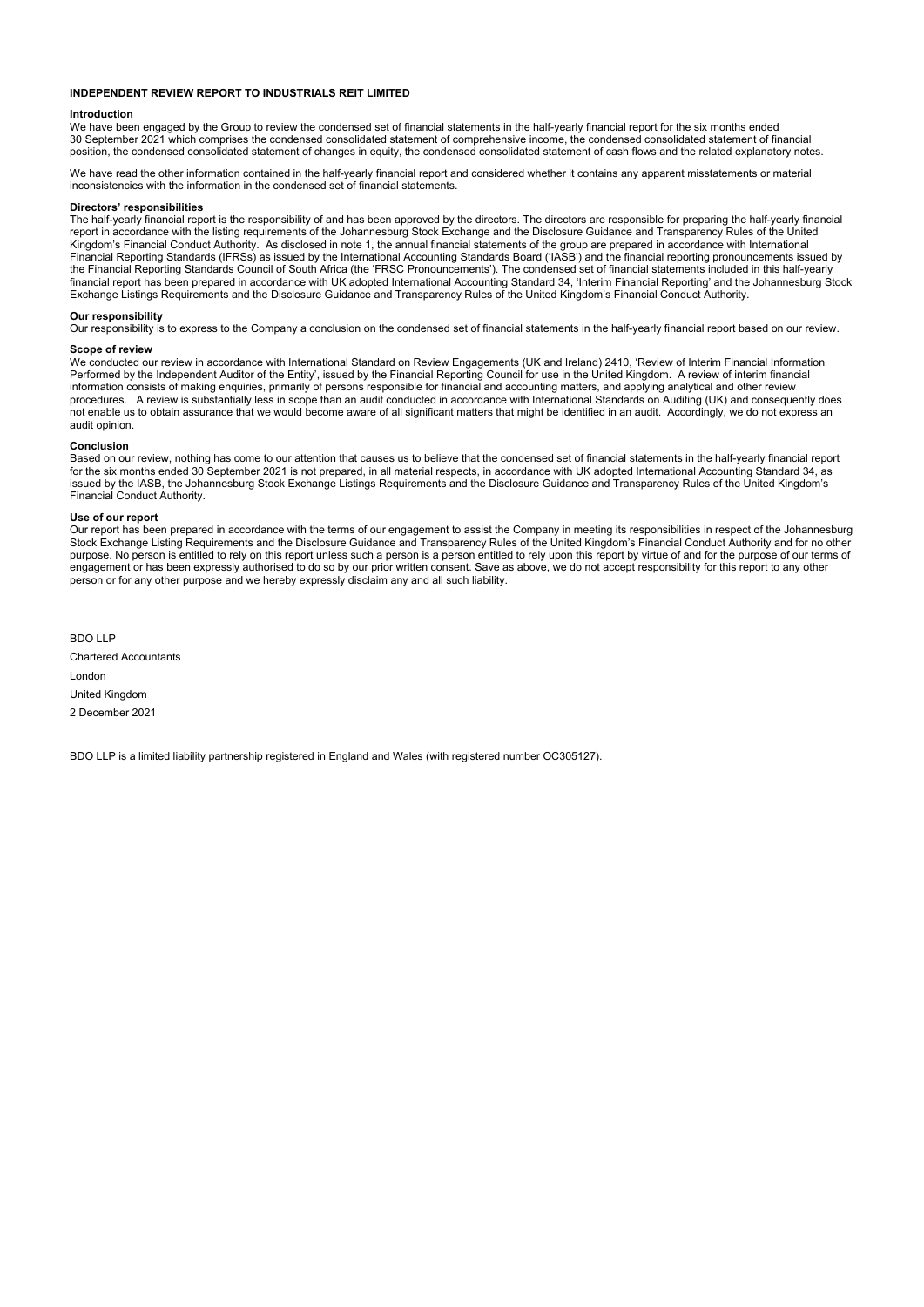## **Condensed consolidated statement of comprehensive income for the six months ended 30 September 2021**

|                                                                                                                  |             | 30 September<br>2021<br>(unaudited) | 30 September<br>2020<br>(unaudited) |
|------------------------------------------------------------------------------------------------------------------|-------------|-------------------------------------|-------------------------------------|
|                                                                                                                  | <b>Note</b> | £'000                               | £'000                               |
| <b>Continuing operations</b>                                                                                     |             |                                     |                                     |
| Revenue                                                                                                          |             | 20,028                              | 14,570                              |
| <b>Expected credit losses</b>                                                                                    |             | (294)                               | (1, 101)                            |
| Property expenses                                                                                                |             | (4,601)                             | (3,057)                             |
| Net rental income                                                                                                | 3           | 15,133                              | 10,412                              |
| Management fee income                                                                                            |             | 18                                  | 706                                 |
| Operating costs                                                                                                  | 4           | (5,589)                             | (4,506)                             |
| Net operating income                                                                                             |             | 9,562                               | 6,612                               |
| Fair value gain on investment properties                                                                         | 8           | 32,999                              | 9,183                               |
| Loss on disposal of property                                                                                     |             |                                     | (9)                                 |
| Net foreign exchange gain                                                                                        |             | 42                                  | 78                                  |
| <b>Profit from operations</b>                                                                                    |             | 42,603                              | 15,864                              |
| Net gain/(loss) from fair value of derivative financial instruments                                              |             | 304                                 | (939)                               |
| Interest income                                                                                                  |             | 63                                  | 43                                  |
| Finance costs                                                                                                    |             | (1, 975)                            | (2,297)                             |
| Profit for the year before taxation                                                                              |             | 40,995                              | 12,671                              |
| Tax credit                                                                                                       |             | 32                                  | 45                                  |
| Profit for the period from continuing operations                                                                 |             | 41,027                              | 12,716                              |
| <b>Discontinued operations</b><br>(Loss)/gain for the year from discontinued operations<br>Profit for the period | 10          | (2, 253)<br>38,774                  | 11,250<br>23,966                    |
|                                                                                                                  |             |                                     |                                     |
| Profit attributable to:                                                                                          |             |                                     |                                     |
| <b>Equity holders</b>                                                                                            |             | 38,774                              | 23,972                              |
| Non-controlling interest derived from continuing operations                                                      |             |                                     | (6)                                 |
| Other comprehensive income                                                                                       |             |                                     |                                     |
| Items that may be reclassified subsequently to profit or loss:                                                   |             |                                     |                                     |
| Foreign currency translation reserve                                                                             |             | 421                                 | 1,968                               |
| Total comprehensive income for the period                                                                        |             | 39,195                              | 25,934                              |
| Total comprehensive income attributable to:                                                                      |             |                                     |                                     |
| <b>Equity holders</b>                                                                                            |             | 39,195                              | 25,940                              |
| Non-controlling interest                                                                                         |             |                                     | (6)                                 |
|                                                                                                                  |             |                                     |                                     |
| Earnings per share                                                                                               |             | Pence                               | Pence                               |
| From continuing operations:                                                                                      |             |                                     |                                     |
| <b>EPS</b>                                                                                                       | 5           | 14.15                               | 4.49                                |
| <b>Diluted EPS</b>                                                                                               | 5           | 14.11                               | 4.45                                |
| From continuing and discontinued operations:                                                                     |             |                                     |                                     |
| <b>EPS</b>                                                                                                       | 5           | 13.37                               | 8.45                                |
| <b>Diluted EPS</b>                                                                                               | $\sqrt{5}$  | 13.34                               | 8.38                                |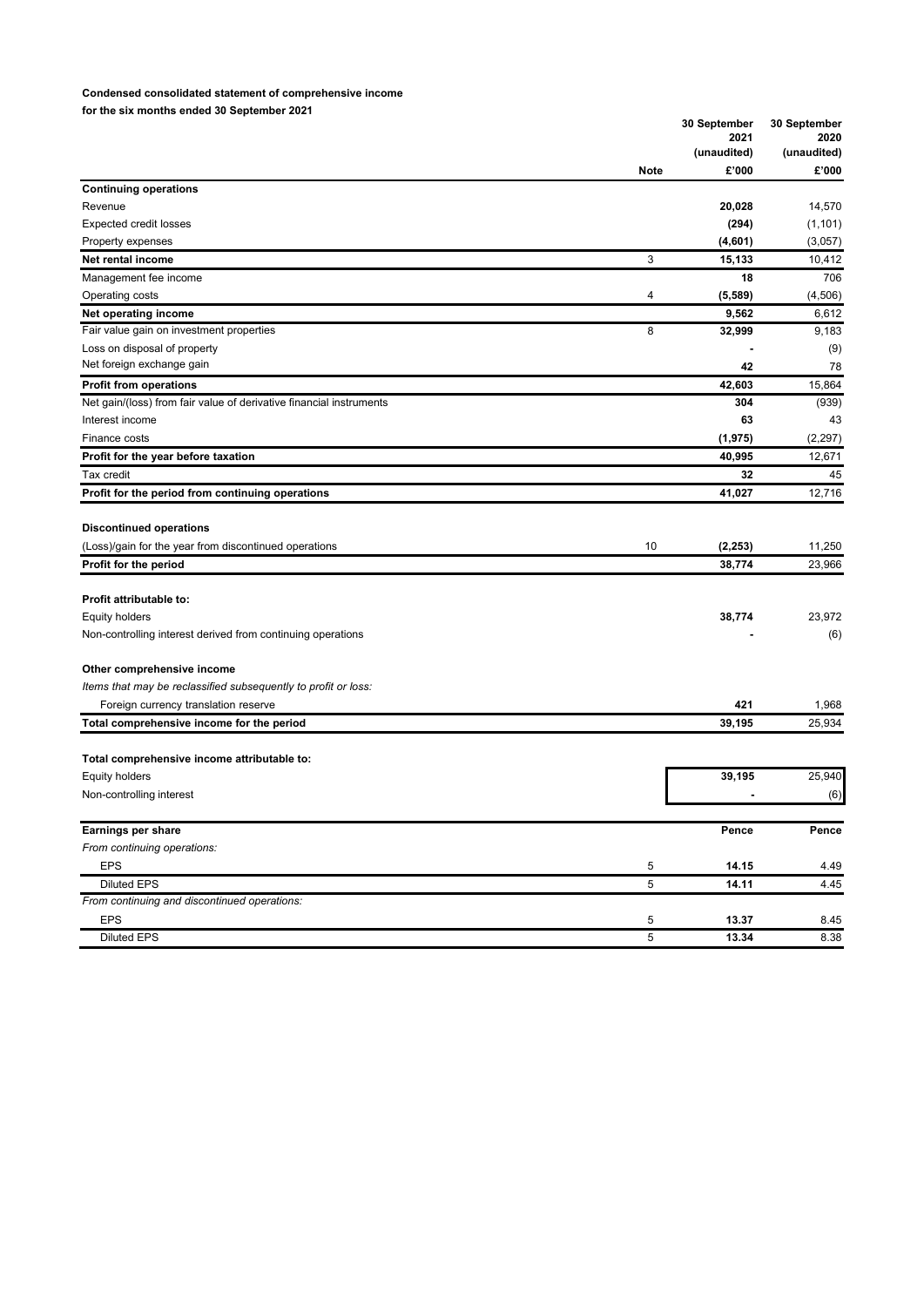# **Condensed consolidated statement of financial position**

**as at 30 September 2021** 

|                                                                         |             | 30 September<br>2021<br>(unaudited) | 31 March<br>2021<br>(audited) |
|-------------------------------------------------------------------------|-------------|-------------------------------------|-------------------------------|
|                                                                         | <b>Note</b> | £'000                               | $\pmb{\mathfrak{E}}$ '000     |
| <b>ASSETS</b>                                                           |             |                                     |                               |
| <b>Non-current assets</b>                                               |             |                                     |                               |
| Investment properties                                                   | 8           | 529,027                             | 511,220                       |
| Investment in joint ventures                                            |             |                                     | 143                           |
| Investment in joint venture bond                                        |             |                                     | 14,119                        |
| Intangible assets                                                       |             | 2,378                               | 1,784                         |
| Derivative financial instruments                                        |             | 253                                 | 138                           |
| Other debtors                                                           |             | 6,539                               | 8,670                         |
| Right-of-use asset                                                      |             | 167                                 | 314                           |
| <b>Total non-current assets</b>                                         |             | 538,364                             | 536,388                       |
| <b>Current assets</b>                                                   |             |                                     |                               |
| Cash and cash equivalents                                               |             | 61,063                              | 53,781                        |
| Trade and other receivables                                             | 12          | 12,100                              | 8,723                         |
| Other investments                                                       |             |                                     | 1,000                         |
| Derivative financial instruments                                        |             |                                     | 2,024                         |
| Assets classified as held for sale                                      | 10          | 25,887                              | 39,208                        |
| <b>Total current assets</b>                                             |             | 99,050                              | 104,736                       |
| <b>Total assets</b>                                                     |             | 637,414                             | 641,124                       |
|                                                                         |             |                                     |                               |
| <b>LIABILITIES</b>                                                      |             |                                     |                               |
| <b>Current liabilities</b>                                              |             |                                     |                               |
| <b>Bank loans</b>                                                       | 11          |                                     | 4,489                         |
| Taxes payable                                                           |             |                                     | 443                           |
| Trade and other payables                                                |             | 18,336                              | 17,779                        |
| Provisions                                                              |             | 936                                 |                               |
| Lease liability                                                         |             | 157                                 | 316                           |
| Liabilities directly associated with assets classified as held for sale | 10          | 5,600                               | 15,166                        |
| <b>Total current liabilities</b>                                        |             | 25,029                              | 38,193                        |
| <b>Non-current liabilities</b>                                          |             |                                     |                               |
| <b>Bank loans</b>                                                       | 11          | 149,007                             | 176,655                       |
| Derivative financial instruments                                        |             | 123                                 | 430                           |
|                                                                         |             |                                     |                               |
| Lease liability                                                         |             | 15                                  | 26                            |
| <b>Total non-current liabilities</b>                                    |             | 149,145                             | 177,111                       |
| <b>Total liabilities</b>                                                |             | 174,174                             | 215,304                       |
| <b>Net assets</b>                                                       |             | 463,240                             | 425,820                       |
|                                                                         |             |                                     |                               |
| <b>EQUITY</b>                                                           |             |                                     |                               |
| <b>Capital and reserves</b>                                             |             |                                     |                               |
| Share capital and share premium                                         |             | 322,770                             | 322,776                       |
| Equity reserve                                                          |             | (2, 105)                            | (10, 058)                     |
| Retained earnings                                                       |             | 120,699                             | 91,647                        |
| Foreign currency translation reserve                                    |             | 21,876                              | 21,455                        |
| <b>Total equity</b>                                                     |             | 463,240                             | 425,820                       |
|                                                                         |             |                                     |                               |
|                                                                         |             | £                                   | £                             |
| Net asset value per share                                               | 6           | 1.59                                | 1.49                          |
| Diluted net asset value per share                                       | 6           | 1.59                                | 1.48                          |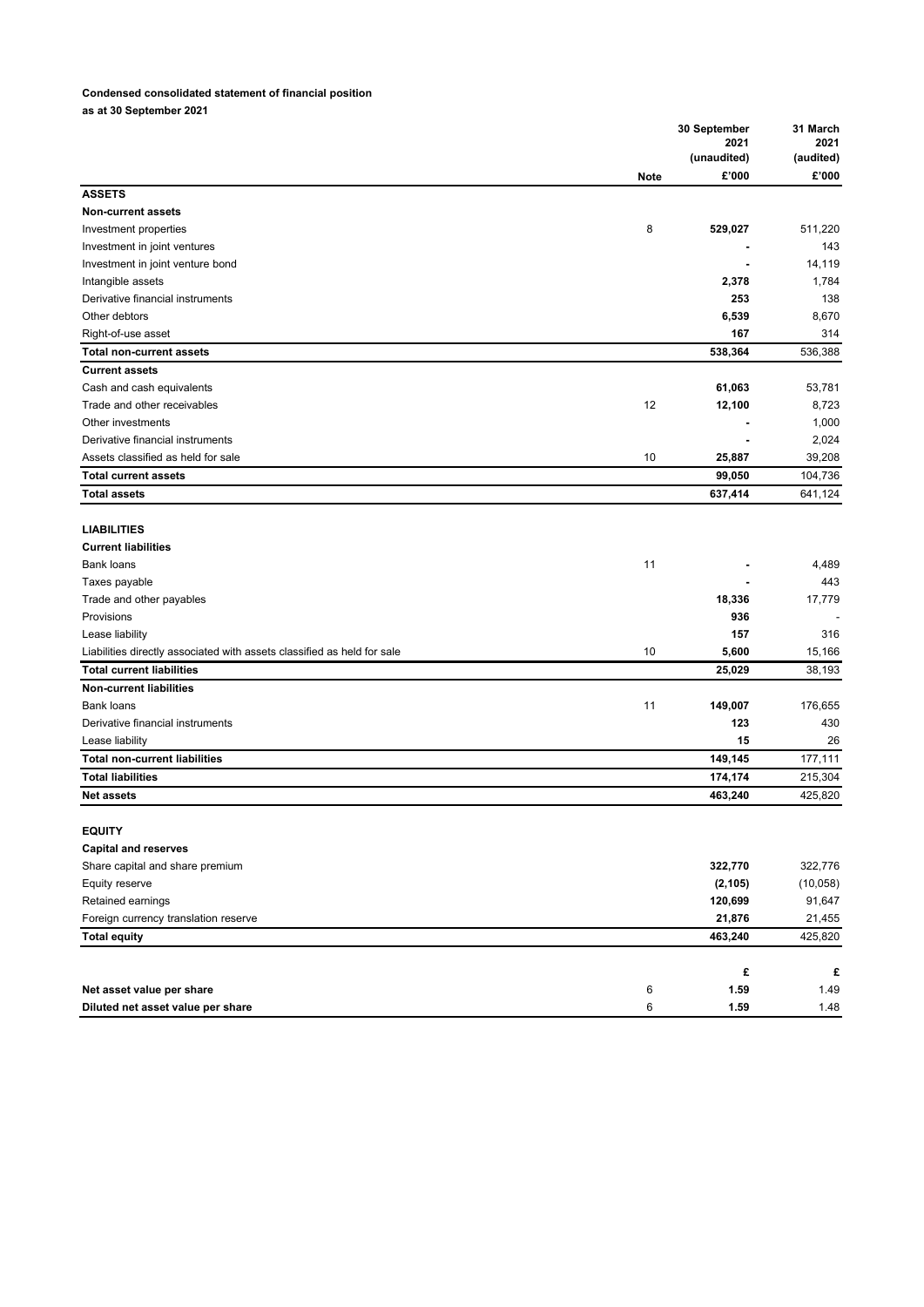# **Condensed consolidated statement of changes in equity**

**for the six months ended 30 September 2021 (unaudited)** 

|                                                                       | <b>Share</b><br>capital<br>and<br>share<br>premium | Equity<br>reserve        | Retained<br>earnings | Foreign<br>currency<br>translation<br>reserve | <b>Attributable to</b><br>equity<br>shareholders | Non-<br>controlling<br>interest | <b>Total</b><br>equity |
|-----------------------------------------------------------------------|----------------------------------------------------|--------------------------|----------------------|-----------------------------------------------|--------------------------------------------------|---------------------------------|------------------------|
|                                                                       | £'000                                              | £'000                    | £'000                | £'000                                         | £'000                                            | £'000                           | £'000                  |
| Balance at 1 April 2021                                               | 322,776                                            | (10, 058)                | 91,647               | 21,455                                        | 425,820                                          | ۰.                              | 425,820                |
| Profit for the year                                                   |                                                    |                          | 38,774               |                                               | 38,774                                           |                                 | 38,774                 |
| Total other comprehensive income for the period                       |                                                    |                          |                      | 421                                           | 421                                              |                                 | 421                    |
| Total comprehensive income for the period                             | ٠                                                  | $\blacksquare$           | 38,774               | 421                                           | 39,195                                           | ٠                               | 39,195                 |
| Equity-settled share-based payments                                   | (6)                                                | 3,478                    |                      |                                               | 3,472                                            |                                 | 3,472                  |
| Ordinary dividends                                                    |                                                    | 4,475                    | (9,722)              |                                               | (5, 247)                                         |                                 | (5, 247)               |
| Total contributions and distribution recognised directly in<br>equity | (6)                                                | 7,953                    | (9, 722)             |                                               | (1,775)                                          |                                 | (1, 775)               |
| Balance at 30 September 2021                                          | 322,770                                            | (2, 105)                 | 120,699              | 21,876                                        | 463,240                                          | $\sim$                          | 463,240                |
| Balance at 1 April 2020                                               | 322,993                                            | (14,360)                 | 57,490               | 25,118                                        | 391,241                                          | 95                              | 391,336                |
| Profit for the year                                                   |                                                    |                          | 23,972               |                                               | 23,972                                           | (70)                            | 23,902                 |
| Total other comprehensive income for the period                       |                                                    |                          |                      | 1,968                                         | 1,968                                            |                                 | 1,968                  |
| Total comprehensive income for the period                             |                                                    | $\overline{\phantom{a}}$ | 23,972               | 1,968                                         | 25,940                                           | (70)                            | 25,870                 |
| Equity-settled share-based payments                                   |                                                    | 205                      | 211                  |                                               | 416                                              |                                 | 416                    |
| Repurchase of own shares                                              | -                                                  | (2, 246)                 |                      |                                               | (2, 246)                                         |                                 | (2, 246)               |
| Ordinary dividends                                                    |                                                    | 4,074                    | (9,550)              |                                               | (5, 476)                                         |                                 | (5, 476)               |
| Total contributions and distribution recognised directly in<br>equity |                                                    | 2,033                    | (9, 339)             |                                               | (7,306)                                          |                                 | (7,306)                |
| Balance at 30 September 2020                                          | 322,993                                            | (12, 327)                | 72,123               | 27,086                                        | 409,875                                          | 25                              | 409,900                |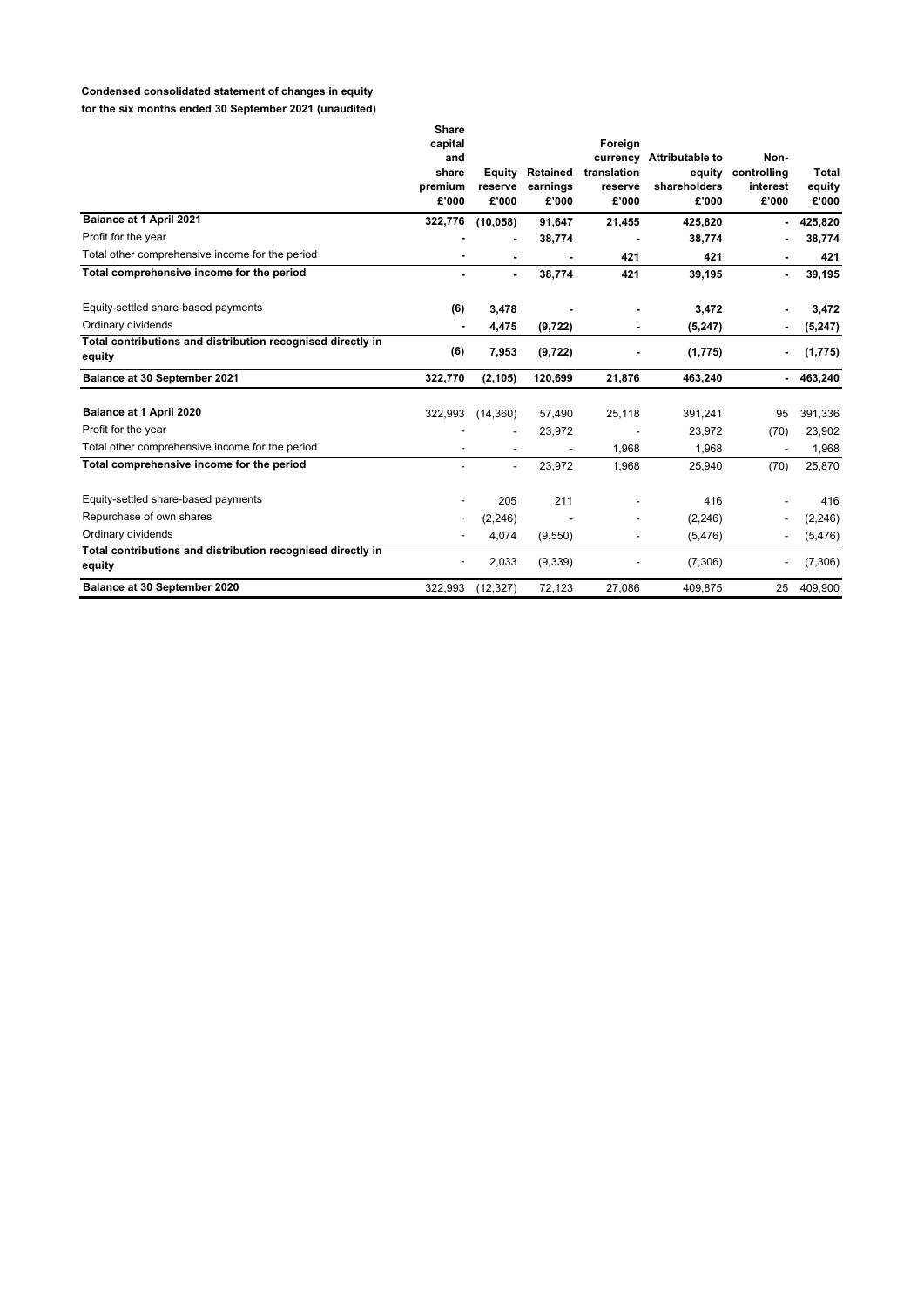## **Condensed consolidated statement of cash flows for the six months ended 30 September 2021**

|                                                                   | 30 September |                      | 30 September         |
|-------------------------------------------------------------------|--------------|----------------------|----------------------|
|                                                                   |              | 2021                 | 2020                 |
|                                                                   | <b>Note</b>  | (unaudited)<br>£'000 | (unaudited)<br>£'000 |
| <b>Operating activities</b>                                       |              |                      |                      |
| Profit from operations from continuing operations                 |              | 42,603               | 15,864               |
| (Loss)/profit from operations from discontinued operations        |              | (1, 854)             | 13,532               |
|                                                                   |              | 40,749               | 29,396               |
| Depreciation                                                      | 4            | 145                  | 136                  |
| Increase in fair value of investment property                     |              | (30, 597)            | (18, 637)            |
| Loss/(gain) on disposal of property                               |              | 2                    | (92)                 |
| (Income)/loss from joint ventures                                 | 9            | (784)                | 721                  |
| Management fee expenses                                           |              |                      | 38                   |
| Share-based payments                                              | 4            | 734                  | 416                  |
| Profit/(loss) on disposal of subsidiaries                         | 13           | 2,350                | (134)                |
| Exchange rate gain                                                |              | (42)                 | (66)                 |
| Increase in trade and other receivables                           |              | (1, 290)             | (1,969)              |
| Increase in trade and other payables                              |              | 2,574                | 126                  |
| Cash generated by operations                                      |              | 13,841               | 9,935                |
| Interest paid                                                     |              | (2,084)              | (2,595)              |
| Interest received                                                 |              | 252                  | 113                  |
| Net tax paid                                                      |              | (577)                | (183)                |
| Net cash from operating activities                                |              | 11,432               | 7,270                |
| Contributed by:<br>Continuing operations                          |              | 10,425               | 3,203                |
| Discontinued operations                                           |              | 1,007                | 4,067                |
| <b>Investing activities</b>                                       |              |                      |                      |
| Purchase of investment property                                   | 8            | (38, 884)            | (41, 871)            |
| Capital expenditure - property                                    |              | (914)                | (296)                |
| Capital expenditure - ERP                                         |              | (640)                |                      |
| Proceeds on disposal of investment property, net of selling costs |              | 26,520               | 23,624               |
| Tax paid on disposal of property                                  |              | (1, 186)             | (7, 199)             |
| Receipt of loans advanced under the Share Purchase Plan           |              |                      | 345                  |
| Other investment - Cash and short-maturity bonds on call          |              | 1,000                | (8,000)              |
| Disposal of subsidiaries                                          | 13           | 24,790               |                      |
| Net cash disposed of in subsidiaries                              | 13           | (433)                |                      |
| Net cash from/(used in) investing activities                      |              | 10,253               | (33, 397)            |
| Contributed by:<br>Continuing operations                          |              | (39, 439)            | (49, 863)            |
| Discontinued operations                                           |              | 49,692               | 16,466               |
| <b>Financing activities</b>                                       |              |                      |                      |
| Dividends paid                                                    |              | (5, 247)             | (5, 447)             |
| Withholding tax on dividends paid                                 |              | (576)                |                      |
| Repayment of borrowings                                           | 11           | (12,620)             | (8, 266)             |
| Amortisation of loans                                             | 11           | (32)                 |                      |
| Lease payments                                                    |              | (175)                | (116)                |
| Repurchase of shares                                              |              |                      | (2, 246)             |
| Proceeds from exercise of share options                           |              | 2,738                |                      |
| Financing fees paid                                               |              | (174)                | (79)                 |
| Net cash used in financing activities                             |              | (16,086)             | (16, 154)            |
| Contributed by:<br>Continuing operations                          |              | (7,934)              | (7,888)              |
| Discontinued operations                                           |              | (8, 152)             | (8, 266)             |
| Net increase/(decrease) in cash and cash equivalents              |              | 5,599                | (42, 281)            |
| Effect of foreign exchange gains/(losses)                         |              | 1,866                | (201)                |
| Cash and cash equivalents at beginning of the period              |              | 53,982               | 85,588               |
| Cash and cash equivalents at end of the period                    |              | 61,447               | 43,106               |
| Contributed by:<br>Continuing operations                          |              | 53,200               | 21,720               |
| Discontinued operations and assets held for sale                  |              | 8,247                | 21,386               |

Funds totalling £5.1 million were restricted at 30 September 2021 (2020: £6.5 million).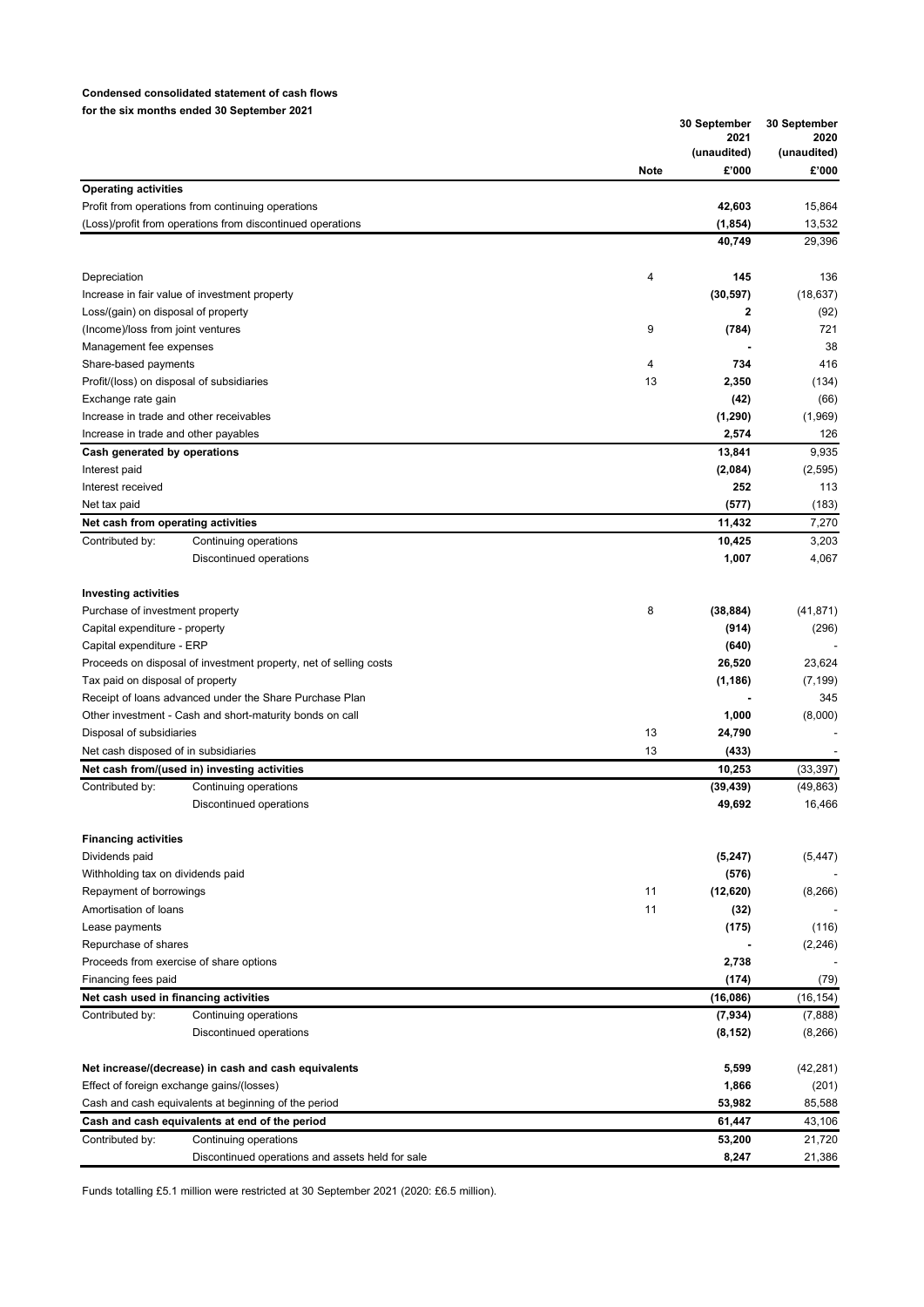### **1 Basis of preparation**

The annual financial statements of the Group are prepared in accordance with International Financial Reporting Standards ('IFRS') as issued by the International Accounting Standards Board ('IASB'). These unaudited condensed consolidated interim financial statements for the six months ended 30 September 2021 have been prepared in accordance with IAS 34 'Interim Financial Reporting', the JSE Listings Requirements, the Disclosure and Transparency Rules of the UK's FCA, applicable Guernsey law and the financial reporting pronouncements issued by the Financial Reporting Standards Council of South Africa (the 'FRSC Pronouncements').

These condensed consolidated interim financial statements have been reviewed, not audited. The auditor's review opinion is included in this report.

ondensed consolidated financial statements have been prepared by, and are the responsibility of, the directors of Industrials REIT.

The accounting policies and methods of computation are consistent with those applied in the preparation of the annual financial statements for the year ended 31 March 2021, which were audited and reported on by the Group's external auditor. The consolidated annual financial statements for the year ended 31 March 2021 are available on the Company's website: Industrialsreit.com.

The condensed consolidated financial statements are presented in GBP (Pounds Sterling).

The Group has continued to pursue its strategic transformation into a 100% focused UK multi-let operating business. These condensed consolidated interim financial statements reflect the latest disposals resulting in operating segmental changes. The Guernsey and German segments, along with the previously reported Swiss disposal segment, have been classified as discontinued operations in these condensed consolidated interim financial statements in accordance with IFRS 5: Non-Current Assets Held for Sale and Discontinued Operations. Accordingly, prior periods in the statement of comprehensive income, statement of cash flows and operating segments note (note 2) have been restated to show separately those balances in respect of discontinued operations. Further details can be found in note 10 - Assets held for sale and discontinued operations.

### **Going concern**

At the date of signing these condensed consolidated financial statements, the Group has positive operating cash flow forecasts and positive net assets. Management have carefully assessed the impact from the market uncertainties arising from the outbreak of the COVID-19 pandemic on the Group's net assets, liquidity and ability to continue as a going concern for the foreseeable future.

A look-forward period of 18 months to March 2023 has been used to assess the going concern basis. Management used a base-case forecast determined by using the assumptions deemed most likely to occur. The base-case was then tested by considering the unlikely downward impact of lower collection rates, increased vacancy rate and loan covenant sensitivity assumptions on the cashflow model. In this scenario analysis:

- An 85% collection rate across the portfolio was considered for the 12 months to 30 September 2022 in the event further restrictive regulations due to COVID-19 are implemented, or restrictions placed on commercial landlords to pursue a tenant's rent arrears through issuing statutory demands are extended. Rent collections are assumed to revert to the base case scenario for the final six months of the look-forward period.
- 20% increase in direct property costs for the 12 months to 30 September 2022, resulting from increased vacancies and/or inflationary impact, after which costs are assumed to revert to the base case scenario for the final six months of the look-forward period.
- A remedy of the loan to value ratio in breech should property values drop by 15% and the lenders takes a harder stance.

The test concluded that even in this scenario the Group would have positive liquid assets and be able to meet its obligations as they fall due.

Debt refinancing and sensitivities to loan covenants were assessed in detail, as well as the Company's REIT obligations. Despite the disruption to the economy caused by COVID-19, management do not expect the risk of default to have increased. The projections indicate that the Group will remain within the limits and not breach covenants. In addition, the Group maintains strong relationships with its facility providers and currently has significant headroom for both interest cover and LTV loan covenants. Notwithstanding this assumption, the Group would have cash resources available, even after considering the respective downside scenarios above, to be utilised to cure covenant breaches if they crystallise and should the lenders take a hard stance. It is further worth noting that the loans are not cross-collateralised and accordingly if certain banks do act aggressively, the Group would continue to operate with the remaining portfolio of assets if any foreclosure events were to arise.

In light of this review and the significant liquid assets, management are satisfied that the Group has access to adequate resources to continue in operational existence for a period of at least 12 months from the date of approval of these condensed consolidated financial statements.

### The directors believe that it is therefore appropriate to prepare the accounts on a going concern basis.

## **Adoption of new and revised standards**

In the current period, no new or revised standards and interpretations have been adopted.

No other standards or interpretations not yet effective are expected to have a material impact on these condensed consolidated financial statements of the **Group** 

## **Critical accounting judgements and key sources of estimation uncertainty**

The preparation of condensed consolidated financial statements, in accordance with IFRS, requires the use of certain critical accounting estimates. It also requires management to exercise judgement in the process of applying the Group's accounting policies. Although the estimates are based on management's best knowledge of the amount, events or actions, actual results may ultimately differ from those estimates. The key assumptions concerning the future, and other key sources of estimation uncertainty at the end of the reporting period, that have a risk of causing a material adjustment to the carrying amounts of assets and liabilities within the next reporting period, are discussed below.

## **Key sources of estimation uncertainty**

### **Valuation of the property portfolio**

The Group's investment properties are stated at estimated fair value, determined by directors, based on an independent external real estate valuation expert. The valuation of the Swiss asset is based on a signed contract for the disposal of the property. The valuation of the Group's property portfolio is inherently subjective due to several factors including the individual nature of each property, its location, expectation of future rentals and the discount yield applied to those cash flows.

As a result, the valuations placed on the property portfolio are subject to a degree of uncertainty and are made based on assumptions that may not prove to be accurate, particularly in years of volatility or low transaction flow in the market. The estimated market value may differ from the price at which the Group's assets could be sold at a particular time, since actual selling prices are negotiated between willing buyers and sellers. As a result, if the assumptions prove to be different, actual results of operations and realisation of net assets could differ from the estimates set forth in these financial statements, and the difference could be significant. Further details can be found in note 8.

The Group currently has a number of continental European investment properties classified as assets held for sale. Due to the same reasons mentioned above that the COVID-19 crisis has caused, the valuations of assets held for sale are also subject to a degree of valuation uncertainty and as such a key source of estimation uncertainty. Further information on assets held for sale can be found in note 10.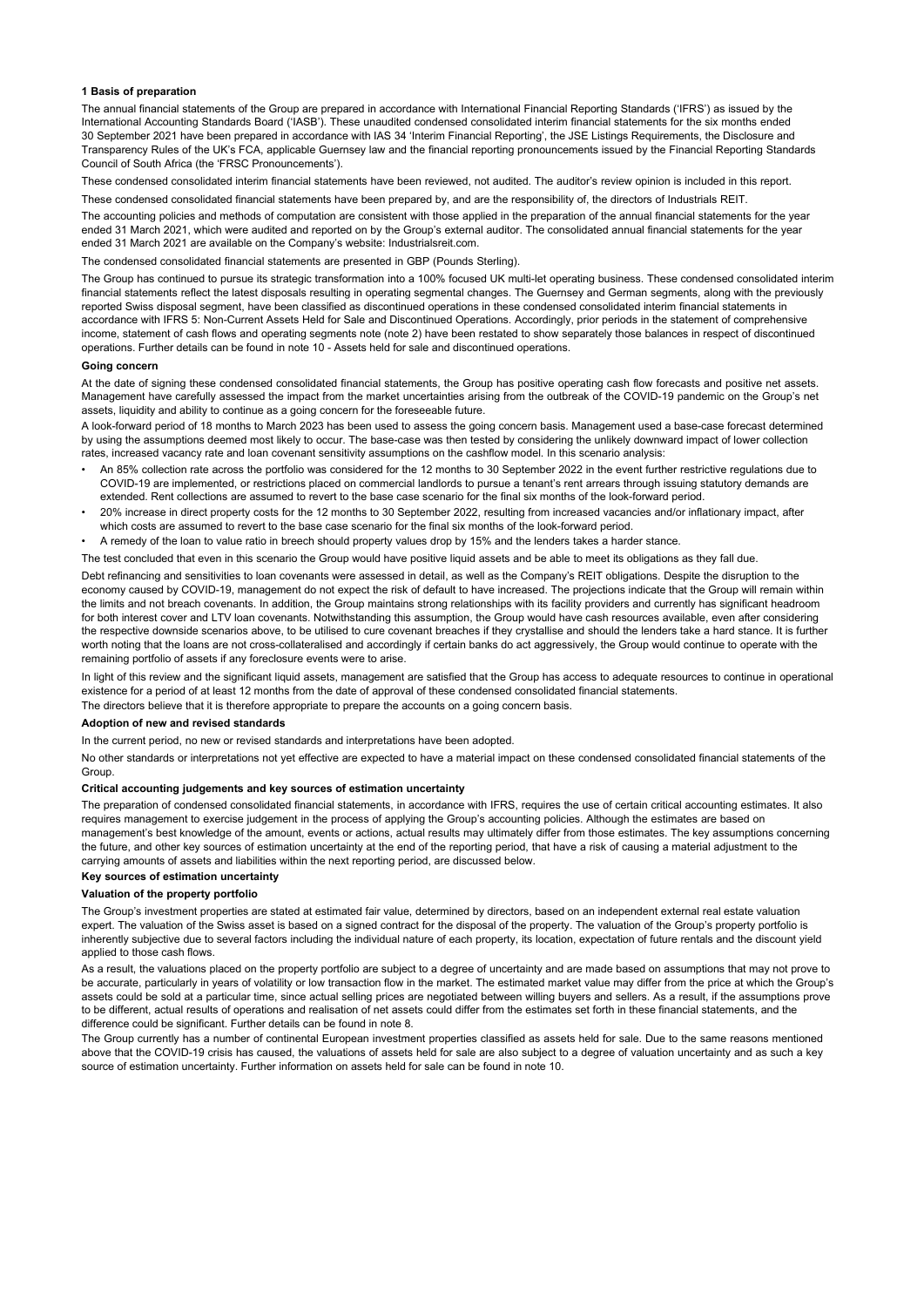# **2 Operating segments**

The Group is focused on real estate investment in well-developed, large economies with established real estate markets. The investment portfolio is geographically diversified across the United Kingdom, Germany and Switzerland. Each segment derives its revenue from the rental of investment properties in the respective geographical regions.

Relevant financial information is set out below:

**i) Information about reportable segments** 

|                                                          | <b>Continuing operations</b>      |          | <b>Discontinued operations</b> |        |             |              |
|----------------------------------------------------------|-----------------------------------|----------|--------------------------------|--------|-------------|--------------|
|                                                          | <b>UK multi-let</b><br>industrial | Group    | <b>Guernsey Germany</b>        |        | Switzerland | <b>Total</b> |
| For the period ended 30 September 2021 (unaudited)       | £'000                             | £'000    | £'000                          | £'000  | £'000       | £'000        |
| Net rental income                                        | 15,097                            |          |                                | ٠      |             | 15,097       |
| Net management fee income                                |                                   | 18       |                                |        |             | 18           |
| Other income                                             |                                   | 36       |                                |        |             | 36           |
| Fair value gain of investment properties                 | 32,999                            |          |                                |        |             | 32,999       |
| Net gain/(loss) from fair value of financial liabilities | 394                               | (90)     |                                |        |             | 304          |
| Net finance costs                                        | (1,909)                           | (3)      |                                |        |             | (1, 912)     |
| Tax, legal and professional fees                         | (252)                             | (26)     |                                |        |             | (278)        |
| Audit fees                                               |                                   | (150)    |                                |        |             | (150)        |
| Administration fees                                      | (17)                              | (177)    |                                |        |             | (194)        |
| Non-executive directors' costs                           |                                   | (140)    |                                |        |             | (140)        |
| Staff remuneration costs                                 | ٠                                 | (2, 462) |                                |        |             | (2, 462)     |
| Operating costs                                          | (1)                               | (2, 364) |                                |        |             | (2, 365)     |
| Net foreign exchange gain                                |                                   | 42       |                                |        |             | 42           |
| (Loss)/profit from discontinued operations (note 10)     |                                   |          | (666)                          | 749    | (2, 336)    | (2, 253)     |
| Tax credit                                               | 32                                |          |                                |        |             | 32           |
| Total profit per reportable segment                      | 46,343                            | (5, 316) | (666)                          | 749    | (2, 336)    | 38,774       |
| As at 30 September 2021 (unaudited)                      |                                   |          |                                |        |             |              |
| Investment properties                                    | 529,027                           |          |                                |        |             | 529,027      |
| Cash and cash equivalents                                | 46,443                            | 6,757    | 5,563                          | 2,300  |             | 61,063       |
| Other                                                    | 15,738                            | 3,241    |                                | 2,458  |             | 21,437       |
| Assets classified as held for sale (note 10)             |                                   |          |                                | 15,208 | 10,679      | 25,887       |
| <b>Total assets</b>                                      | 591,208                           | 9,998    | 5,563                          | 19,966 | 10,679      | 637,414      |
| Borrowings - bank loans                                  | 149,007                           |          |                                |        |             | 149,007      |
| Other                                                    | 15,636                            | 3,346    | 395                            | 190    |             | 19,567       |
| Liabilities directly associated with assets              |                                   |          |                                |        |             |              |
| classified as held for sale (note 10)                    |                                   |          |                                | 2      | 5,598       | 5,600        |
| <b>Total liabilities</b>                                 | 164,643                           | 3,346    | 395                            | 192    | 5,598       | 174,174      |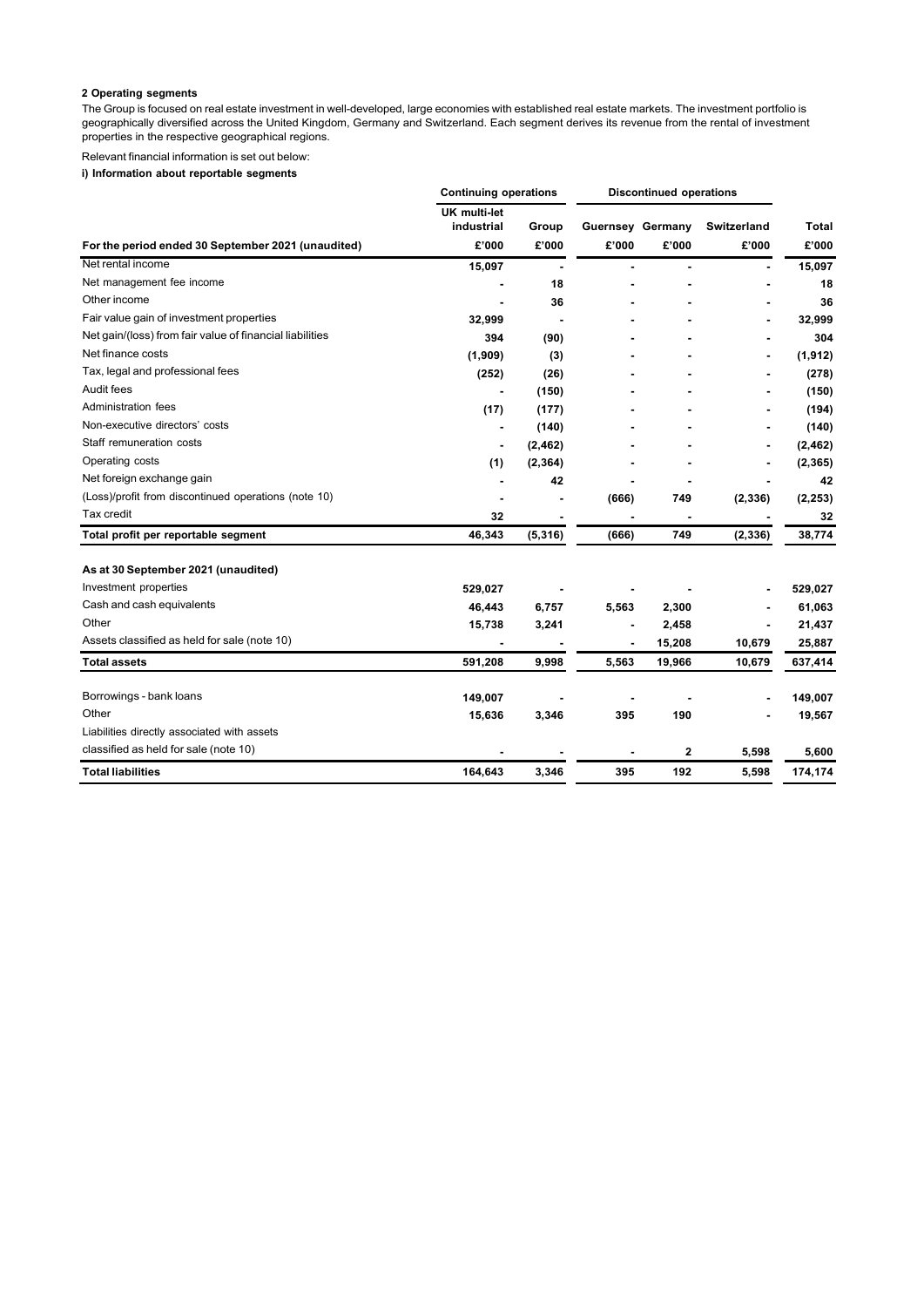|                                                    | <b>Continuing operations</b>                |                          | <b>Discontinued operations</b>   |                |                          |                       |
|----------------------------------------------------|---------------------------------------------|--------------------------|----------------------------------|----------------|--------------------------|-----------------------|
| For the period ended 30 September 2020 (unaudited) | <b>UK multi-let</b><br>industrial*<br>£'000 | Group<br>£'000           | <b>Guernsey Germany</b><br>£'000 | £'000          | Switzerland<br>£'000     | <b>Total</b><br>£'000 |
| Net rental income                                  | 10,376                                      |                          |                                  | $\overline{a}$ | $\overline{a}$           | 10,376                |
| Net management fee income                          |                                             | 706                      |                                  |                |                          | 706                   |
| Other income                                       |                                             | 36                       |                                  |                |                          | 36                    |
| Fair value gain of investment properties           | 9,183                                       |                          |                                  |                |                          | 9,183                 |
| Net loss from fair value of financial liabilities  | (764)                                       | (175)                    |                                  |                |                          | (939)                 |
| Loss on disposal of property                       | (9)                                         |                          |                                  |                |                          | (9)                   |
| Net finance costs                                  | (2,296)                                     | 42                       |                                  |                | $\overline{a}$           | (2, 254)              |
| Tax, legal and professional fees                   | (138)                                       | (338)                    |                                  |                |                          | (476)                 |
| Audit fees                                         |                                             | (135)                    |                                  |                |                          | (135)                 |
| Administration fees                                | (12)                                        | (121)                    |                                  |                |                          | (133)                 |
| Non-executive directors' costs                     |                                             | (114)                    |                                  |                |                          | (114)                 |
| Staff remuneration costs                           | $\overline{\phantom{a}}$                    | (1,916)                  |                                  |                | $\overline{\phantom{a}}$ | (1,916)               |
| Operating costs                                    | (2)                                         | (1,730)                  |                                  |                | $\overline{\phantom{a}}$ | (1,732)               |
| Net foreign exchange gain                          |                                             | 78                       |                                  |                | $\overline{\phantom{a}}$ | 78                    |
| Profit from discontinued operations (see note 10)  |                                             |                          | 591                              | 10,460         | 199                      | 11,250                |
| Tax (expense)/credit                               | (4)                                         | 49                       | ÷,                               |                | $\overline{\phantom{a}}$ | 45                    |
| Total profit per reportable segment                | 16,334                                      | (3,618)                  | 591                              | 10,460         | 199                      | 23,966                |
| As at 30 September 2020 (unaudited)                |                                             |                          |                                  |                |                          |                       |
| Investment properties                              | 381,610                                     | $\overline{\phantom{m}}$ | 56,150                           |                |                          | 437,760               |
| Investment in joint ventures                       |                                             | $\mathbf{1}$             | $\overline{a}$                   | 114            |                          | 115                   |
| Investment in joint venture bonds                  |                                             |                          | $\overline{a}$                   | 15,665         |                          | 15,665                |
| Cash and cash equivalents                          | 12,675                                      | 9,045                    | 2,208                            | 17,054         |                          | 40,982                |
| Other                                              | 8,669                                       | 9,127                    | 384                              | 13,903         |                          | 32,083                |
| Assets classified as held for sale (note 10)       |                                             |                          | $\overline{a}$                   | 89,487         | 15,254                   | 104,741               |
| <b>Total assets</b>                                | 402.954                                     | 18,173                   | 58.742                           | 136,223        | 15,254                   | 631,346               |
| Borrowings - bank loans                            | 126,560                                     |                          | 27,893                           |                |                          | 154,453               |
| Other                                              | 17,039                                      | 3,814                    | 1,724                            | 2,294          |                          | 24,871                |
| Liabilities directly associated with assets        |                                             |                          |                                  |                |                          |                       |
| classified as held for sale (note 10)              |                                             |                          |                                  | 36,008         | 6,114                    | 42,122                |
| <b>Total liabilities</b>                           | 143,599                                     | 3,814                    | 29,617                           | 38,302         | 6,114                    | 221,446               |

\* The prior period has been restated and now reports the previously stated UK urban logistics segment in the UK multi-let industrial segment from 1 April 2021.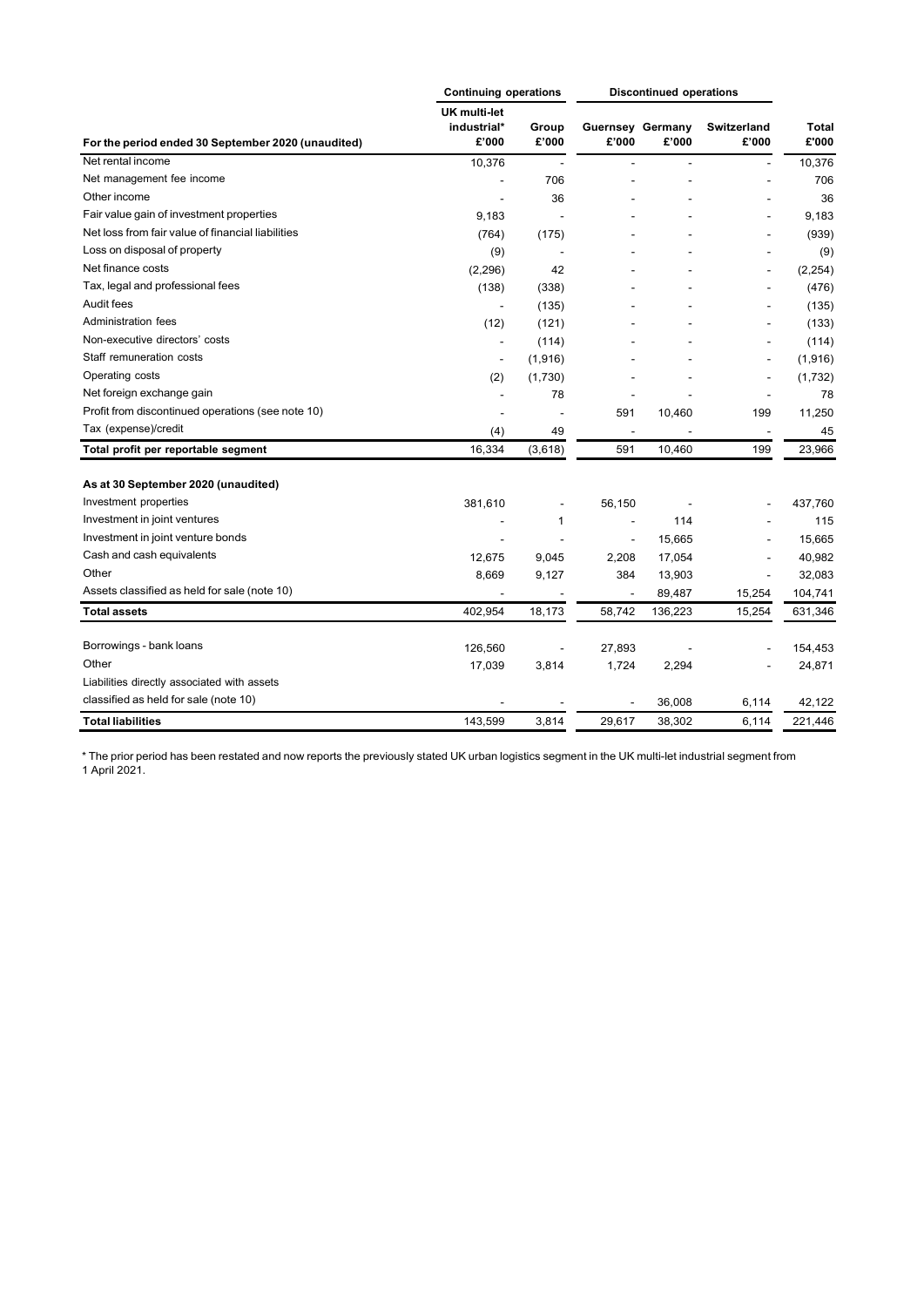## **3 Net rental Income**

| o net rental income           | 30 September<br>2021<br>(unaudited) | 30 September<br>2020<br>(unaudited) |
|-------------------------------|-------------------------------------|-------------------------------------|
|                               | £'000                               | £'000                               |
| Rental income                 | 16,581                              | 12,456                              |
| Tenant recharges              | 2,313                               | 1,841                               |
| Other income                  | 1,134                               | 273                                 |
| Revenue                       | 20,028                              | 14,570                              |
| Direct property costs         | (4,601)                             | (3,057)                             |
| <b>Expected credit losses</b> | (294)                               | (1, 101)                            |
| <b>Property expenses</b>      | (4,895)                             | (4, 158)                            |
| Total net rental income       | 15,133                              | 10,412                              |

## **4 Operating costs**

|                                  | 30 September | 30 September |
|----------------------------------|--------------|--------------|
|                                  | 2021         | 2020         |
|                                  | (unaudited)  | (unaudited)  |
|                                  | £'000        | £'000        |
| Tax, legal and professional fees | 278          | 476          |
| Audit fees                       | 112          | 100          |
| Interim review fees              | 38           | 35           |
| Administration fees              | 194          | 133          |
| Non-executive directors' costs   | 140          | 114          |
| Staff remuneration costs         | 2,462        | 1,916        |
| Share-based payments             | 734          | 416          |
| ERP project expenses             | 385          | 299          |
| ERP impairment                   |              | 156          |
| Depreciation                     | 145          | 136          |
| Corporate costs                  | 422          | 292          |
| IT costs                         | 429          | 256          |
| Other operating costs            | 250          | 177          |
|                                  | 5,589        | 4,506        |

Share-based payments of £734,000 (2020: £416,000) relate to the equity-settled incentive schemes operated by the Group. As at 30 September 2021, the Group's equity reserve held £3.5 million (31 March 2021: £2.8 million) in relation to the schemes after the exercise of options at fair value of £156,000 (2020: £48,000) during the period.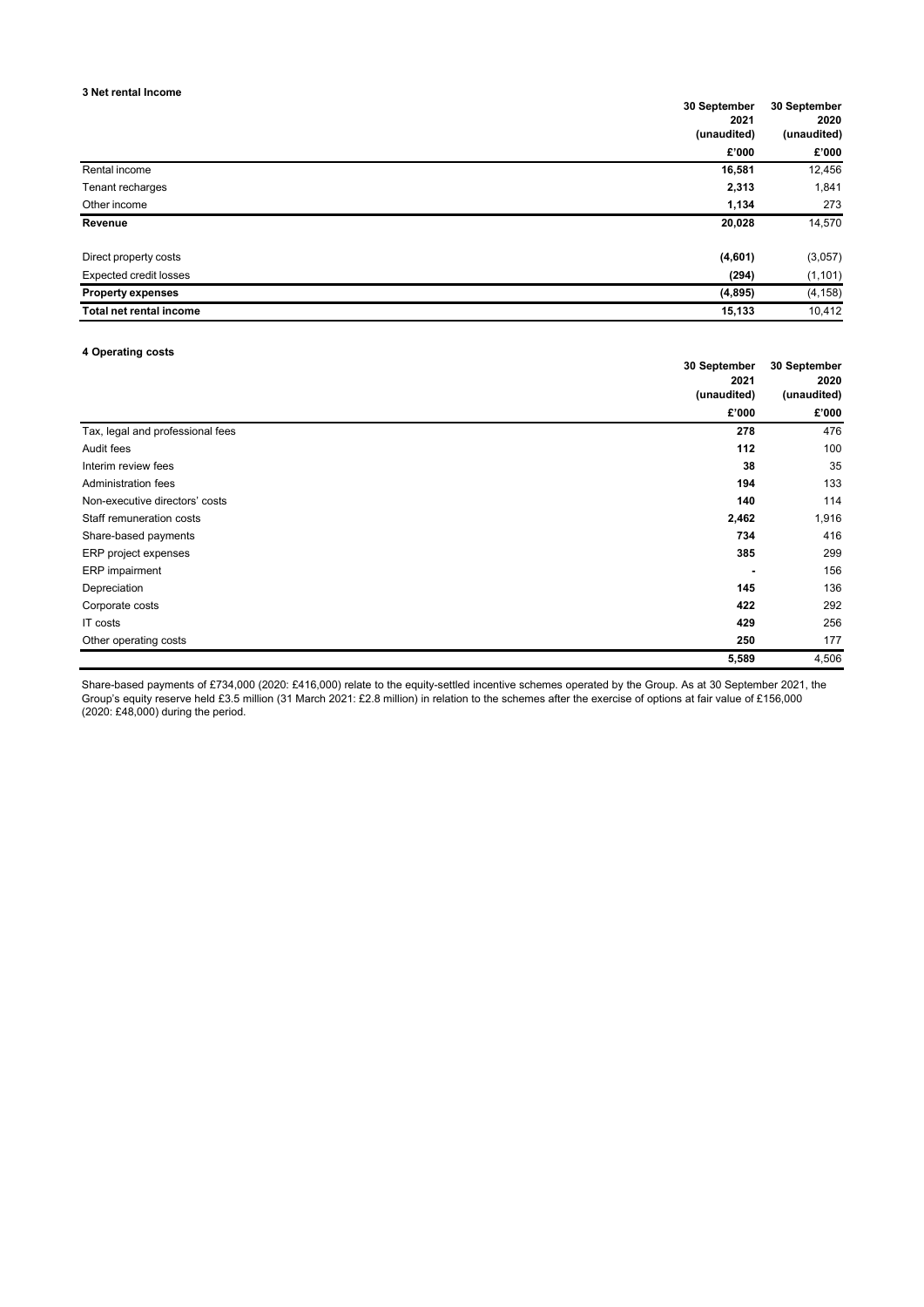|                                                                                                        | 30 September<br>2021 | 30 September<br>2020 |  |
|--------------------------------------------------------------------------------------------------------|----------------------|----------------------|--|
|                                                                                                        | (unaudited)          | (unaudited)          |  |
|                                                                                                        | £'000                | £'000                |  |
| Reconciliation of profit for the period to adjusted EPRA <sup>1</sup> earnings                         |                      |                      |  |
| Earnings per statement of comprehensive income attributable to shareholders                            | 38,774               | 23,972               |  |
| Adjustment to exclude loss/ (gain) from discontinued operations                                        | 2,253                | (11,250)             |  |
| Earnings per statement of comprehensive income from continuing operations attributable to shareholders | 41,027               | 12,722               |  |
|                                                                                                        |                      |                      |  |
| Earnings per statement of comprehensive income attributable to shareholders                            | 38,774               | 23,972               |  |
| Adjustments to calculate EPRA earnings, exclude:                                                       |                      |                      |  |
| Gain on fair value of investment properties                                                            | (30, 597)            | (18, 637)            |  |
| (Gain)/loss on fair value of financial instruments, debt and associated close out costs                | (304)                | 814                  |  |
| Deferred tax in respect of EPRA adjustments                                                            | (1,719)              | 413                  |  |
| Impairment of intangibles                                                                              |                      | 156                  |  |
| Gain on disposal of properties                                                                         | (22)                 | (90)                 |  |
| Tax expense on disposal of properties                                                                  | 1,178                | 1,574                |  |
| Loss on disposal of subsidiaries                                                                       | 2,350                |                      |  |
| Adjustments above in respect of joint ventures:                                                        |                      |                      |  |
| Loss on fair value of investment properties                                                            | 30                   | 1,436                |  |
| Gain on fair value of financial instruments                                                            | (60)                 | (145)                |  |
| Deferred tax in respect of EPRA adjustments                                                            | 14                   | (66)                 |  |
| <b>EPRA earnings attributable to shareholders</b>                                                      | 9.644                | 9.427                |  |
| Further adjustments to arrive at adjusted earnings:                                                    |                      |                      |  |
| Costs associated with the ERP implementation                                                           | 385                  | 299                  |  |
| Adjusted earnings attributable to shareholders <sup>2</sup>                                            | 10,029               | 9,726                |  |
| Weighted average number of shares in issue (excluding treasury shares)                                 | 290,002,149          | 283,540,296          |  |
| Share-based payment award                                                                              | 689,549              | 2,477,023            |  |
| Diluted weighted average number of shares in issue                                                     | 290,691,698          | 286,017,319          |  |
|                                                                                                        |                      |                      |  |
| Earnings per share from continuing operations                                                          | pence                | pence                |  |
| <b>EPS</b>                                                                                             | 14.15                | 4.49                 |  |
| Diluted EPS                                                                                            | 14.11                | 4.45                 |  |
| Earnings per share from continuing and discontinued operations                                         | pence                | pence                |  |
| <b>EPS</b>                                                                                             | 13.37                | 8.45                 |  |
| <b>Diluted EPS</b>                                                                                     | 13.34                | 8.38                 |  |
| <b>EPRA EPS</b>                                                                                        | 3.33                 | 3.32                 |  |
| <b>Diluted EPRA EPS</b>                                                                                | 3.32                 | 3.30                 |  |
| <b>Adjusted EPS</b>                                                                                    | 3.45                 | 3.40                 |  |

<sup>1.</sup> The European Public Real Estate Association (EPRA) issued the Best Practices Recommendations policy in October 2019, which provides quidelines for performance measures relevant to real estate companies. Their recommended reporting standards are widely applied across this market, aiming to bring consistency and transparency to the sector. The EPRA earnings measure is intended to show the level of recurring earnings from core operational activities with the purpose of highlighting the Group's underlying operating results from its property rental business and an indication of the extent to which current dividend payments are supported by earnings. The measure excludes unrealised changes in the value of investment properties, gains or losses on the disposal of properties and other items to provide additional information on the Group's underlying operational performance. The measure is considered to accurately capture the long-term strategy of the Group, and is an indication of the sustainability of dividend payments.

<sup>2.</sup> As described in the EPRA Best Practice Recommendations policy issued in October 2019, should companies wish to make other adjustments to arrive at an underlying performance measure, they should do that below 'EPRA earnings' and use a different name for that measure. 'Adjusted EPS' is a measure that excludes items considered not to be in the ordinary course of business or other exceptional items that do not necessarily provide an accurate picture of the Group's underlying operational performance.

As at 30 September 2021, the Company held 7,989,348 treasury shares (2020: 14,397,479 and 31 March 2021: 12,866,950).

## **Costs associated with the ERP implementation**

Industrials REIT is implementing a new enterprise resource planning (ERP) and customer engagement (CE) software program to help streamline and grow the business. Significant non-recurring costs will be incurred during the implementation phase before the systems go live.

The ERP implementation expense is related to a one-off project and is anticipated to complete over approximately the next six months and accordingly has been adjusted for as a 'company-specific adjustment'.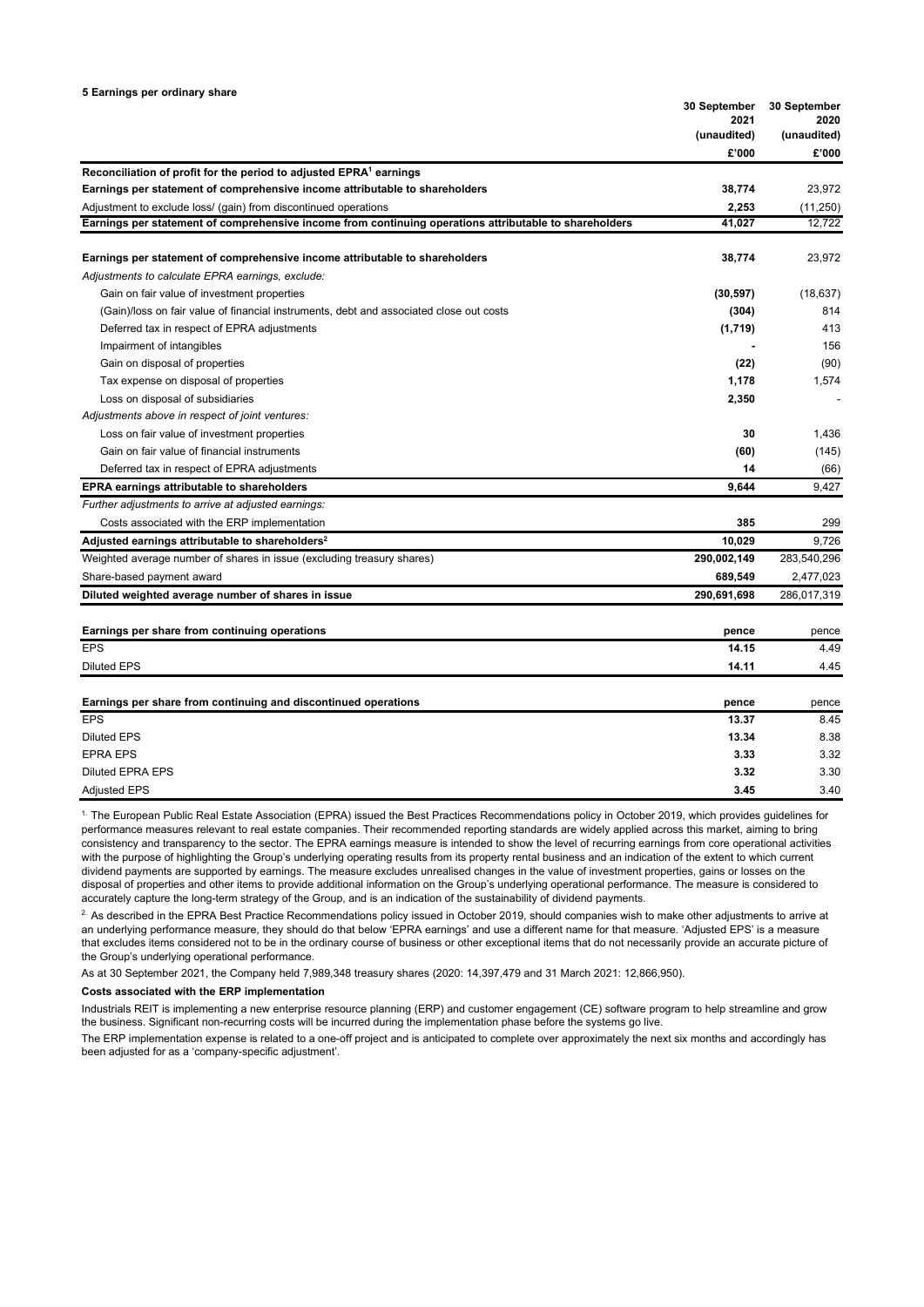## **Headline earnings per share**

The JSE listings conditions require the calculation of headline earnings and disclosure of a detailed reconciliation of headline earnings to the earnings numbers used in the calculation of basic earnings per share in accordance with the requirements of IAS 33 – Earnings per Share. Disclosure of headline earnings is not a requirement of IFRS. **30 September 30 September**

|                                                                             | 30 September<br>2021 | <b>30 September</b><br>2020 |  |
|-----------------------------------------------------------------------------|----------------------|-----------------------------|--|
|                                                                             | (unaudited)          | (unaudited)                 |  |
| Reconciliation of profit for the period to headline earnings                | £'000                | £'000                       |  |
| Earnings per statement of comprehensive income attributable to shareholders | 38,774               | 23,972                      |  |
| Adjustments to calculate headline earnings, exclude:                        |                      |                             |  |
| Gain on fair value of investment properties                                 | (30, 597)            | (18, 637)                   |  |
| Deferred tax in respect of headline earnings adjustments                    | (1,719)              | 391                         |  |
| Impairment of intangibles                                                   |                      | 156                         |  |
| (Gain)/loss on disposal of properties                                       | (22)                 | 1,484                       |  |
| Tax expense on disposal of properties                                       | 1,178                |                             |  |
| Loss on disposal of subsidiaries                                            | 2,350                |                             |  |
| Adjustments above in respect of joint ventures:                             |                      |                             |  |
| Loss on fair value of investment properties                                 | 30                   | 1,436                       |  |
| Deferred tax                                                                | 4                    | (65)                        |  |
| Headline earnings attributable to shareholders                              | 9,998                | 8,737                       |  |
| <b>Earnings per share</b>                                                   |                      |                             |  |
| <b>Headline EPS</b>                                                         | pence<br>3.45        | pence<br>3.08               |  |
|                                                                             |                      |                             |  |
| Diluted headline EPS                                                        | 3.44                 | 3.05                        |  |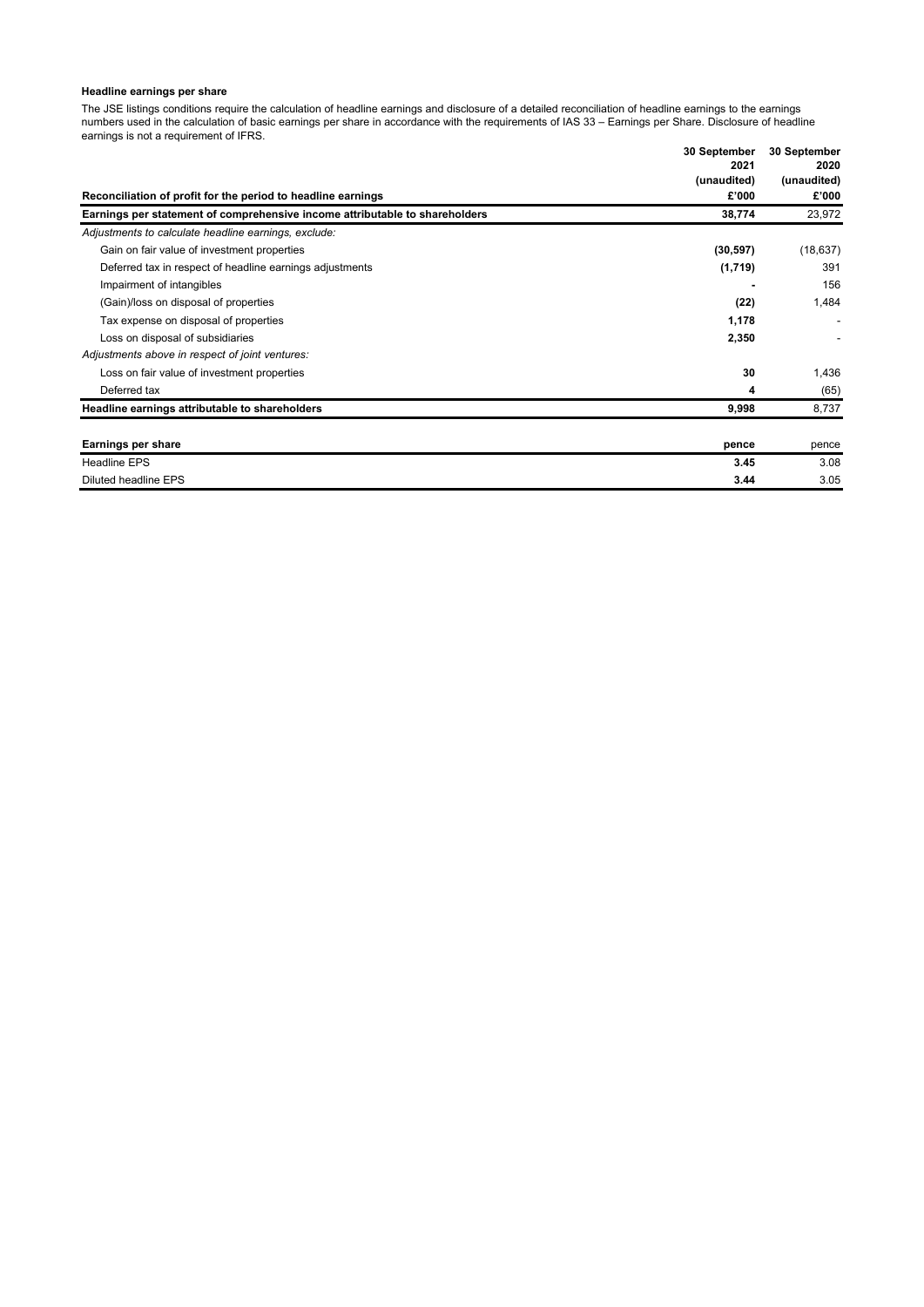## **6 Net asset value metrics per share - reconciliations and bridge**

In line with the best practice recommendations published by EPRA in October 2019, Industrials REIT discloses three measures of net asset value namely: EPRA net tangible assets (NTA), EPRA net reinvestment value (NRV) and EPRA net disposal value (NDV).

Industrials REIT considers EPRA NTA to be the most relevant measure of the three EPRA NAVs to report on and this will act as the key net asset value measure going forward. The EPRA NTA metric is aligned with IFRS NAV in that it includes deferred tax liabilities with regards to properties classified as held for sale. A reconciliation of the three new EPRA NAV metrics from IFRS NAV is shown in the table below.

|                                                                                                                                                                                         | <b>NAV</b>  | <b>EPRA NAV measures</b> |                 |                 |  |
|-----------------------------------------------------------------------------------------------------------------------------------------------------------------------------------------|-------------|--------------------------|-----------------|-----------------|--|
|                                                                                                                                                                                         | <b>IFRS</b> | <b>EPRA NRV</b>          | <b>EPRANTA</b>  | <b>EPRA NDV</b> |  |
| As at 30 September 2021 (unaudited)                                                                                                                                                     | £'000       | £'000                    | £'000           | £'000           |  |
| Net assets attributable to equity shareholders                                                                                                                                          | 463,240     | 463,240                  | 463,240         | 463,240         |  |
| Adjustments:                                                                                                                                                                            |             |                          |                 |                 |  |
| Derivative financial instruments                                                                                                                                                        |             | (130)                    | (130)           |                 |  |
| Adjustments in respect of joint ventures relating to derivative financial instruments<br>and deferred tax in relation to fair value of investment property and financial<br>instruments |             | 1,452                    |                 |                 |  |
| Intangible assets                                                                                                                                                                       |             |                          | (2, 378)        |                 |  |
| Purchaser's costs <sup>1</sup>                                                                                                                                                          |             | 36,696                   |                 |                 |  |
| Net assets used in per share calculation                                                                                                                                                | 463,240     | 501,258                  | 460,732         | 463,240         |  |
| Number of shares in issue (excluding treasury shares) <sup>2</sup>                                                                                                                      | 290,785,827 | 290,785,827              | 290,785,827     | 290,785,827     |  |
| Share-based payment award                                                                                                                                                               | 689,549     | 689,549                  | 689,549         | 689,549         |  |
| Diluted number of shares in issue                                                                                                                                                       | 291,475,376 | 291,475,376              | 291,475,376     | 291,475,376     |  |
|                                                                                                                                                                                         | <b>IFRS</b> | <b>EPRA NRV</b>          | <b>EPRANTA</b>  | <b>EPRA NDV</b> |  |
| Net asset value per share                                                                                                                                                               | £           | £                        | £               | £               |  |
| Net asset value per share                                                                                                                                                               | 1.59        |                          |                 |                 |  |
| Diluted net asset value per share                                                                                                                                                       | 1.59        | 1.72                     | 1.58            | 1.59            |  |
|                                                                                                                                                                                         |             |                          |                 |                 |  |
|                                                                                                                                                                                         | <b>NAV</b>  | <b>EPRA NAV measures</b> |                 |                 |  |
|                                                                                                                                                                                         | <b>IFRS</b> | <b>EPRA NRV</b>          | EPRA NTA        | <b>EPRA NDV</b> |  |
| As at 31 March 2021 (audited)                                                                                                                                                           | £'000       | £'000                    | £'000           | £'000           |  |
| Net assets attributable to equity shareholders<br>Adjustments:                                                                                                                          | 425,820     | 425,820                  | 425,820         | 425,820         |  |
| Derivative financial instruments                                                                                                                                                        |             | (1,732)                  | (1,732)         |                 |  |
| Deferred tax in relation to fair value of investment property and financial instruments                                                                                                 |             | 1,712                    |                 |                 |  |
| Adjustments above in respect of joint ventures                                                                                                                                          |             | 714                      | 714             |                 |  |
| Intangible assets                                                                                                                                                                       |             |                          | (1,784)         |                 |  |
| Purchaser's costs <sup>1</sup>                                                                                                                                                          |             | 37,798                   |                 |                 |  |
| Net assets used in per share calculation                                                                                                                                                | 425,820     | 464,312                  | 423,018         | 425,820         |  |
| Number of shares in issue (excluding treasury shares) <sup>2</sup>                                                                                                                      | 285,908,225 | 285,908,225              | 285,908,225     | 285,908,225     |  |
| Share-based payment award                                                                                                                                                               | 2,167,213   | 2,167,213                | 2,167,213       | 2,167,213       |  |
| Diluted number of shares in issue                                                                                                                                                       | 288,075,438 | 288,075,438              | 288,075,438     | 288,075,438     |  |
|                                                                                                                                                                                         | <b>IFRS</b> | <b>EPRA NRV</b>          | <b>EPRA NTA</b> | <b>EPRA NDV</b> |  |
| Net asset value per share                                                                                                                                                               | £           | £                        | £               | £               |  |
| Net asset value per share                                                                                                                                                               | 1.49        |                          |                 |                 |  |
| Diluted net asset value per share                                                                                                                                                       | 1.48        | 1.61                     | 1.47            | 1.48            |  |
|                                                                                                                                                                                         |             |                          |                 |                 |  |

<sup>1.</sup> EPRA NTA and EPRA NDV reflect IFRS values which are net of purchaser's costs. Any purchaser's costs deducted from the market value are added back when calculating EPRA NRV.

<sup>2</sup> As at 30 September 2021, the Company held 7,989,348 treasury shares (31 March 2021: 12,866,950). Refer to note 7.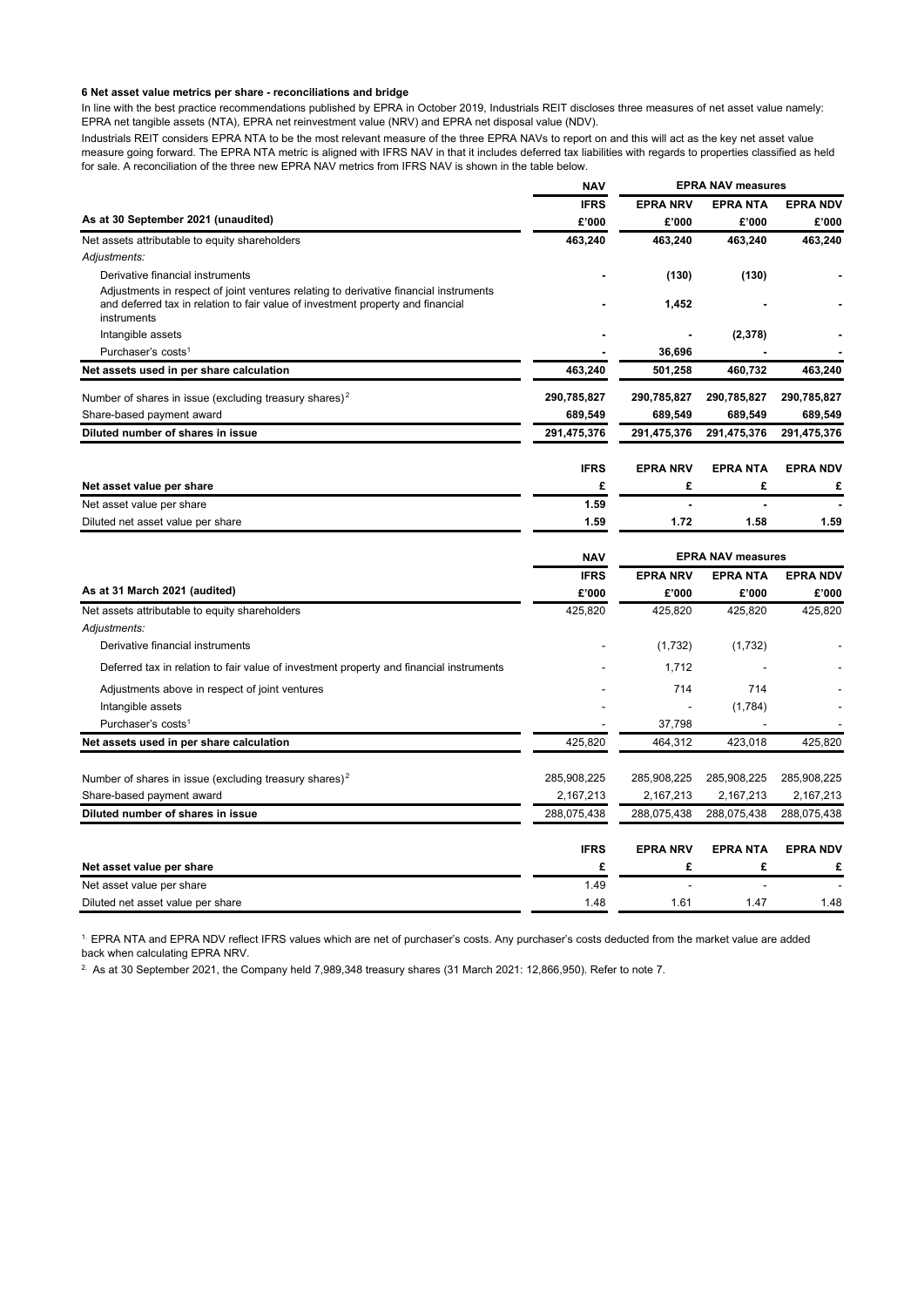## **7 Share capital**

## **Authorised**

1,000,000,000 ordinary shares with a par value of €0.000001258 each

|                                 | 30 September | 31 March     |
|---------------------------------|--------------|--------------|
|                                 | 2021         | 2021         |
|                                 | (unaudited)  | (audited)    |
| Issued share capital            | (no. shares) | (no. shares) |
| Opening balance                 | 298.775.175  | 298,775,175  |
| Closing number of shares issued | 298,775,175  | 298,775,175  |
|                                 |              |              |

| Authorised share capital              | £'000   | £'000   |
|---------------------------------------|---------|---------|
| Share capital                         |         |         |
| Share premium                         | 322.769 | 322.775 |
| Total share capital and share premium | 322.770 | 322.993 |

There were no changes made to the number of authorised shares of the Company during the period under review. Industrials REIT Limited has one class of share. All shares rank equally and are fully paid.

The Company has 298,775,175 (31 March 2021: 298,775,175) ordinary shares in issue at 30 September 2021.

On 11 June 2021, the Company announced a final dividend of 3.375 pence per share in respect of the six months to 31 March 2021. On 12 August 2021, the Company announced a take-up of the scrip dividend representing 0.92% of the issued share capital and 2,749,876 shares were subsequently issued from treasury shares on 13 August 2021.

As at 30 September 2021, the Company held 7,989,348 treasury shares (31 March 2021: 12,866,950). In the period, the shareholders were offered the option to receive either a scrip dividend by way of an issue of Industrials REIT treasury shares, or a cash dividend.

The equity reserve account within equity combines the activities of the Company's treasury shares (detailed in the below table), as well as the equity-settled share-based payments that are credited to equity. At 30 September 2021, the carrying value of the Company's treasury shares was £5,588,000 (2020: £15,142,000) and the equity-settled share-based payments reserve reduced this account by £3,483,000 (2020: £2,815,000).

Retained earnings is the cumulative net profit of the Group. Retained earnings can either be paid out to shareholders as a dividend or be reinvested in the Group as working capital.

|                                                                             | 30 September   | 31 March     |
|-----------------------------------------------------------------------------|----------------|--------------|
|                                                                             | 2021           | 2021         |
|                                                                             | (unaudited)    | (audited)    |
| <b>Treasury shares</b>                                                      | (no. shares)   | (no. shares) |
| Opening balance                                                             | 12,866,950     | 15,830,040   |
| Issue of scrip dividend shares                                              | (2,749,876)    | (5,436,781)  |
| Prior year market buy-back of shares at an average price of £1.17 per share | $\blacksquare$ | 3,476,265    |
| Exercised shares from the other share options plan                          | (2,000,000)    |              |
| Exercised shares from the Deferred Share Bonus Plan                         | (14, 983)      | (797, 797)   |
| Exercised shares from the Long-Term Incentive Plan                          | (112, 743)     | (204, 777)   |
| Closing number of treasury shares                                           | 7,989,348      | 12,866,950   |

The 2,000,0000 'other share option plan' options exercised in the period resulted in the Company receiving cash proceeds of £2.6 million. The options were held by a former non-executive director who left office in September 2020.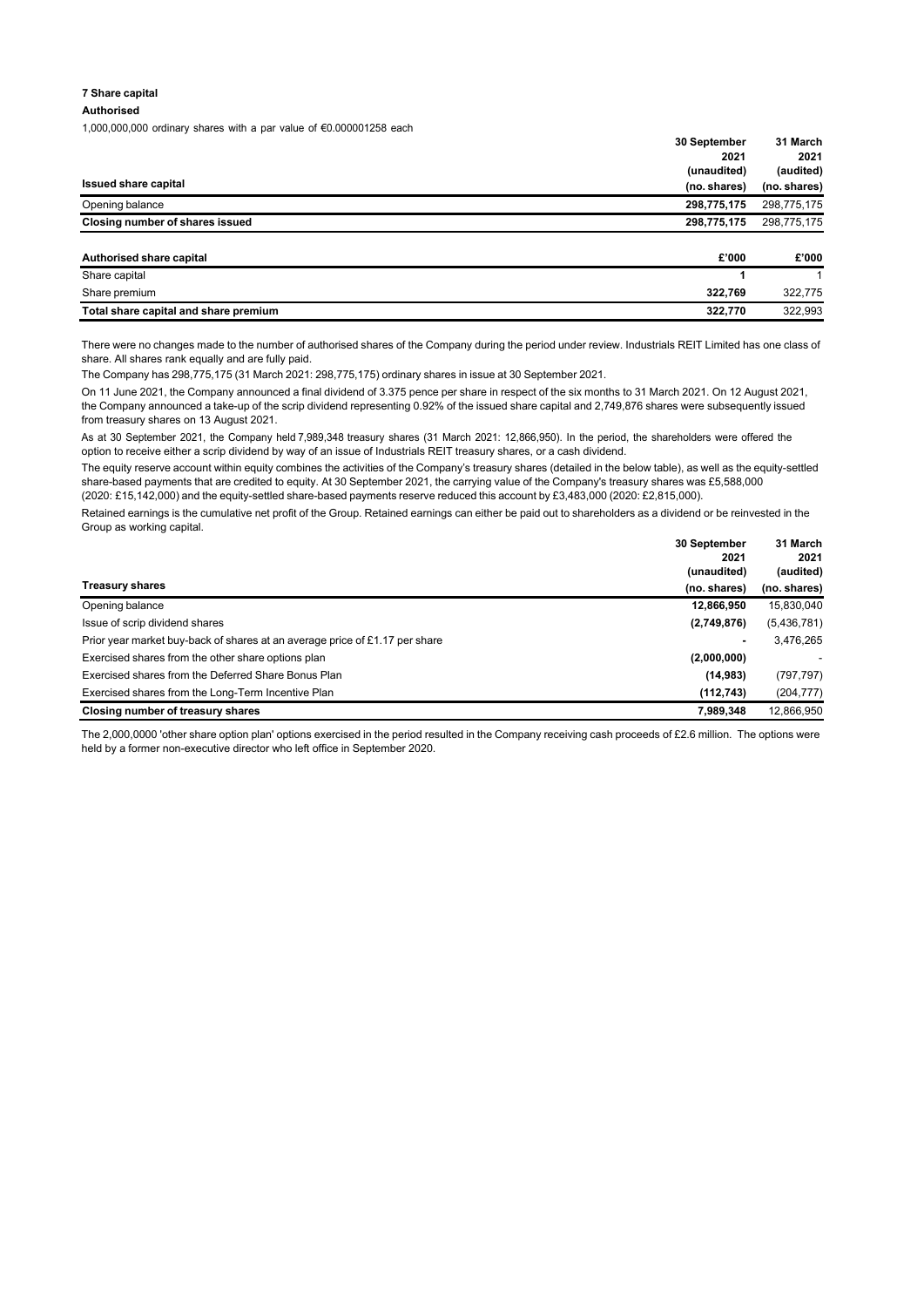## **8 Investment property**

The consolidated market value of investment properties at 30 September 2021 was £531.0 million (31 March 2021: £511.2 million). This now comprises only MLI properties and excludes an amount of £9.9 million for the last remaining Swiss property (31 March 2021: £12.0 million for one Swiss property and £26.2 million for one German property) which has been classified as held for sale. Apart from the Swiss property, the carrying amount of the Group's investment properties are the fair values of the properties as determined by registered independent appraisers having an appropriate recognised professional qualification and recent experience in the location and category of the properties being valued ('valuers'). The sole remaining Swiss property is valued based on the contract sale price and is expected to complete in the subsequent weeks after these condensed consolidated interim financial statements have been signed.

Other than the Swiss property, the fair value of each of the properties for the period ended 30 September 2021, was assessed by the valuers in accordance with the Royal Institution of Chartered Surveyors ('RICS') standards and IFRS 13. Valuers are qualified for purposes of providing valuations in accordance with the 'Appraisal and Valuation Manual' published by RICS.

The valuation of the Group's property portfolio is inherently subjective due to a number of factors including the individual nature of each property, its location, expectation of future rentals and the discount yield applied to those cash flows. As a result, the valuations placed on the property portfolio are subject to a degree of uncertainty and are made on the basis of assumptions that may not prove to be accurate, particularly in years of volatility or low transaction flow in the market. The estimated market value may differ from the price at which the Group's assets could be sold at a particular time, since actual selling prices are negotiated between willing buyers and sellers. As a result, if the assumptions prove to be different, actual results of operations and realisation of net assets could differ from the estimates set forth in these financial statements, and the difference could be significant.

The valuations performed by the independent external valuers are reviewed internally by senior management. This includes discussions of the assumptions used by the external valuers, as well as a review of the resulting valuations.

Discussions regarding the valuation process and results are held between senior management and the external valuers on a biannual basis. The audit and risk committee reviews the valuation results and, provided the committee is satisfied with the results, recommends them to the board for approval.

The valuation techniques used are consistent with IFRS 13 and use significant 'unobservable' inputs. Investment properties are all at level 3 in the fair value hierarchy and valuations represent the highest and best use of the properties. There have been no changes in valuation techniques since the prior year and no transfers between the fair value hierarchy levels in the current or prior year.

There are interrelationships between all these unobservable inputs as they are determined by market conditions. An increase in more than one unobservable input would magnify the impact on the valuation. The impact on the valuation would be mitigated by the interrelationship of two unobservable inputs moving in opposite directions e.g. an increase in rent may be offset by an increase in yield, resulting in no net impact on the valuation. Expected vacancy rates may impact the yield with higher vacancy rates resulting in higher yield. All revenue is derived from the underlying tenancies given on the investment properties.

With the exception of two (31 March 2021: five) MLI properties, all investment properties are mortgaged, details of which can be seen in note 11. As at the date of signing this report, there are no restrictions on the realisability of any of the underlying investment properties, nor on the remittance of income and disposal proceeds.

The key unobservable inputs used in the valuation of the Group's investment properties at 30 September 2021 are detailed in the table below:

|                                                                    | 30 September 2021 (unaudited)   |                                            |                                     | 31 March 2021 (audited)         |                                            |                                     |
|--------------------------------------------------------------------|---------------------------------|--------------------------------------------|-------------------------------------|---------------------------------|--------------------------------------------|-------------------------------------|
|                                                                    | Investment<br>property<br>£'000 | <b>Assets</b><br>held for<br>sale<br>£'000 | Total -<br>wholly<br>owned<br>£'000 | Investment<br>property<br>£'000 | <b>Assets</b><br>held for<br>sale<br>£'000 | Total -<br>wholly<br>owned<br>£'000 |
| Opening balance                                                    | 511,220                         | 38,206                                     | 549,426                             | 387,761                         | 109,076                                    | 496,837                             |
| Acquisitions                                                       | 38,884                          | ٠                                          | 38,884                              | 96,363                          | ۰                                          | 96,363                              |
| Capitalised expenditure                                            | 2,074                           |                                            | 2,074                               | 1,514                           | 103                                        | 1,617                               |
| Transfers to assets held for sale                                  | (56, 150)                       | 56,150                                     |                                     |                                 |                                            |                                     |
| <b>Disposals</b>                                                   | $\blacksquare$                  | (82, 672)                                  | (82, 672)                           | -                               | (76,220)                                   | (76, 220)                           |
| Net fair value gain/(loss) on revaluation of investment properties | 32,999                          | (2, 420)                                   | 30,579                              | 25,582                          | 9,527                                      | 35,109                              |
| Foreign exchange movement in foreign operations                    |                                 | 682                                        | 682                                 | $\overline{\phantom{a}}$        | (4,280)                                    | (4,280)                             |
| Net book value total                                               | 529,027                         | 9,946                                      | 538.973                             | 511.220                         | 38.206                                     | 549,426                             |

The market value of the Group's investment properties, as determined by the Group's external valuer, differs from the net book value presented in the balance sheet due to the Group presenting tenant lease incentives separately and the portion of joint ventures the Group does not own. The following table reconciles the net book value of the investment properties to the market value.

|                                         | 30 September 2021 (unaudited)                                                    |        |                                    | 31 March 2021 (audited)  |                       |         |
|-----------------------------------------|----------------------------------------------------------------------------------|--------|------------------------------------|--------------------------|-----------------------|---------|
|                                         | Group<br>Joint<br>(excl. joint<br>Combined<br>portfolio<br>ventures)<br>ventures |        | Group<br>(excl. joint<br>ventures) | Joint<br>ventures        | Combined<br>portfolio |         |
|                                         | £'000                                                                            | £'000  | £'000                              | £'000                    | £'000                 | £'000   |
| Market value                            | 540,976                                                                          | 33,462 | 574,438                            | 549,426                  | 33,165                | 582,591 |
| Less: share of joint ventures not owned |                                                                                  | (427)  | (427)                              | $\overline{\phantom{0}}$ | (326)                 | (326)   |
| Portfolio Market value                  | 540.976                                                                          | 33,035 | 574,011                            | 549,426                  | 32,839                | 582,265 |
| Less: tenant lease incentives           | (2,003)                                                                          | ٠      | (2,003)                            |                          |                       |         |
| Net book value total                    | 538.973                                                                          | 33.035 | 572.008                            | 549.426                  | 32.839                | 582,265 |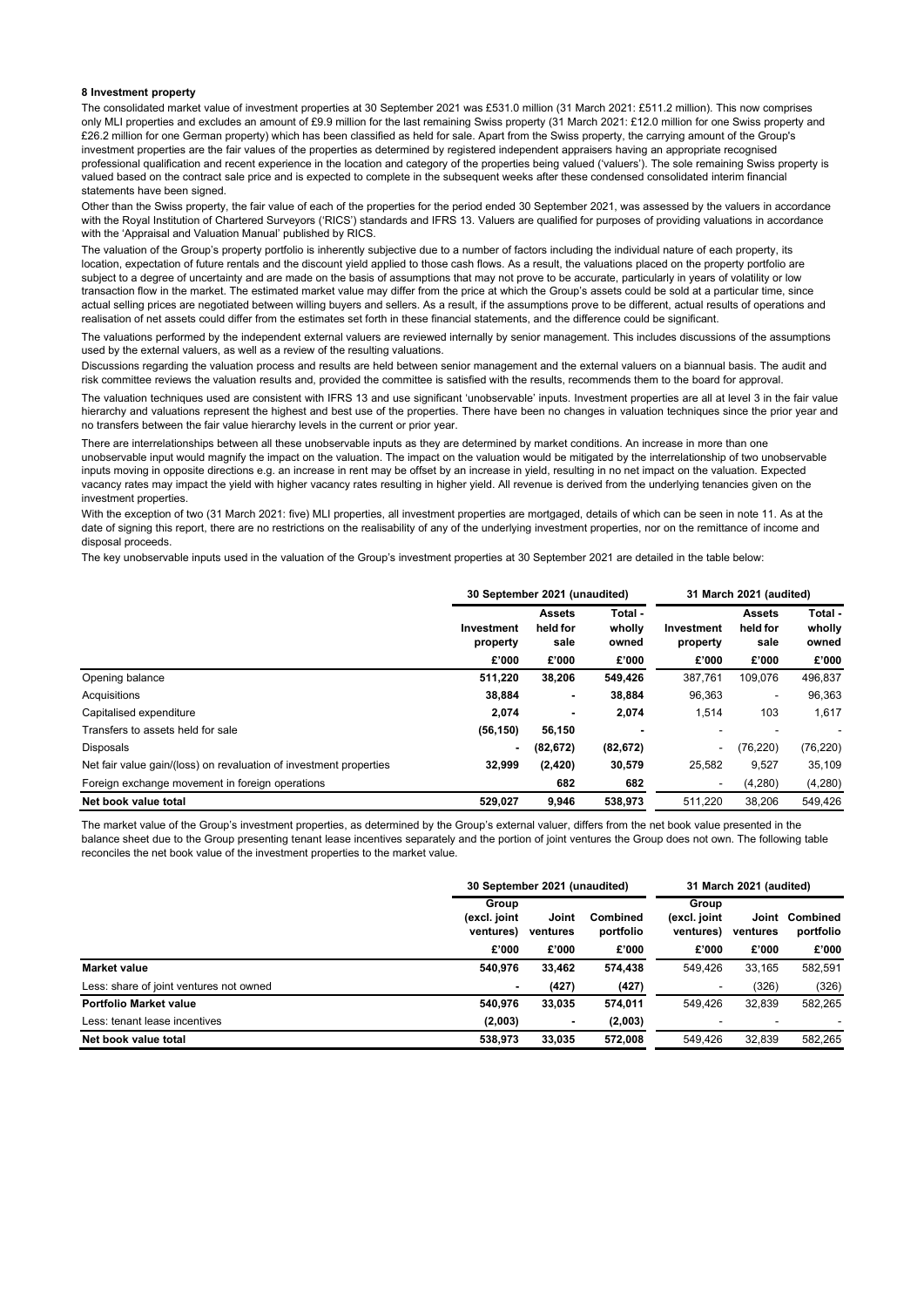|                                          | <b>Market</b>         |                  |                   |             | <b>Annualised</b> | <b>Net initial</b> |             | <b>Market</b>            |
|------------------------------------------|-----------------------|------------------|-------------------|-------------|-------------------|--------------------|-------------|--------------------------|
|                                          | value<br>30 September | <b>Portfolio</b> |                   |             | contractual       | vield              | Voids<br>by | rent                     |
|                                          |                       | by market        |                   |             | rental            | (Weighted          |             | range per                |
| Combined portfolio (including share of   | 2021                  | value            | <b>Properties</b> | Area        | income *          | average)           | area        | month                    |
| jointly controlled entities) (unaudited) | (E'000)               | (%)              | (number)          | $(sq \, m)$ | (E'000)           | $(\%)$             | (%)         | $(E/\text{sq} \text{m})$ |
| <b>Investment properties</b>             |                       |                  |                   |             |                   |                    |             |                          |
| UK multi-let industrials                 | 531,030               | 92.5%            | 95                | 597,253     | 35,134            | 6.09%              | 6.10%       | $1.2 - 21.2$             |
| <b>Subtotal</b>                          | 531,030               | 92.5%            | 95                | 597,253     | 35,134            | 6.09%              | 6.10%       |                          |
| Assets held for sale                     |                       |                  |                   |             |                   |                    |             |                          |
| Switzerland                              | 9,946                 | 1.7%             | 1                 | 5,974       | 984               | 2.94%              | $-$ %       | 13.7                     |
| Share of joint ventures                  | 33,035                | 5.8%             | 4                 | 19,330      | 2,444             | 6.27%              | - %         | $7.3 - 13.7$             |
| <b>Subtotal</b>                          | 42,981                | 7.5%             | 5                 | 25,304      | 3,428             | 5.50%              | $-$ %       |                          |
| Market value total                       | 574,011               | 100.0%           | 100               | 622,557     | 38,562            | 6.04%              | 5.85%       |                          |

\* Annualised contractual rental income includes rent free periods and fixed uplifts and excludes long leaseholds. At 30 September 2021, annualised passing rent for the Group totalled £37,165,000.

| Combined portfolio (including share of<br>jointly controlled entities) (audited) | <b>Market</b><br>value<br>31 March<br>2021<br>(E'000) | Portfolio<br>by market<br>value<br>$(\% )$ | <b>Properties</b><br>(number) | Area<br>(sq m) | <b>Annualised</b><br>contractual<br>rental<br>income *<br>(E'000) | <b>Net initial</b><br>yield<br>(Weighted<br>average)<br>(%) | Voids<br>by<br>area<br>$(\%)$ | <b>Market</b><br>rent<br>range per<br>month<br>$(E/\text{sq } m)$ |
|----------------------------------------------------------------------------------|-------------------------------------------------------|--------------------------------------------|-------------------------------|----------------|-------------------------------------------------------------------|-------------------------------------------------------------|-------------------------------|-------------------------------------------------------------------|
| <b>Investment properties</b>                                                     |                                                       |                                            |                               |                |                                                                   |                                                             |                               |                                                                   |
| Guernsey                                                                         | 56,150                                                | 9.7%                                       | 1                             | 10,564         | 4,428                                                             | 7.25 %                                                      | 0.20%                         | 34.9                                                              |
| UK multi-let industrial                                                          | 432,910                                               | 74.3 %                                     | 83                            | 521,288        | 30,190                                                            | 6.22 %                                                      | 6.34 %                        | $3.0 - 9.7$                                                       |
| UK urban logistics                                                               | 22,160                                                | 3.8%                                       | 5                             | 21,861         | 1,741                                                             | 7.36 %                                                      | - %                           | $3.0 - 21.4$                                                      |
| <b>Subtotal</b>                                                                  | 511,220                                               | 87.8%                                      | 89                            | 553,713        | 36,359                                                            | 6.39%                                                       | 5.98 %                        |                                                                   |
| Assets held for sale                                                             |                                                       |                                            |                               |                |                                                                   |                                                             |                               |                                                                   |
| Germany                                                                          | 26,239                                                | 4.5%                                       | 1                             | 8,274          | 1,269                                                             | 4.90 %                                                      | 3.20 %                        | 13.0                                                              |
| Switzerland                                                                      | 11,967                                                | 2.1%                                       | 1                             | 5,974          | 953                                                               | 3.37%                                                       | - %                           | 13.3                                                              |
| <b>Subtotal</b>                                                                  | 38,206                                                | 6.6%                                       | $\overline{2}$                | 14,248         | 2,222                                                             | 4.42%                                                       | 1.86 %                        | $\overline{\phantom{a}}$                                          |
| Total - wholly owned                                                             | 549,426                                               | 94.4 %                                     | 91                            | 567,961        | 38,581                                                            | 6.25%                                                       | 5.87 %                        |                                                                   |
| Share of joint ventures                                                          | 32,839                                                | 5.6%                                       | 4                             | 19,330         | 2,379                                                             | 6.15%                                                       | - %                           | $7.3 - 13.2$                                                      |
| <b>Market value total</b>                                                        | 582,265                                               | 100.0%                                     | 95                            | 587,291        | 40,960                                                            | 6.24%                                                       | 5.68%                         |                                                                   |

\* Annualised contractual rental income excludes rent free periods and fixed uplifts and excludes long leaseholds. At 31 March 2021, annualised passing rent for the Group totalled £39,520,000.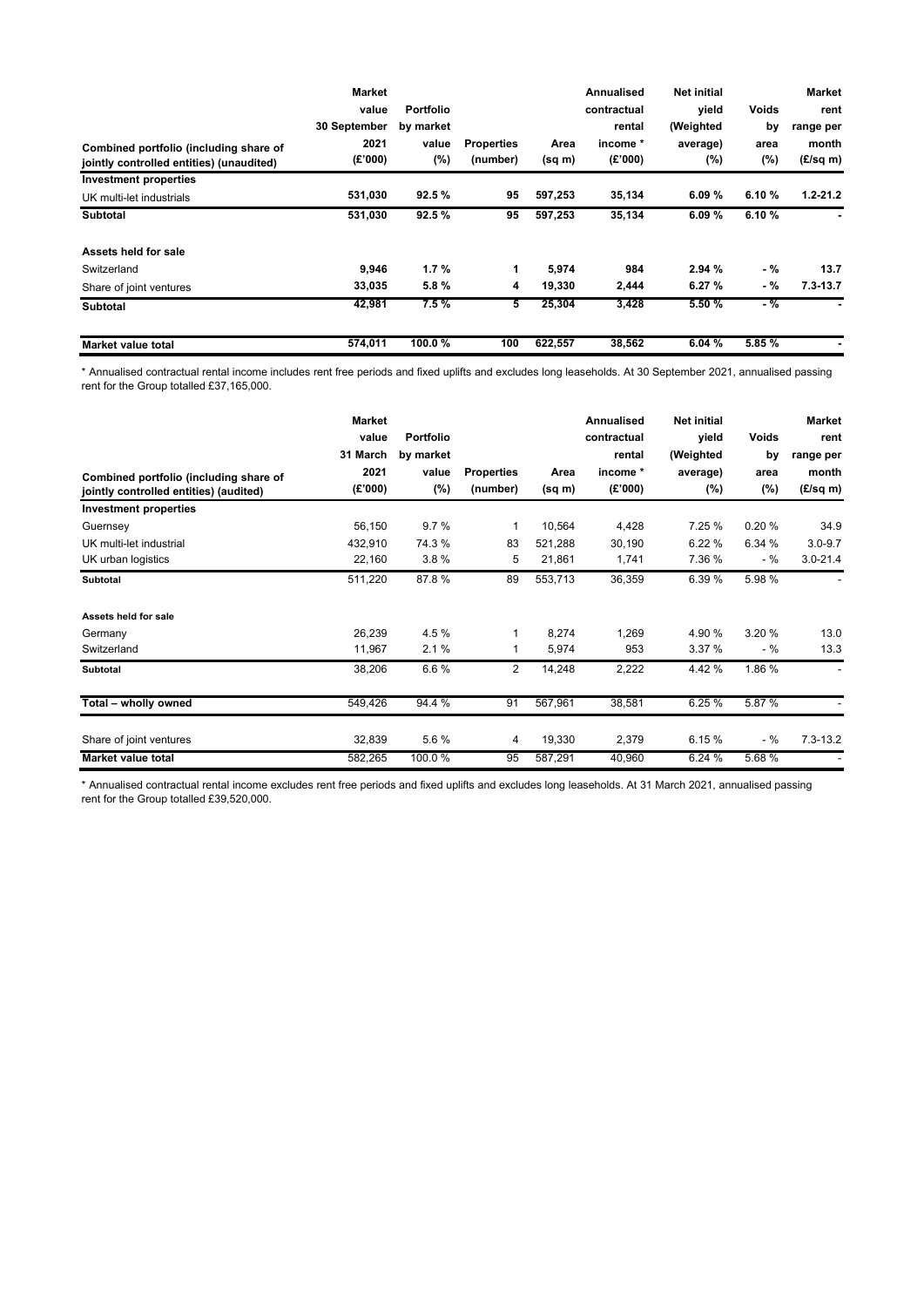## **9 Investment in joint ventures**

Details of the Group's joint ventures at the end of the reporting period are as follows:

|                                                           | Place of      |                           | % equity owned |  |
|-----------------------------------------------------------|---------------|---------------------------|----------------|--|
| Name                                                      | incorporation | <b>Principal activity</b> | by subsidiary  |  |
| Luxembourg incorporated entities with registered address: |               |                           |                |  |
| 231, Val des Bons Malades, L-2121 Luxembourg              |               |                           |                |  |
| Elysion S.A.                                              | Luxembourg    | Holding company           | 50.0%          |  |
| Elysion Braunschweig S.a.r.l                              | Luxembourg    | Property company          | 50.0%          |  |
| Elysion Dessau S.a.r.l                                    | Luxembourg    | Property company          | 50.0%          |  |
| Elysion Kappeln S.a.r.I                                   | Luxemboura    | Property company          | 50.0%          |  |
| Elysion Winzlar S.a.r.I                                   | Luxemboura    | Property company          | 50.0%          |  |

On 19 August 2021, Ardale Industrials Limited was dissolved from the Companies Registration Office in Ireland.

## **Elysion S.A.**

Industrials REIT owns 100% of the shares and shareholder loans in Bernina Property Holdings Limited ('Bernina'), the results and financial position of which is included within these condensed consolidated financial statements. Bernina in turn owns 50% of the issued share capital and 100% of the bonds of Elysion S.A., a company incorporated in Luxembourg, which is the beneficial owner of the Care Home portfolio. The remaining 50% of Elysion S.A. is owned by a joint venture partner who manages the portfolio.

The acquired bonds have attracted, and continue to attract, a 10% compounded interest rate since inception in 2007 and have limited recourse to compartment assets within Elysion S.A., with the proceeds made available to subsidiaries in the joint venture for real estate investment in Care Homes. All costs and expenses incurred by the Elysion S.A. compartment are deducted or withheld from any payment of principal or interest. The fair value has been determined based on the net assets of the compartment which would be available to settle the outstanding bond and which is intrinsically linked to the fair value of the investment property. Further details on the estimates and assumptions used in determining the fair value of investment property can be found in note 8.

During the period, Elysion S.A. was classified as held for sale. As it is the last remaining asset in Germany, the joint venture has been classified as a discontinued operation. More information on assets held for sale and discontinued operations can be found in note 10.

Summarised consolidated financial information in respect of the Group's joint ventures is set out below. Where applicable, these represent the consolidated results of the respective holding companies.

|                                                                    | 30 September |
|--------------------------------------------------------------------|--------------|
|                                                                    | 2021         |
|                                                                    | (unaudited)  |
|                                                                    | £'000        |
| <b>Assets</b>                                                      |              |
| Investment property                                                | 33,462       |
| <b>Fixed assets</b>                                                | 31           |
| Cash and cash equivalents                                          | 423          |
| <b>Current assets</b>                                              | 15           |
| <b>Total assets</b>                                                | 33,931       |
| Liabilities                                                        |              |
| Bank loans                                                         | (16, 797)    |
| Bond                                                               | (14, 818)    |
| Deferred tax                                                       | (1, 377)     |
| <b>Financial liability</b>                                         | (374)        |
| <b>Current liabilities</b>                                         | (176)        |
| <b>Total liabilities</b>                                           | (33, 542)    |
| Net assets of joint ventures                                       | 389          |
| Group's investment in joint venture bond                           | 14,818       |
| Group's share of joint venture's net assets                        | 195          |
| Profit and total comprehensive income from discontinued operations |              |
| Revenue                                                            | 1,236        |
| Finance                                                            | (888)        |
| Net fair value gain                                                | (155)        |
| Tax credit                                                         | (92)         |
| Profit and total comprehensive income                              | 101          |
| Group income from joint ventures represented by:                   |              |
| Share of joint venture profit                                      | 50           |
| Interest income on joint venture bond                              | 734          |
| Income from joint ventures                                         | 784          |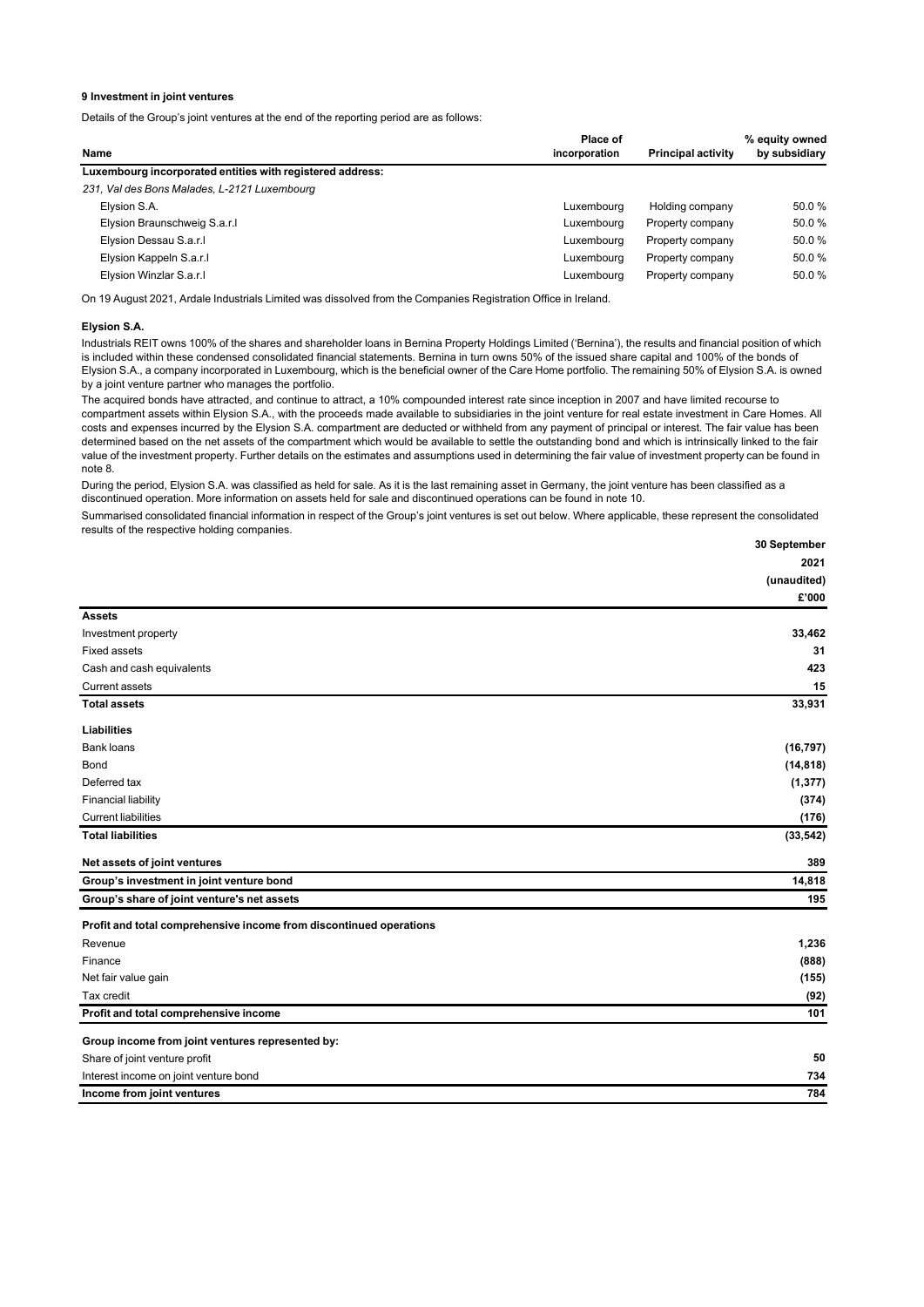|                                                                |                    |                          | <b>Total</b>       |
|----------------------------------------------------------------|--------------------|--------------------------|--------------------|
|                                                                |                    |                          | 31 March           |
|                                                                | Elysion S.A.       | Other                    | 2021               |
|                                                                | (audited)<br>£'000 | (audited)<br>£'000       | (audited)<br>£'000 |
| <b>Assets</b>                                                  |                    |                          |                    |
| Investment property                                            | 33,164             |                          | 33,164             |
| <b>Fixed assets</b>                                            | 31                 |                          | 31                 |
| Cash and cash equivalents                                      | 82                 | $\mathbf{1}$             | 83                 |
| <b>Current assets</b>                                          | 9                  |                          | 9                  |
| <b>Total assets</b>                                            | 33,286             | $\mathbf{1}$             | 33,287             |
|                                                                |                    |                          |                    |
| Liabilities                                                    |                    |                          |                    |
| <b>Bank loans</b>                                              | (16, 947)          |                          | (16, 947)          |
| Bond                                                           | (14, 119)          |                          | (14, 119)          |
| Deferred tax                                                   | (1, 326)           |                          | (1, 326)           |
| <b>Financial liability</b>                                     | (488)              |                          | (488)              |
| <b>Current liabilities</b>                                     | (122)              |                          | (122)              |
| <b>Total liabilities</b>                                       | (33,002)           |                          | (33,002)           |
| Net assets of joint ventures                                   | 284                | 1                        | 285                |
| Group's investment in joint venture bond                       | 14,119             | $\overline{\phantom{0}}$ | 14,119             |
| Group's share of joint ventures' net assets                    | 142                | $\mathbf{1}$             | 143                |
| Loss and total comprehensive income from continuing operations |                    |                          |                    |
| Revenue                                                        | 2,518              |                          | 2,518              |
| Finance                                                        | (1,821)            |                          | (1,821)            |
| Net fair value loss                                            | (1,821)            |                          | (1,821)            |
| Tax expense                                                    | (159)              |                          | (159)              |
| Loss and total comprehensive income                            | (1, 283)           | ٠                        | (1, 283)           |
|                                                                |                    |                          |                    |
| Group income from joint ventures represented by:               |                    |                          |                    |
| Share of joint venture loss                                    | (642)              |                          | (642)              |
| Interest income on joint venture bond                          | 1,481              |                          | 1,481              |
| Net loss on joint venture bond                                 | (778)              |                          | (778)              |
| Income from joint ventures                                     | 61                 |                          | 61                 |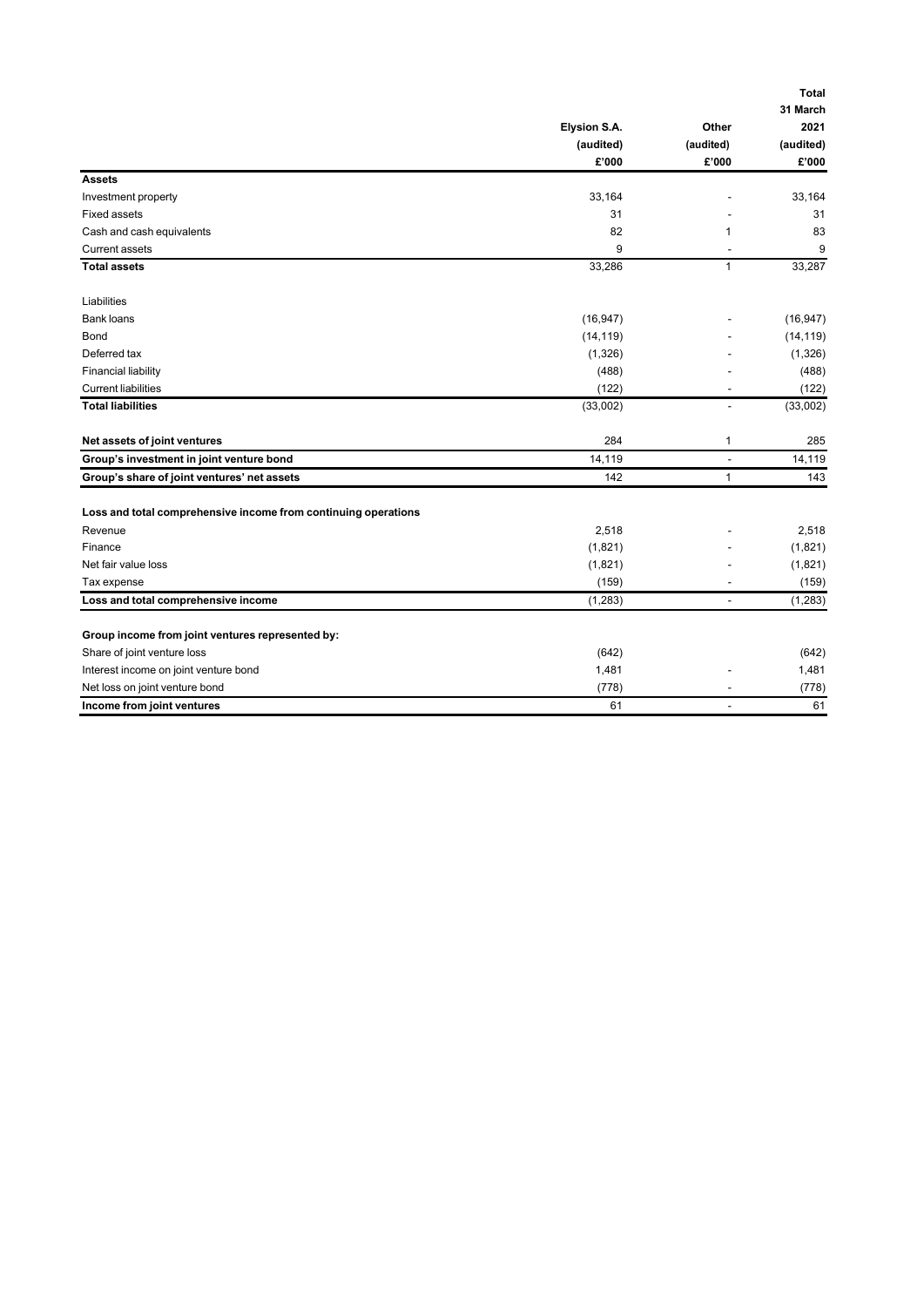## **10 Assets held for sale and discontinued operations**

Management considers the remaining Swiss property (31 March 2021: one) and the four joint venture care home properties located in Germany, (31 March 2021: one property held by the Group and not in a joint venture) to meet the conditions relating to assets held for sale, as per IFRS 5: Non-current Assets Held for Sale and Discontinued Operations. The disposal of the Swiss property is expected to complete in the subsequent weeks after these condensed consolidated interim financial statements have been signed. The four care home properties in Germany are expected to be disposed of during the next 12 months.

All non-current assets, including the Swiss and German disposal groups, are classified as held for sale and are disclosed at their fair value. The fair value of these properties are shown in the table below along with associated assets and liabilities:

|                                                                         | <b>Note</b> | 30 September<br>2021<br>(unaudited) | 31 March<br>2021<br>(audited) |
|-------------------------------------------------------------------------|-------------|-------------------------------------|-------------------------------|
|                                                                         |             | £'000                               | £'000                         |
| Investment properties (note 8)                                          |             | 9,946                               | 38,206                        |
| Investment in joint venture                                             | 9           | 195                                 | ۰                             |
| Investment in joint venture bond                                        | 9           | 14,818                              |                               |
| Cash and cash equivalents                                               |             | 384                                 | 201                           |
| Trade and other receivables                                             |             | 544                                 | 801                           |
| Assets classified as held for sale                                      |             | 25,887                              | 39,208                        |
| Bank loans (note 11)                                                    |             | 6,015                               | 13,883                        |
| Deferred tax                                                            |             |                                     | 1,190                         |
| Tax credit                                                              |             | (610)                               | (603)                         |
| Accounts payable and accruals                                           |             | 195                                 | 696                           |
| Liabilities directly associated with assets classified as held for sale |             | 5,600                               | 15,166                        |

The properties within the Guernsey, Germany, and Switzerland segments are assets recognised as discontinued operations as these segments are disposal groups. The prior period has been restated to reflect the addition of the Guernsey and German segments to the below table. The entire Swiss segment has been recognised as a discontinued operation in accordance with IFRS 5.32. The results of the discontinued operations are as follows:

|                                                         | 30 September | 30 September |  |
|---------------------------------------------------------|--------------|--------------|--|
|                                                         | 2021         | 2020         |  |
|                                                         | (unaudited)  | (unaudited)  |  |
| <b>Discontinued operations</b>                          | £'000        | £'000        |  |
| Rental income                                           | 2,846        | 5,674        |  |
| Tenant recharges                                        | 699          | 1,420        |  |
| Other income                                            | 15           | 46           |  |
| Property expenses                                       | (1, 266)     | (2, 252)     |  |
| Net rental income                                       | 2,294        | 4,888        |  |
| Operating costs                                         | (178)        | (313)        |  |
| Net operating income                                    | 2,116        | 4,575        |  |
| Fair value (loss)/gain on investment properties         | (2, 402)     | 9,454        |  |
| (Loss)/profit on disposal of property                   | (2)          | 101          |  |
| Investment in joint venture                             | 784          | (721)        |  |
| (Loss)/profit on disposal of subsidiaries               | (2, 350)     | 134          |  |
| Net foreign exchange loss                               |              | (11)         |  |
| (Loss)/profit from operations                           | (1, 854)     | 13,532       |  |
| Net gain from fair value of financial liabilities       |              | 125          |  |
| Interest receivable                                     |              | 169          |  |
| Finance costs                                           | (362)        | (778)        |  |
| (Loss)/profit for the year before taxation              | (2, 216)     | 13,048       |  |
| Current tax                                             | (1, 232)     | (1,485)      |  |
| Deferred tax                                            | 1,195        | (313)        |  |
| (Loss)/profit for the year from discontinued operations | (2, 253)     | 11,250       |  |
|                                                         |              |              |  |

#### **Disposals**

On 6 August 2021, the Group disposed of its property, Hermann Quartier shopping centre, in Berlin, Germany, held in Stenprop Hermann Limited for €30.8 million.

On 2 September 2021, the Group disposed of its 100% shareholding in LPE Limited for a consideration which valued the property at £55.0 million. LPE Limited owned the Guernsey property known as Trafalgar Court. The property was disposed of as a subsidiary and is further disclosed in note 13.

### **Prior year disposals**

On 30 September 2020, the Group disposed of its property, Neucölln Carrée retail park, in Berlin, Germany held in Isabel Properties B.V. for €27.0 million.

On 19 July 2018, the Group disposed of seven properties in Switzerland. As part of the agreements entered into for the sale of these Swiss properties, all of which were sold to the same buyer, Industrials REIT provided a quarantee for obligations and liabilities of each of the selling entities. The maximum amount of the guarantee is CHF6.0 million, which lasts until all obligations under the sale agreements have been fulfilled, with a backstop date of 31 July 2028. As at the date of signing these accounts, there had not been any claim under the guarantee.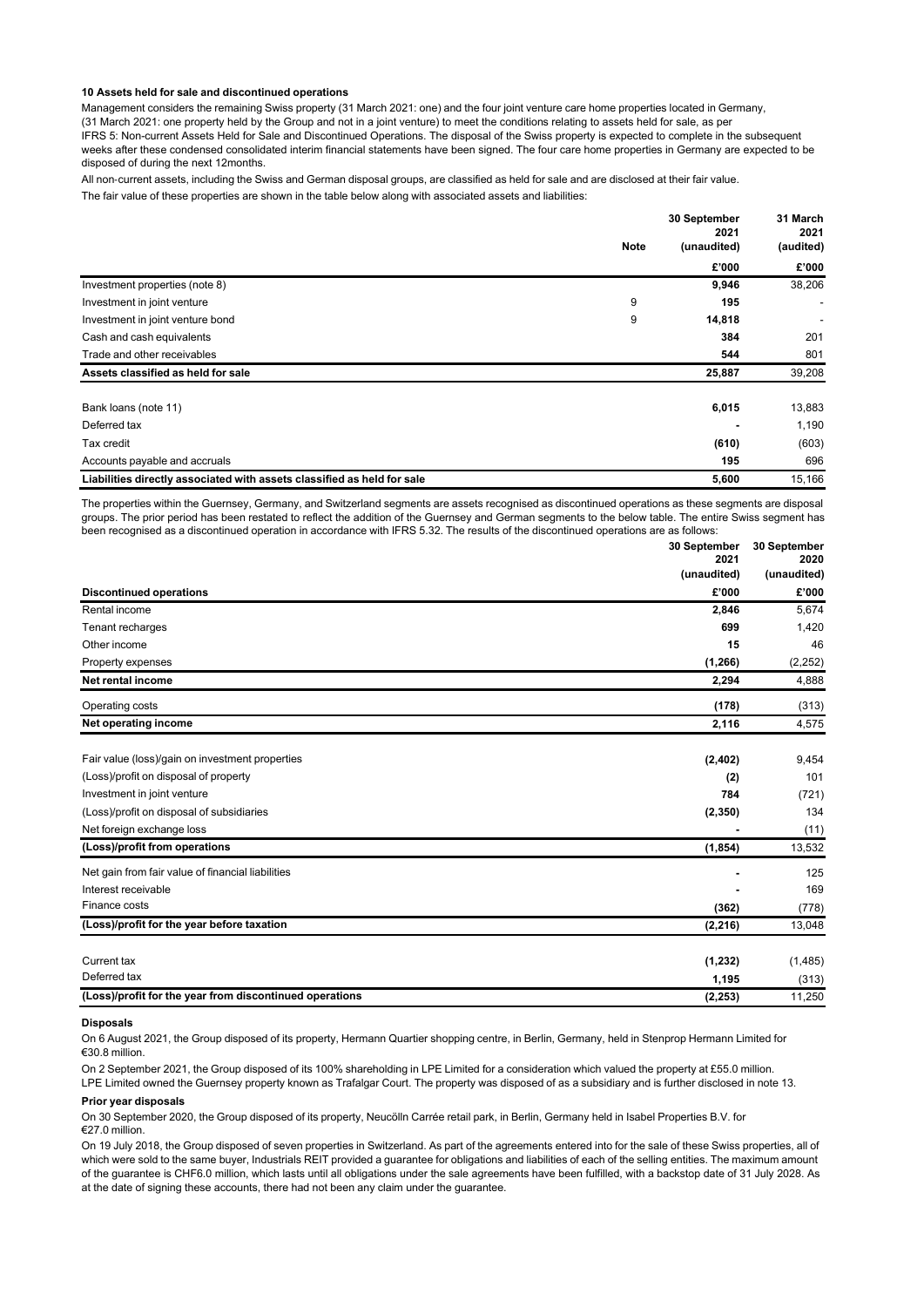## **11 Borrowings**

|                                                         | 30 September 2021 (unaudited) |                                  |                                     | 31 March 2021 (audited)    |                                  |                                     |
|---------------------------------------------------------|-------------------------------|----------------------------------|-------------------------------------|----------------------------|----------------------------------|-------------------------------------|
|                                                         | <b>Borrowings</b><br>£'000    | Assets held<br>for sale<br>£'000 | Total -<br>wholly<br>owned<br>£'000 | <b>Borrowings</b><br>£'000 | Assets held for<br>sale<br>£'000 | Total -<br>wholly<br>owned<br>£'000 |
| Opening balance                                         | 181,144                       | 13,883                           | 195,027                             | 154,171                    | 43,177                           | 197,348                             |
| New loans                                               |                               |                                  |                                     | 89,558                     | $\blacksquare$                   | 89,558                              |
| Repayment of borrowings                                 | (4,500)                       | (8, 120)                         | (12, 620)                           | (61, 484)                  | (16, 442)                        | (77, 926)                           |
| Bank loans associated with the disposal of subsidiaries | $\overline{\phantom{a}}$      | (27, 959)                        | (27, 959)                           |                            | (10, 734)                        | (10, 734)                           |
| Transfer of borrowings to assets held for sale          | (27, 959)                     | 27,959                           |                                     |                            |                                  |                                     |
| Amortisation of loans                                   |                               | (32)                             | (32)                                |                            | (123)                            | (123)                               |
| Capitalised borrowing costs                             | (75)                          |                                  | (75)                                | (1,965)                    | (12)                             | (1, 977)                            |
| Amortisation of transaction fees                        | 397                           | 3                                | 400                                 | 864                        | 84                               | 948                                 |
| Foreign exchange movement in foreign operations         | $\overline{\phantom{a}}$      | 281                              | 281                                 |                            | (2,067)                          | (2,067)                             |
| <b>Total borrowings</b>                                 | 149,007                       | 6,015                            | 155,022                             | 181,144                    | 13,883                           | 195.027                             |

Of the movement in borrowings in the period ending 30 September 2021, nil (31 March 2021: £89.56 million) relates to cash received from new bank loans raised and £4.5 million (31 March 2021: £88.66 million) relates to repayments of bank loans.

£36.08 million (31 March 2021: £27.18 million) of bank loan repayments are included in the adjustment for liabilities directly associated with assets held for sale.

|                                                       | 30 September<br>31 March<br>2021<br>(unaudited)<br>(audited) |         |
|-------------------------------------------------------|--------------------------------------------------------------|---------|
|                                                       |                                                              |         |
|                                                       |                                                              |         |
|                                                       | £'000                                                        | £'000   |
| Amount due for settlement within 12 months            | ٠                                                            | 4,489   |
| Amount due for settlement between one to three years  | 83,647                                                       | 77,032  |
| Amount due for settlement between three to five years | $\blacksquare$                                               | 34,375  |
| Amount due for settlement after five years            | 65,360                                                       | 65,248  |
| <b>Total borrowings</b>                               | 149,007                                                      | 181,144 |
|                                                       |                                                              |         |
| <b>Non-current liabilities</b>                        |                                                              |         |
| Bank loans                                            | 149,007                                                      | 176,655 |
| Total non-current loans and borrowings                | 149,007                                                      | 176,655 |
| <b>Current liabilities</b>                            |                                                              |         |
| Bank loans                                            | ٠                                                            | 4,489   |
| <b>Total current loans and borrowings</b>             | ٠                                                            | 4,489   |
| <b>Total loans and borrowings</b>                     | 149,007                                                      | 181,144 |

The facilities are secured by legal charges over the properties to which they correspond. There is no cross-collateralisation of the facilities.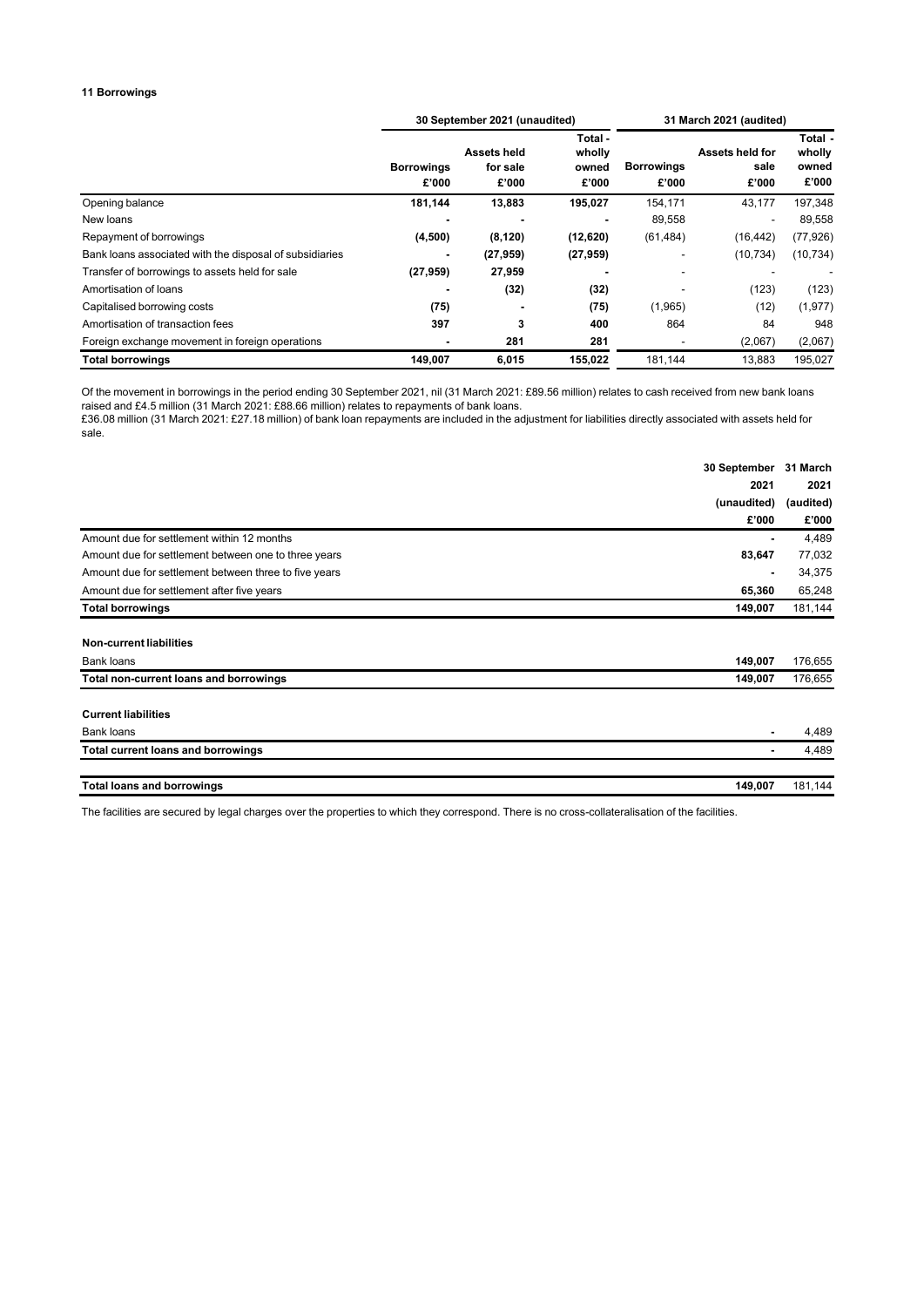The terms and conditions of outstanding loans are as follows:

|                                                                                   |   |                 |                |            |                                 | <b>Nominal value</b>                |                               | Carrying value*                     |                               |
|-----------------------------------------------------------------------------------|---|-----------------|----------------|------------|---------------------------------|-------------------------------------|-------------------------------|-------------------------------------|-------------------------------|
|                                                                                   |   |                 | Loan interest  |            |                                 | 30 September<br>2021<br>(unaudited) | 31 March<br>2021<br>(audited) | 30 September<br>2021<br>(unaudited) | 31 March<br>2021<br>(audited) |
| <b>Entity</b>                                                                     |   | Note Amortising | rate           |            | <b>Currency Maturity date</b>   | £'000                               | £'000                         | £'000                               | £'000                         |
| <b>Continuing operations</b>                                                      |   |                 |                |            |                                 |                                     |                               |                                     |                               |
| <b>United Kingdom MLI</b>                                                         |   |                 |                |            |                                 |                                     |                               |                                     |                               |
| Industrials UK LP                                                                 |   | No.             | 1.55% fixed    | <b>GBP</b> | 3/12/2027                       | 66,500                              | 66,500                        | 65,360                              | 65,248                        |
| Industrials UK 4                                                                  |   | No              | SONIA +1.92%   | <b>GBP</b> | 14/11/2025                      | 34,879                              | 34,879                        | 34,402                              | 34,375                        |
| Limited<br>Stenprop Industrials 6                                                 |   | No              | SONIA +1.75%   | <b>GBP</b> | 1/02/2024                       | 49,898                              | 49,898                        | 49,244                              | 49,104                        |
| Limited<br>GGP1 Limited                                                           |   | No              | LIBOR +2.25%   | <b>GBP</b> | 26/05/2021                      |                                     | 4,500                         |                                     | 4,496                         |
| Stenprop Industrials<br><b>Holdings Limited</b>                                   | 1 | Yes             | N/A            | <b>GBP</b> |                                 |                                     |                               |                                     | (8)                           |
| Guernsey                                                                          |   |                 |                |            |                                 |                                     |                               |                                     |                               |
| <b>LPE Limited</b>                                                                |   | No              | LIBOR +2.00%   | GBP        | 30/09/2022                      |                                     | 28.000                        |                                     | 27,929                        |
| Total borrowings attributable to continuing operations                            |   |                 |                |            |                                 | 151,277                             | 183,777                       | 149,006                             | 181,144                       |
| Liabilities associated with assets held for sale<br>Germany                       |   |                 |                |            |                                 |                                     |                               |                                     |                               |
| Stenprop Hermann Ltd                                                              |   | No              | Euribor +1.13% | <b>EUR</b> | 30/06/2021                      |                                     | 8,033                         |                                     | 8,030                         |
| Total borrowings attributable to liabilities associated with assets held for sale |   |                 |                |            |                                 |                                     | 8,033                         | $\blacksquare$                      | 8,030                         |
| <b>Discontinued operations</b>                                                    |   |                 |                |            |                                 |                                     |                               |                                     |                               |
| <b>Switzerland</b>                                                                |   |                 |                |            |                                 |                                     |                               |                                     |                               |
| Kantone Holdings<br>Limited                                                       |   | Yes             | 1.15%          | CHF        | Three-month<br>rolling facility | 6,015                               | 5,853                         | 6,015                               | 5,853                         |
| Total borrowings attributable to discontinued operations                          |   |                 |                |            |                                 | 6,015                               | 5,853                         | 6,015                               | 5.853                         |
| <b>Total borrowings</b>                                                           |   |                 |                |            |                                 | 157,292                             | 197,663                       | 155,021                             | 195,027                       |

\* The difference between the nominal and the carrying value represents unamortised facility costs.

1. Net carrying value of the amortised facility costs on the Investec Bank Plc revolving credit facility.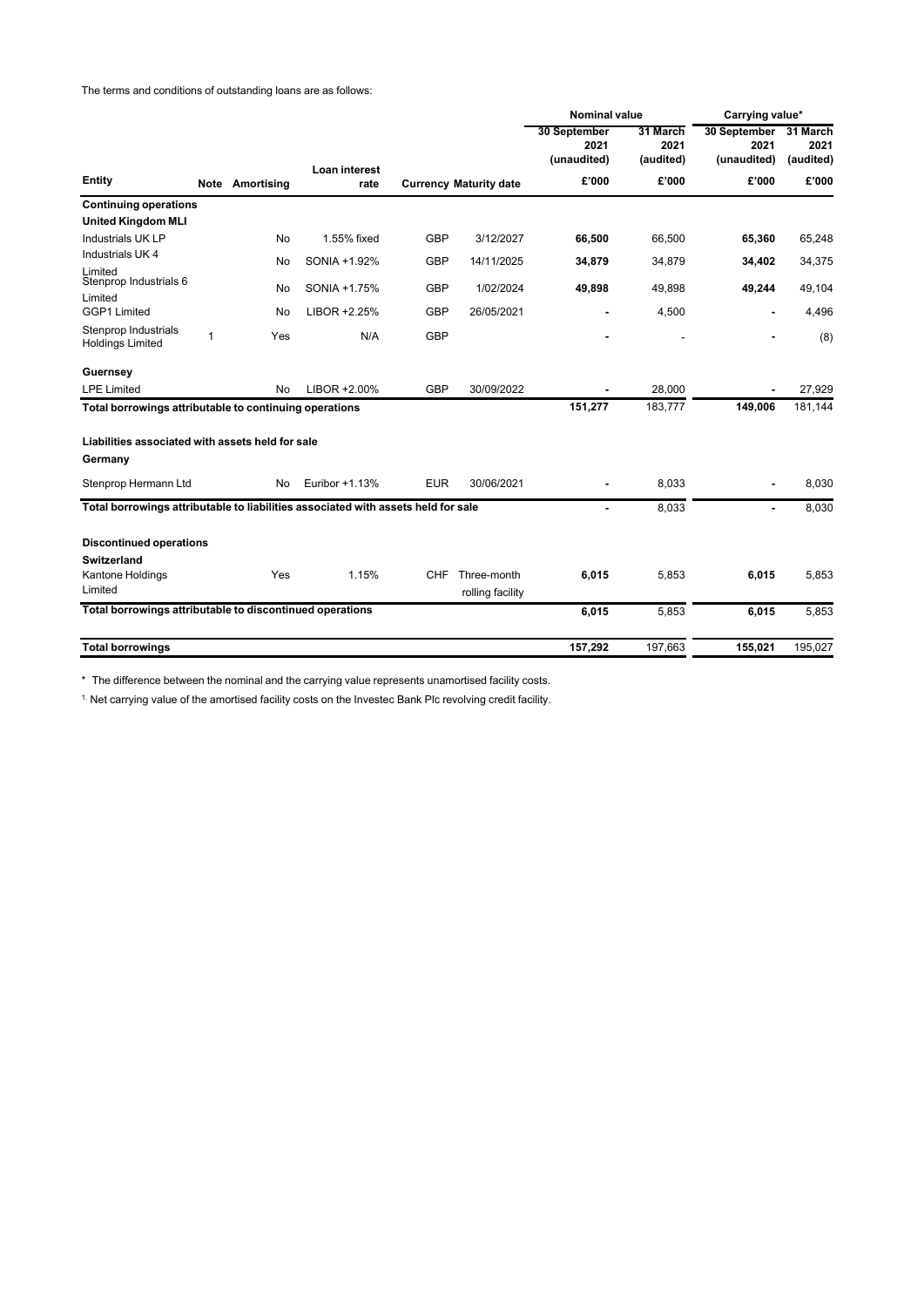## **12 Trade and other receivables**

| 30 September                           | 31 March  |
|----------------------------------------|-----------|
| 2021                                   | 2021      |
| (unaudited)                            | (audited) |
| £'000<br>Non-current receivables       | £'000     |
| Other debtors<br>6.539                 | 8.670     |
| Total non-current receivables<br>6,539 | 8.670     |

In the current year, the non-current Other debtors amount of £6.54 million (31 March 2021: £6.51 million) consists of the sole remaining loan advanced under the Share Purchase Plan.

The remaining loan has been assessed for an expected credit loss under IFRS 9. The analysis shows that due to the full recourse nature of the loan, secured against the shares issued and underlying assets of the borrower, loss given default is currently estimated at £nil. There has been no perceived significant increase in credit risk and we have not recognised a 12-month expected credit loss on this loan.

|                                        | 30 September<br>2021 | 31 March<br>2021         |  |
|----------------------------------------|----------------------|--------------------------|--|
|                                        | (unaudited)          | (audited)                |  |
| <b>Current receivables</b>             | £'000                | £'000                    |  |
| Accounts receivable                    | 8,353                | 6,009                    |  |
| Loss allowance on accounts receivables | (2,617)              | (2, 311)                 |  |
| Lease incentives                       | 2,003                | 1,508                    |  |
| Other receivables                      | 1,219                | 2,406                    |  |
| Other debtors                          | 2,153                | $\overline{\phantom{a}}$ |  |
| Prepayments                            | 989                  | 1,111                    |  |
| <b>Total current receivables</b>       | 12,100               | 8,723                    |  |

The current Other debtors figure of £2.15 million (31 March 2021: nil) forms part of the prior year proceeds from the sale of the Victoria retail centre in Germany. A retention of €2.5 million from the purchase price is held in an escrow account in respect of claims against, and for certain liabilities of, the seller under the disposal agreement for a period of up to 13 months from the completion date of 31 March 2021. The prior year amount of £2.13 million is included in the top table of this note, in the non-current Other debtors amount of £8.67 million.

|                            |                          | 30 September 2021 (unaudited) |                |                          | 31 March 2021 (audited) |             |
|----------------------------|--------------------------|-------------------------------|----------------|--------------------------|-------------------------|-------------|
|                            | <b>Accounts</b>          | <b>Net</b><br>Loss            |                | <b>Accounts</b>          | Loss                    | <b>Net</b>  |
|                            | receivables              | allowance                     | receivables    | receivables              | allowance               | receivables |
|                            | £'000                    | £'000                         | £'000          | £'000                    | £'000                   | £'000       |
| Not yet due                | $\overline{\phantom{0}}$ | $\blacksquare$                | $\blacksquare$ | $\overline{\phantom{a}}$ |                         |             |
| 1-30 days overdue          | 1,731                    | (4)                           | 1,727          | 1,361                    | (37)                    | 1,324       |
| 31-60 days overdue         | 3.014                    | (44)                          | 2,970          | 1.784                    | (109)                   | 1,675       |
| 61-90 days overdue         | 135                      | (41)                          | 94             | 247                      | (99)                    | 148         |
| 91-120 days overdue        | 177                      | (129)                         | 48             | 340                      | (323)                   | 17          |
| More than 120 days overdue | 3.296                    | (2, 399)                      | 897            | 2.277                    | (1,743)                 | 534         |
| <b>Total</b>               | 8,353                    | (2,617)                       | 5,736          | 6.009                    | (2, 311)                | 3,698       |

The Group applies the IFRS 9 simplified approach to measuring expected credit losses using a lifetime expected credit loss provision for trade receivables. To measure expected credit losses on a collective basis, trade receivables are grouped based on shared credit risk characteristics and the days overdue. The expected loss rates on accounts receivables and lease incentives are based on the Group's historical credit losses experienced over the current period. The historical loss rates are then adjusted for current and forward-looking information on macroeconomic factors affecting the Group's customers. Book value approximates fair value.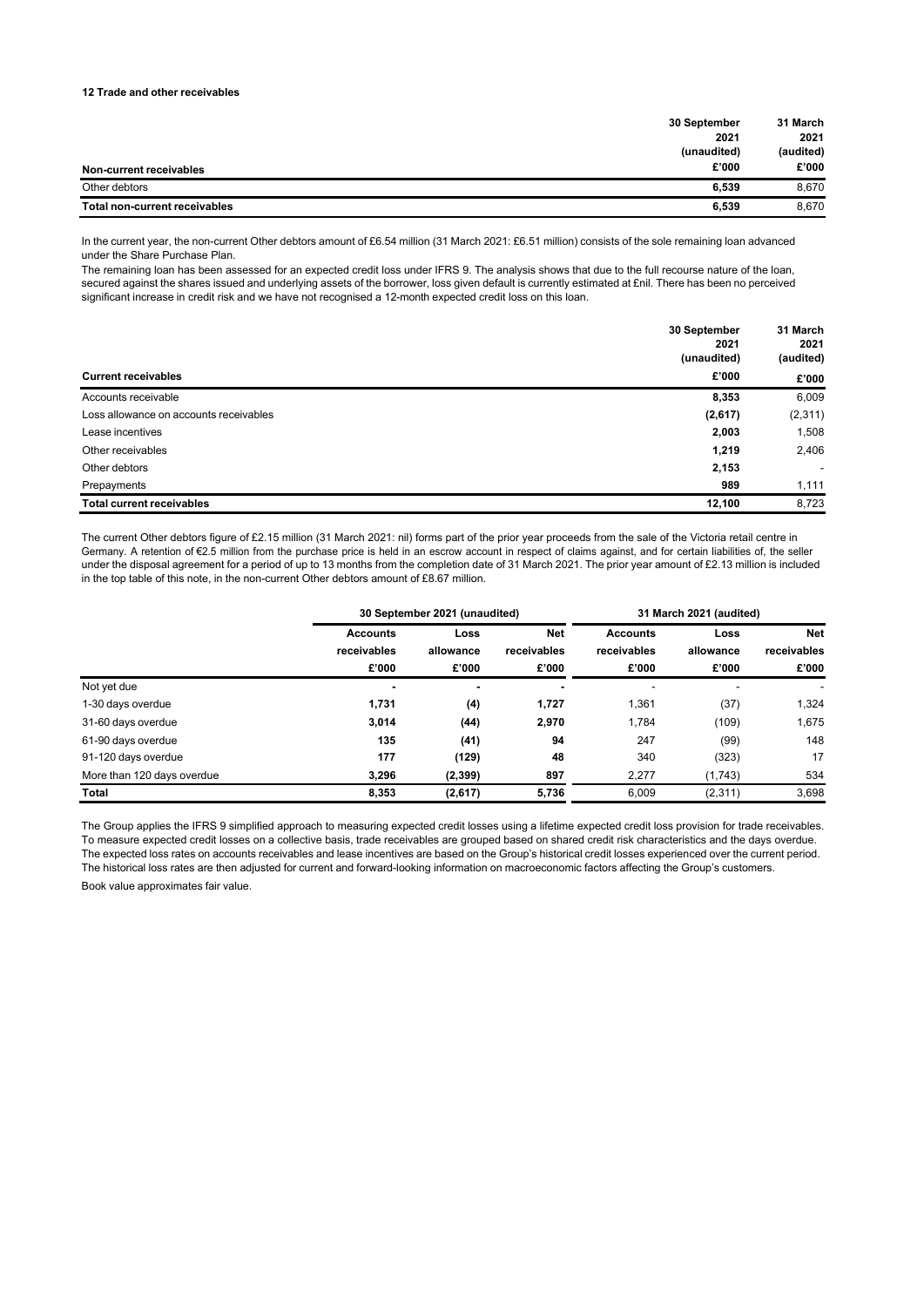## **13 Disposal of subsidiaries**

|                                                          | 30 September<br>2021 |                   |
|----------------------------------------------------------|----------------------|-------------------|
|                                                          | (unaudited)          | 2021<br>(audited) |
|                                                          | £'000                | £'000             |
| Carrying value of net assets                             |                      |                   |
| Investment property                                      | 56,150               | 23,001            |
| Trade and other receivables                              | 300                  | 640               |
| Cash and cash equivalents                                | 433                  | 348               |
| Borrowings                                               | (27, 959)            | (10, 729)         |
| Trade and other payables                                 | (1,786)              | (1, 477)          |
| Group loans converted to third party loans on disposal   | $\mathbf{2}$         | (4, 543)          |
| Net assets disposed                                      | 27,140               | 7,240             |
| Net disposal proceeds                                    | 24,790               | 7,738             |
| Foreign exchange movement in foreign operations          |                      | (191)             |
| Net assets disposed                                      | (27, 140)            | (7, 240)          |
| (Loss)/profit on disposal of subsidiaries                | (2, 350)             | 307               |
| Continuing operations - Profit on disposal of subsidiary |                      | 307               |
| Discontinued operations - Loss on disposal of subsidiary | (2, 350)             |                   |
| (Loss)/profit on disposal of subsidiaries                | (2, 350)             | 307               |

### **Current year disposals**

On 2 September 2021, the Group disposed of its 100% shareholding in LPE Limited for a consideration which valued the property at £55.0 million. LPE Limited owned the Guernsey property known as Trafalgar Court.

On 19 May 2021, the Group disposed of its 100% shareholding in Bleichenhof Grundtuscksverwaaltung GmbH & Co. On disposal, this entity held no investment property, as it had previously disposed of its ownership in a mixed-use asset in Hamburg, known as Bleichenhof, on 28 February 2020. The impact of these disposals on the Group is shown above.

### **Prior year disposals**

On 31 March 2021, the Group disposed of its 94.90% shareholding in Century B.V. and Century 2 B.V. for a net consideration of £12.3 million. Century B.V. owned three properties located in Frankfurt, Ludwigsburg and Marburg and Century 2 B.V. owned two properties located in Kassel and Sindelfingen, Germany. The impact of these disposals on the Group is shown above. Upon completion of the sale the Group loan of £4.5 million was repaid to Industrials REIT.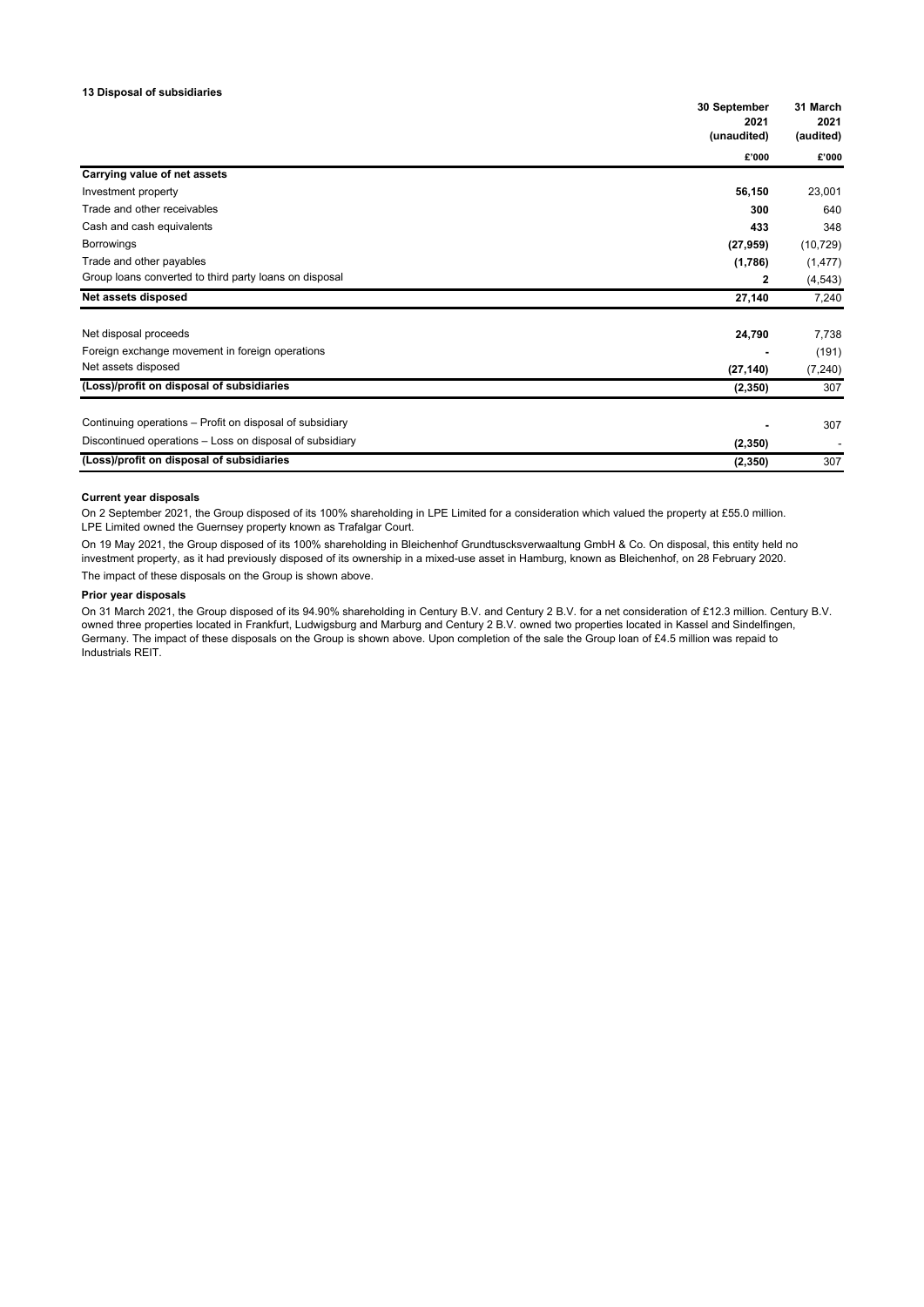### **14 Financial risk management**

The fair value measurement for the Group's financial assets and financial liabilities are categorised into different levels in the fair value hierarchy. The different levels have been defined as follows:

Level 1: quoted prices (unadjusted) in active markets for identical assets or liabilities that the Group can access at the measurement date.

Level 2: inputs other than quoted prices included within Level 1 that are observable for the asset or liability, either directly (i.e. as prices) or indirectly (i.e. derived from prices). The fair values of the Group's secured loan facilities and derivative financial instruments are included in Level 2.

Level 3: unobservable inputs for the asset or liability. The fair value of the Group's investment properties is included in Level 3. Valuations represent the highest and best use of the properties.

The Group recognises transfers between levels of the fair value hierarchy as of the end of the reporting period during which the transfer has occurred. There were no transfers between levels for the period ended 30 September 2021.

The fair value of all other financial assets and liabilities is not materially different from their carrying value in the financial statements.

The Group's financial risk management objectives and policies are consistent with those disclosed in the audited consolidated financial statements for the year ended 31 March 2021.

#### **15 Related party transactions**

Parties are considered related if one party has control, joint control or significant influence over the other party in making financial and operating decisions. Transactions with related parties are made on terms equivalent to those that prevail in an arm's-length transaction.

There have been no material changes in the related party transactions described in the Annual Report for the year ended 31 March 2021. Transactions with key management personnel are materially consistent with those described in note 8 of the 2021 Annual Report, including details of the bonuses approved on 9 June 2021 in respect of the year ended 31 March 2021.

There have been no material changes to the loans provided to directors to purchase Industrials REIT shares under the Share Purchase Plan. Further details of this plan can be found in note 20 of the 2021 Annual Report.

Information regarding the transactions and balances with joint venture parties can be found in note 18 of the 2021 Annual Report.

There are no other related party transactions that occurred during the period under review.

### **Ultimate controlling party**

The directors do not consider there to be an ultimate controlling party.

### **16 Events after the reporting period**

## **(i) Declaration of dividend**

On 1 December 2021, the directors declared an interim dividend of 3.375 pence per share (2020: 3.375 pence per share). The directors intend to offer shareholders the option to receive all or part of their dividend entitlement by way of a scrip issue of Industrials REIT treasury shares or in cash. An announcement containing details of the dividend, the timetable and the scrip dividend terms is anticipated to be made on 17 December 2021. It is expected that shares will commence trading ex-dividend on 19 January 2022 on the JSE and on 20 January 2022 on the LSE. The record date for the dividend is expected to be 21 January 2022 and the dividend payment date 11 February 2022.

## **(ii) Acquisitions**

Since the reporting date, Industrials REIT has acquired additional MLI assets to the value of £23.3 million. The four estates, in Birkenhead, Coatbridge, Stockton-on-Tees, and Glasgow have been purchased in separate transactions for a total consideration of £23.3 million, reflecting a blended net initial yield of 6.8% and a capital value of £75 per sq ft.

#### **(iii) Disposals**

On 10 November 2021, a contract of sale for the Switzerland property, known as Lugano, was signed and notarised for CHF12.5 million. We anticipate completion in the next few weeks.

### **(iv) Adjusting events**

These condensed consolidated financial statements have been adjusted post 30 September 2021, to reflect the sale price of the Lugano disposal rather than the fair value determined by the Group's valuers.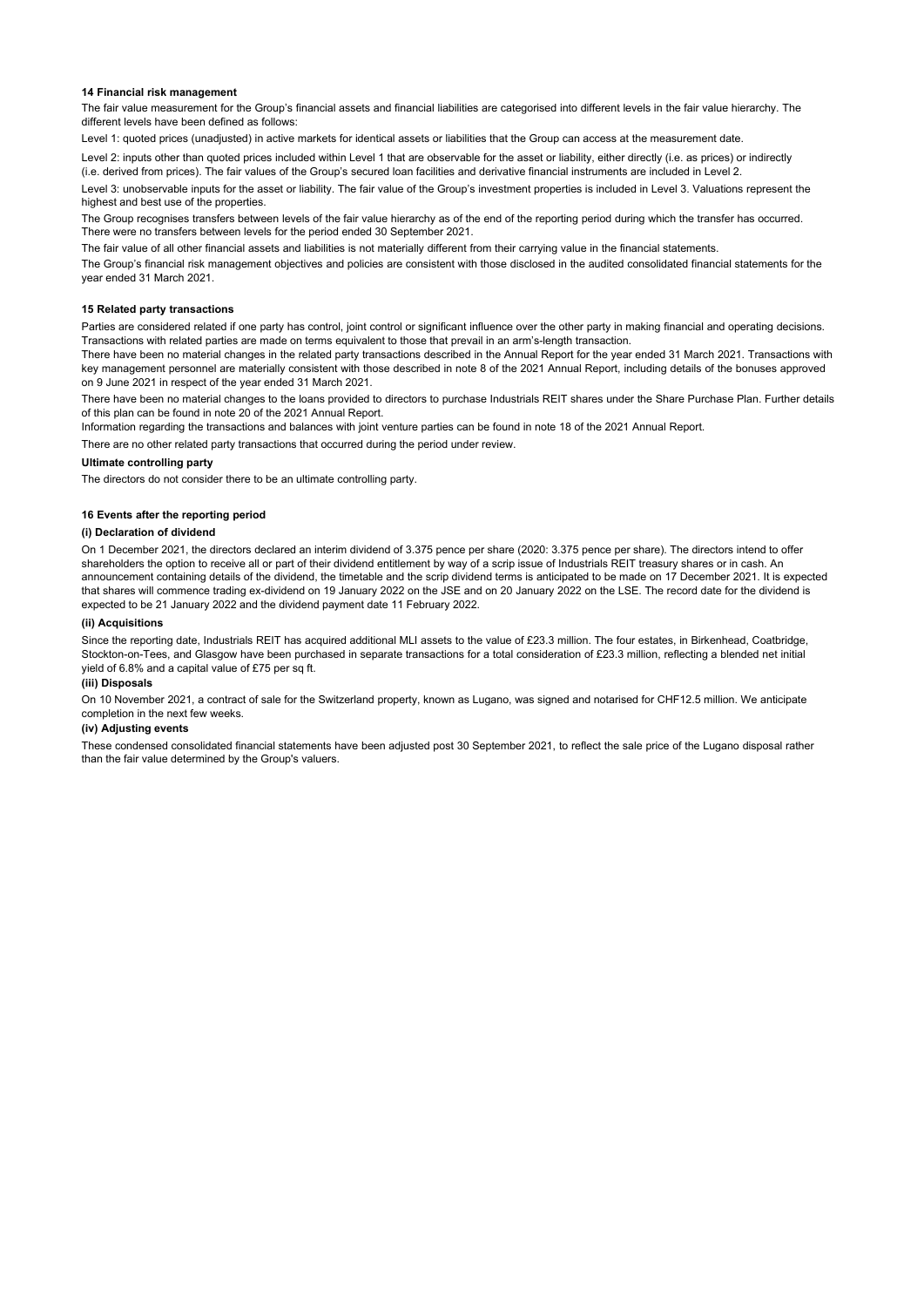## **Alternative performance measures**

Industrial REIT's financial statements are prepared under IFRS. Management considers several alternative performance measures ('APMs') important to improve the transparency and relevance of our published results, as well as the comparability of our results with other listed real estate companies. APMs do not have a standardised meaning under IFRS and therefore may not be comparable to similar measures presented by other companies.

## **EPRA performance measures**

Alternative Performance Measures used by Industrial REIT include those defined by The European Public Real Estate Association ('EPRA'). EPRA provides guidelines and recommended reporting standards which aim to bring consistency and transparency to the European real estate sector and which are widely applied across this market. In October 2019, EPRA issued updated best practice guidelines which are effective for accounting periods starting on or before 1 January 2020, introducing three new net asset value metrics: EPRA net reinstatement value, EPRA net tangible assets and EPRA net disposal value.

The EPRA earnings measure is intended to show the level of recurring earnings from core operational activities with the purpose of highlighting the Group's underlying operating results from its property rental business and provide an indication of the extent to which current dividend payments are supported by earnings. The measure excludes unrealised changes in the value of investment properties, gains, or losses on the disposal of properties and other items to provide additional information on the Group's underlying operational performance. The measure is considered to accurately capture the long-term strategy of the Group and is an indication of the sustainability of dividend payments.

The table below summarises the Group's EPRA performance indicators, as well as the nearest IFRS measure where applicable, and a reference to where in these results further explanation and/or reconciliation can be found.

|                                                                                                                                                                   | <b>Nearest IFRS</b> | Reference in                   | 30 September<br>2021 | 31 March<br>2021      |
|-------------------------------------------------------------------------------------------------------------------------------------------------------------------|---------------------|--------------------------------|----------------------|-----------------------|
| <b>EPRA</b> performance measure                                                                                                                                   | measure             | document                       | (unaudited)          | (audited)             |
| EPRA cost ratio (excluding direct vacancy costs)                                                                                                                  | N/A                 | N/A                            | 34.2%                | 37.4%<br>(35.4% at    |
|                                                                                                                                                                   |                     |                                |                      | 30 September          |
|                                                                                                                                                                   |                     |                                |                      | 2020)                 |
| EPRA cost ratio (including direct vacancy costs)                                                                                                                  | N/A                 | Operating and                  | 38.7%                | 41.6%                 |
| Key measure to enable meaningful measurement of the changes in a company's                                                                                        |                     | financial review               |                      | (38.8% at             |
| operating costs.                                                                                                                                                  |                     |                                |                      | 30 September          |
|                                                                                                                                                                   |                     |                                |                      | 2020)                 |
| <b>EPRA earnings</b>                                                                                                                                              | Earnings            | Note 5                         | £9.64 million        | £18.91 million        |
| A key measure of a company's underlying operating results and an indication of                                                                                    |                     |                                |                      | (£9.4 million at      |
| the extent to which current dividend payments are supported by earnings.                                                                                          |                     |                                |                      | 30 September          |
|                                                                                                                                                                   |                     |                                |                      | 2020)                 |
| <b>EPRA earnings per share</b>                                                                                                                                    | <b>IFRS EPS</b>     | Note 5                         | 3.33 <sub>p</sub>    | 6.78p                 |
|                                                                                                                                                                   |                     |                                |                      | $(3.32p$ at           |
|                                                                                                                                                                   |                     |                                |                      | 30 September          |
|                                                                                                                                                                   |                     |                                |                      | 2020)                 |
| EPRA earnings per share (diluted)                                                                                                                                 | <b>Diluted IFRS</b> | Operating and                  | 3.32p                | 3.30p                 |
|                                                                                                                                                                   | <b>EPS</b>          | financial review<br>and note 5 |                      |                       |
|                                                                                                                                                                   |                     |                                |                      |                       |
| EPRA net disposal value per share                                                                                                                                 | Diluted net         | Note 6                         | £1.59                | £1.48                 |
| NAV measure that assumes assets are sold and/or liabilities are not held until<br>maturity. Deferred tax, financial instruments and certain other adjustments are | assets per          |                                |                      |                       |
| calculated as to the full extent of their liability, including tax exposure not                                                                                   | share               |                                |                      |                       |
| reflected in the statement of financial position.                                                                                                                 |                     |                                |                      |                       |
| EPRA net reinstatement value per share                                                                                                                            | Diluted net         | Note 6                         | £1.72                | £1.61                 |
| NAV measure to highlight the value of net assets on a long-term basis. Fair                                                                                       | assets per          |                                |                      |                       |
| value movements on financial derivatives and deferred taxes are excluded.                                                                                         | share               |                                |                      |                       |
| EPRA net tangible assets per share                                                                                                                                | Diluted net         | Operating and                  | £1.58                | £1.47                 |
| NAV measure that assumes entities buy and sell assets, thereby crystallising                                                                                      | assets per          | financial review               |                      |                       |
| certain levels of deferred tax liability, which is included.                                                                                                      | share               | and note 6                     |                      |                       |
| <b>EPRA NIY</b>                                                                                                                                                   | N/A                 | N/A                            | 5.7%                 | 5.8%                  |
| Annualised rental income based on the cash rents passing at the reporting date,                                                                                   |                     |                                |                      | (5.97% at             |
| less non-recoverable property operating expenses, expressed as a percentage                                                                                       |                     |                                |                      | 30 September          |
| of the market value of property.                                                                                                                                  |                     |                                |                      | 2020)                 |
| EPRA 'topped up' NIY                                                                                                                                              | N/A                 | N/A                            | 5.9%                 | 6.0%                  |
|                                                                                                                                                                   |                     |                                |                      | (6.2% at              |
|                                                                                                                                                                   |                     |                                |                      | 30 September          |
|                                                                                                                                                                   |                     |                                |                      | 2020)                 |
| EPRA Like-for-like rental income growth                                                                                                                           | N/A                 | N/A                            | 4.9%                 | 5.3%                  |
| This measure illustrates the change in comparable income values.                                                                                                  |                     |                                |                      | (2.5% at              |
|                                                                                                                                                                   |                     |                                |                      | 30 September          |
|                                                                                                                                                                   |                     |                                |                      | 2020)                 |
| <b>EPRA vacancy rate</b>                                                                                                                                          | N/A                 | N/A                            | 5.5%                 | 5.1%                  |
| A 'pure' (%) measure of investment property space that is vacant, based on                                                                                        |                     |                                |                      | (4.7% at              |
| estimated market rental value (ERV).                                                                                                                              |                     |                                |                      | 30 September<br>2020) |
| Like-for-like valuation growth                                                                                                                                    | N/A                 | Operating and                  | 7.5%                 | 6.3%                  |
| This measure illustrates the change in comparable property market values.                                                                                         |                     | financial review               |                      | (4.4% at              |
|                                                                                                                                                                   |                     |                                |                      | 30 September          |
|                                                                                                                                                                   |                     |                                |                      | 2020)                 |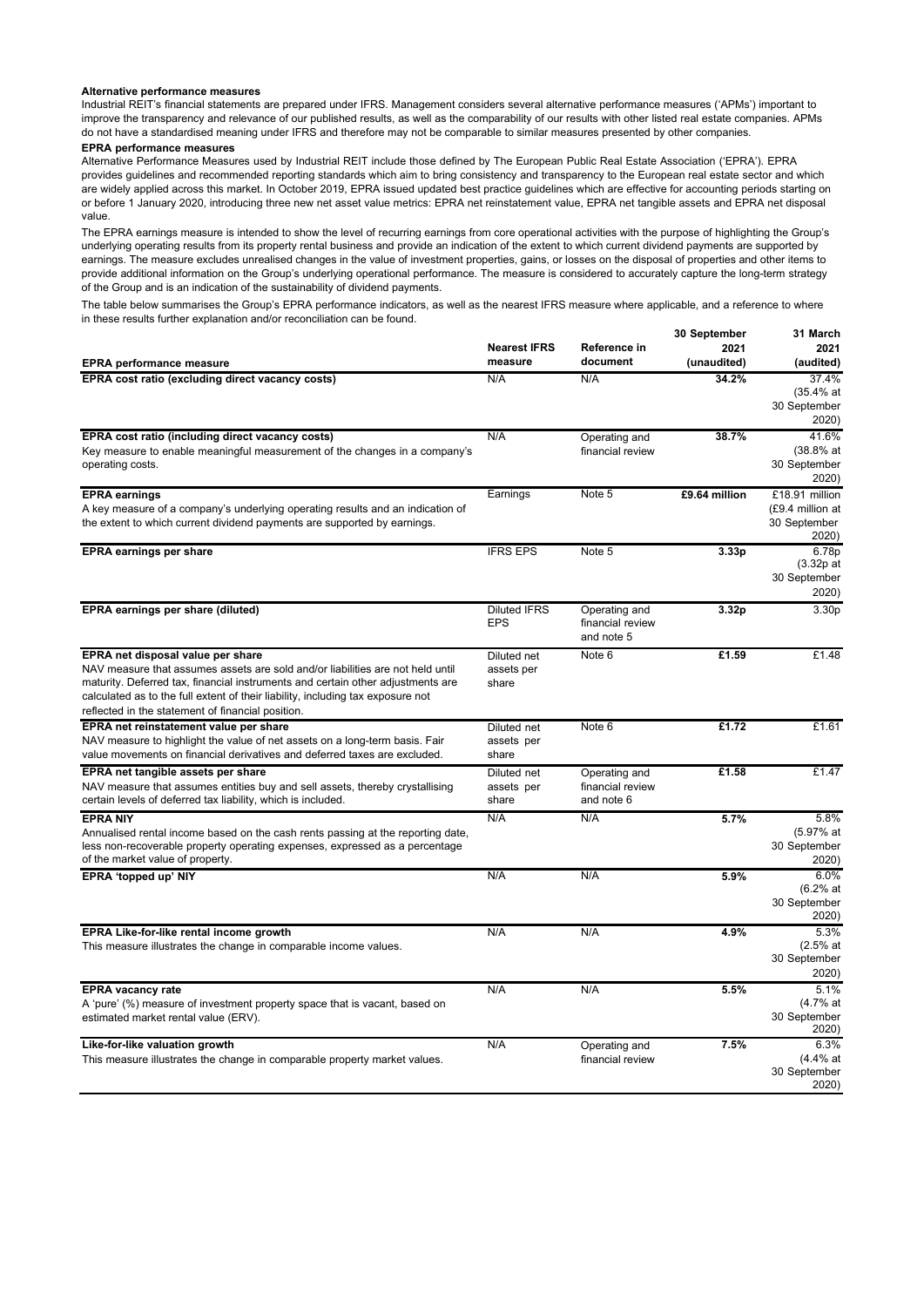## **Supplementary calculations not included elsewhere in the unaudited financial statements**

| Supplementary calculations not included elsewhere in the unaudited financial statements        |              |              |  |
|------------------------------------------------------------------------------------------------|--------------|--------------|--|
|                                                                                                | 30 September | 30 September |  |
|                                                                                                | 2021         | 2020         |  |
|                                                                                                | (unaudited)  | (unaudited)  |  |
| <b>EPRA cost ratio</b>                                                                         | £'000        | £'000        |  |
| Operating costs per IFRS statement of comprehensive income (Including discontinued operations) | 5.767        | 4.819        |  |
| Property expenses net of tenant recharges                                                      | 3,149        | 3,149        |  |
| Other income                                                                                   | (1, 149)     | (319)        |  |
| Share of Joint Ventures expenses                                                               | 217          | 329          |  |
| Other adjustments                                                                              |              | (460)        |  |
| Costs (including direct vacancy costs) (A)                                                     | 7,984        | 7,518        |  |
| Direct vacancy costs                                                                           | (914)        | (647)        |  |
| Costs (excluding direct vacancy costs) (B)                                                     | 7,070        | 6,871        |  |
| Gross Rental Income - per IFRS (Including discontinued operations)                             | 19.427       | 18.130       |  |
| Add: Share of Joint Ventures (Gross Rental Income)                                             | 1,220        | 1.259        |  |
| Gross Rental Income (C)                                                                        | 20,647       | 19,389       |  |
| EPRA Cost Ratio (including direct vacancy costs) (A/C)                                         | 38.7%        | 38.8%        |  |
| EPRA Cost Ratio (excluding direct vacancy costs) (B/C)                                         | 34.2%        | 35.4%        |  |

No costs directly attributable to overhead and operations that would normally be classified as overhead or administrative costs were capitalised by the Group during the year (March 2020: nil). The Group does not typically have significant assets under development, and does not have a policy of capitalising any overhead and operating expenses.

## **Property related capital expenditure (capex) for the period ended 30 September 2021 (unaudited)**

|                                         | <b>UK multi-let</b> |                      |                         |                |
|-----------------------------------------|---------------------|----------------------|-------------------------|----------------|
|                                         | industrial<br>£'000 | Switzerland<br>£'000 | Joint ventures<br>£'000 | Total<br>£'000 |
| Acquisitions <sup>1</sup>               | 38,884              |                      |                         | 38,884         |
| Development <sup>2</sup>                |                     |                      |                         | $\blacksquare$ |
| Investment properties <sup>3</sup>      | 2.074               |                      |                         | 2,074          |
| <b>Total capital expenditure</b>        | 40.958              |                      |                         | 40,958         |
| Conversion from accrual to cash basis   | (1,160)             |                      |                         | (1, 160)       |
| Total capital expenditure on cash basis | 39,798              | $\blacksquare$       | $\blacksquare$          | 39,798         |

1 Amounts spent on the purchase of investment properties (including any capitalised transaction costs).

<sup>2</sup> Amounts spent on investment properties under construction and related development projects (including any internal costs capitalised).

3 Amounts spent on the operational investment property portfolio.

## **EPRA Like-for-like rental income growth (%)**

|                                                              | 30 September<br>2021<br>(unaudited)<br>$(\text{Em})$ | 30 September<br>2020<br>(unaudited)<br>(Em) | Change<br>$(\text{Em})$ | Change<br>$(\% )$ |
|--------------------------------------------------------------|------------------------------------------------------|---------------------------------------------|-------------------------|-------------------|
| Annualised contractual rental income <sup>1</sup>            |                                                      |                                             |                         |                   |
|                                                              |                                                      |                                             |                         |                   |
| <b>Continuing operations</b>                                 | 29.1                                                 | 27.6                                        | 1.5                     | 5.4%              |
| Discontinued operations as at 30 September 2021 <sup>3</sup> |                                                      |                                             |                         |                   |
| Switzerland                                                  | 1.0                                                  | 1.0                                         | (0.0)                   | $(1.6\%)$         |
| Share of joint venture                                       | 2.4                                                  | 2.4                                         | 0.0                     | 1.8%              |
| <b>Total like-for-like</b>                                   | 32.5                                                 | 31.0                                        | 1.5                     | 4.9%              |
| <b>Disposals</b>                                             |                                                      | 9.0                                         |                         |                   |
| Acquisitions                                                 | 6.1                                                  |                                             |                         |                   |
| Total                                                        | 38.6                                                 | 40.0                                        |                         |                   |

1 Gross annual rental income including rent free periods and fixed uplifts, and excluding long leaseholds at reporting date, generated by properties that were held by the Group for the year. There were no properties undergoing significant development. The size of the portfolio, in value, on which the change in comparable income values is based is detailed in note 8.

 $^2$  Like-for-like rental growth for the UK multi-let industrial portfolio, based on passing rent is 5.0% (Sep 2020: 5.1%) with the difference being due to rent free periods and fixed uplifts.

<sup>3</sup>A standardised rate has been used to translate the portfolio and remove any foreign exchange impact, for the purpose of this like-for-like analysis.

|                                                   | 30 September  | 31 March      |  |
|---------------------------------------------------|---------------|---------------|--|
|                                                   | 2021          | 2021          |  |
|                                                   | (unaudited)   | (audited)     |  |
| <b>EPRA vacancy rate</b>                          | $(\text{Em})$ | $(\text{Em})$ |  |
| Estimated rental value of vacant space (A)        | 2.4           | 2.3           |  |
| Estimated rental value of the whole portfolio (B) | 42.9          | 44.8          |  |
| <b>EPRA Vacancy Rate (A/B)</b>                    | 5.5%          | 5.1%          |  |

#### **EPRA NIY and 'topped-up' NIY disclosure Continuing**

|                                                     | operations                        | <b>Discontinued operations</b> |                            |       |
|-----------------------------------------------------|-----------------------------------|--------------------------------|----------------------------|-------|
| 30 September 2021                                   | <b>UK multi-let</b><br>industrial |                                | Switzerland Joint ventures | Total |
| Market value (£m)                                   | 531.0                             | 9.9                            | 33.0                       | 574.0 |
| Estimated purchaser's costs                         | 36.1                              | 0.6                            | 2.6                        | 39.3  |
| Gross up completed property portfolio valuation (B) | 567.1                             | 10.5                           | 35.7                       | 613.3 |
| Annualised current passing rental income            | 33.7                              | 1.0                            | 2.5                        | 37.2  |
| Non-recoverable property operating expenses         | (2.2)                             | (0.1)                          | (0.1)                      | (2.4) |
| Annualised net rents (A)                            | 31.5                              | 0.9                            | 2.4                        | 34.8  |
| EPRA NIY (A/B)                                      | 5.6%                              | 8.5%                           | 6.7%                       | 5.7%  |
| Add: rent free periods and fixed uplifts            | 1.4                               |                                |                            | 1.4   |
| Topped-up net annualised rent (C)                   | 33.0                              | 0.9                            | 2.4                        | 36.2  |
| EPRA 'topped-up' NIY (C/B)                          | 5.8%                              | 8.5%                           | 6.7%                       | 5.9%  |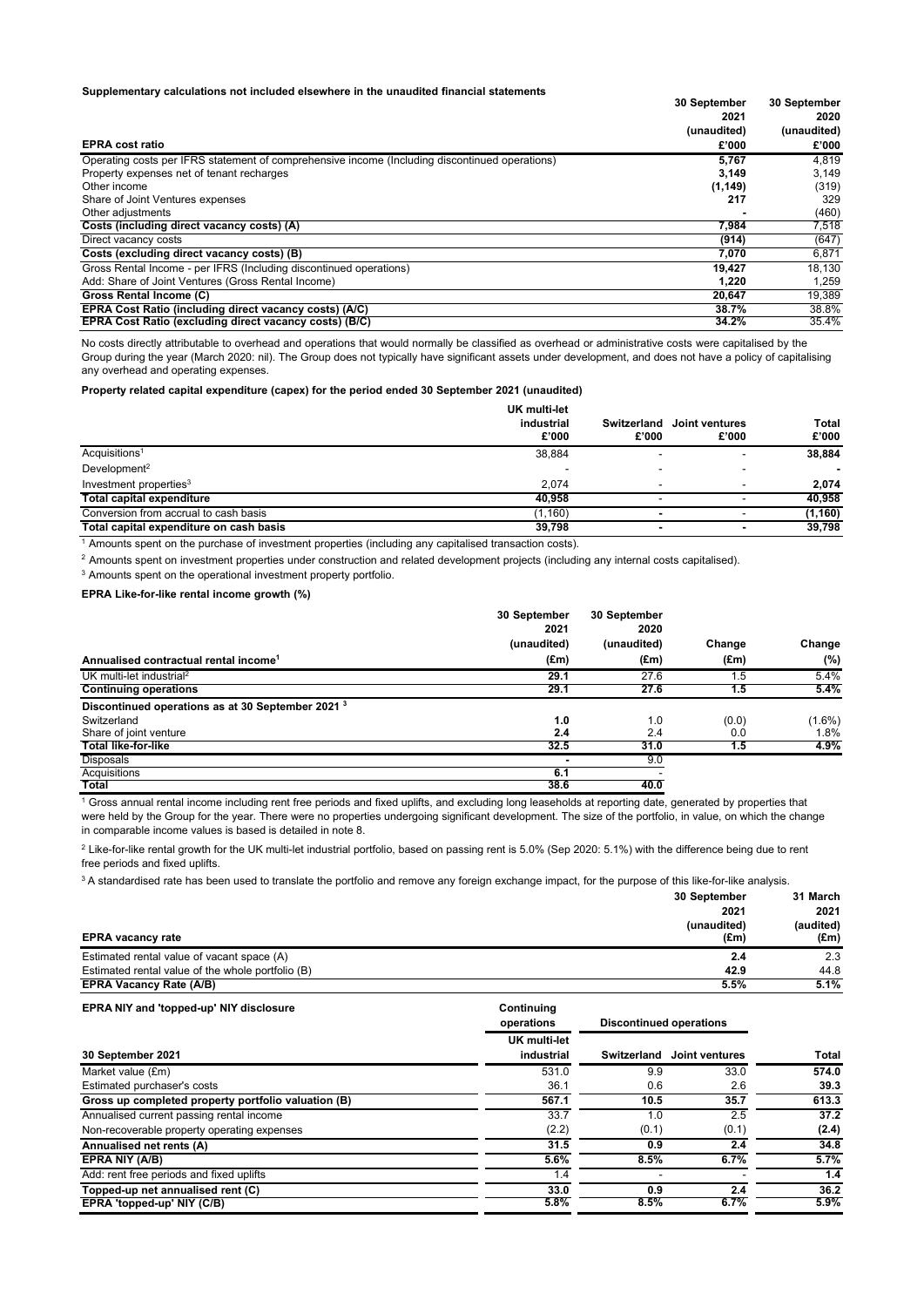## **Other alternative performance measures**

Management use certain financial performance measures to assess the financial and operational performance of the Group. These alternative performance measures are not defined or specified under IFRS or EPRA; however, management believe they provide useful information to readers. These non-IFRS measures may not be comparable to similar measures presented by other companies. The table below summarises the additional alternative performance<br>measures performance measures included in these results.

|                                       | <b>Nearest</b><br><b>IFRS</b>           |                                               | 30 September<br>2021 | 31 March<br>2021                                        |
|---------------------------------------|-----------------------------------------|-----------------------------------------------|----------------------|---------------------------------------------------------|
| Other alternative performance measure | measure                                 | Reference in document                         | (unaudited)          | (audited)                                               |
| <b>Adjusted earnings</b>              | Earnings                                | Operating and financial review<br>and note 5  | £10.0 million        | £19.4 million<br>(£9.7 million at 30 September<br>2020) |
| Adjusted earnings per share           | Earnings per<br>share                   | Operating and financial review<br>and note 5  | 3.45p                | 6.78p<br>(3.40p at 30 September 2020)                   |
| <b>Cost of debt</b>                   | N/A                                     | Operating and financial review                | 1.87%                | 1.93%                                                   |
| Debt maturity                         | N/A                                     | Operating and financial review                | 4.1 years            | 3.9 years                                               |
| <b>Distribution per share</b>         | N/A                                     | Operating and financial review<br>and note 16 | 3.375p               | 3.375p<br>(11 June 2021)                                |
| Headline earnings per share           | Earnings per Note 5<br>share            |                                               | 3.45p                | 7.30 <sub>p</sub><br>(3.08p at 30 September 2020)       |
| Headline earnings per share - diluted | <b>Diluted</b><br>earnings per<br>share | Note 5                                        | 3.44p                | 7.25p<br>(3.05p at 30 September 2020)                   |
| Loan-to-value ratio (LTV)             | N/A                                     | Operating and financial review                | 20.5%                | 28.1%                                                   |
| Total accounting return               | N/A                                     | Operating and financial review                | $9.8\%$              | 11.4%                                                   |

**FX rates in period** 

Average foreign exchange rates in the period: £1.00:€1.1647; £1.00:CHF1.2696 (2020: £1.00:€1.1202; £1.00:CHF1.2057). Period end foreign exchange rates: £1.00:€1.1613; £1.00:CHF1.2567 (31 March 2021: £1.00:€1.1738; £1.00:CHF1.2985).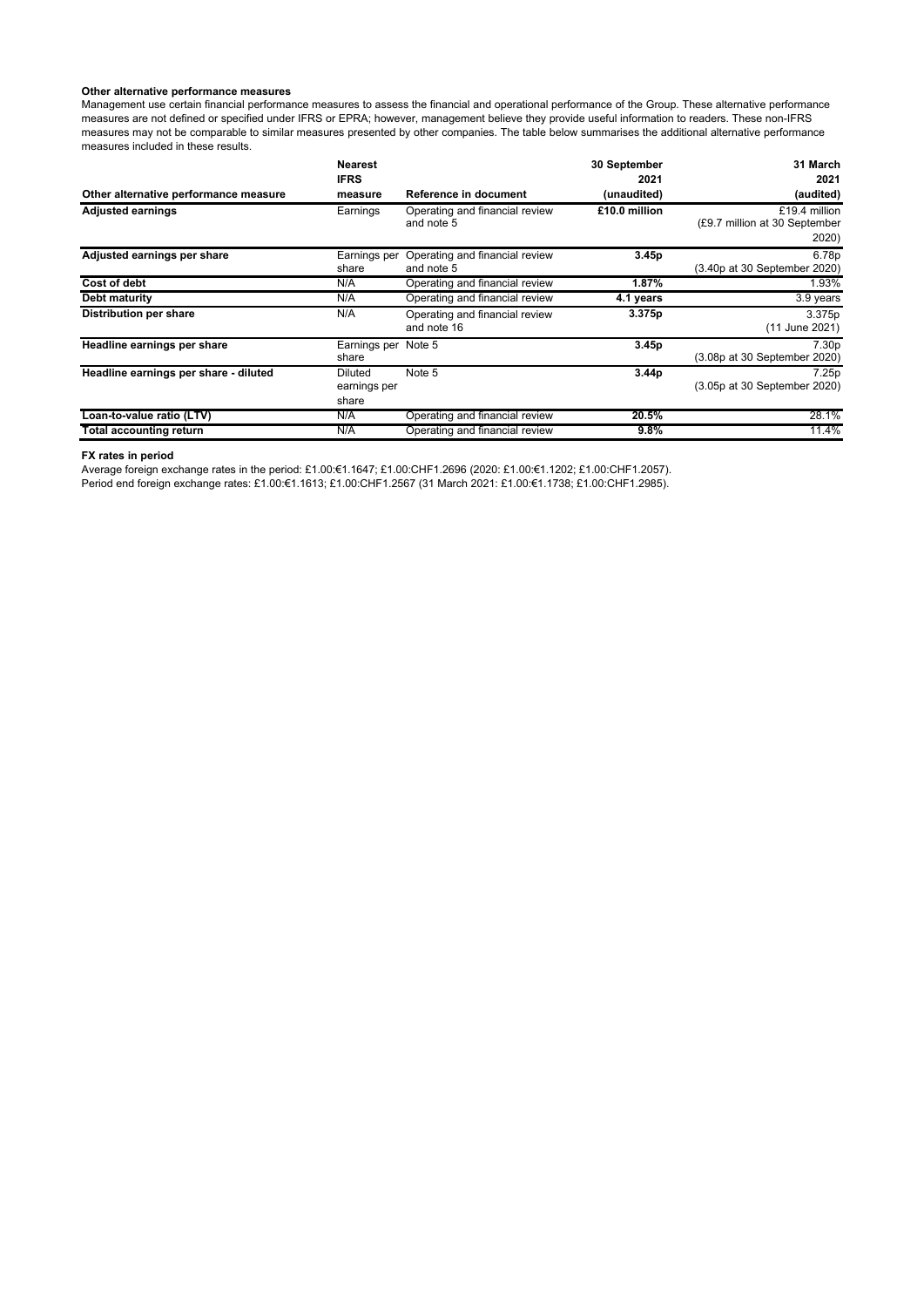### **Glossary**

Utilises EPRA earnings and applies further company-specific adjustments to earnings to exclude items considered not to be in the ordinary course of business or other exceptional items that do not necessarily provide an accurate picture of the Group's underlying operational performance. (Previously referred to as Diluted adjusted EPRA Earnings).

This represents the all-in interest rate after including the reference rate, the margin and interest rate derivative, if applicable. The Group weighted average cost of debt is the all-in interest rate of the Group weighted by loan size.

## **Distribution per share EPRA**

Total distribution per share that Industrial REIT makes to shareholders in respect of the financial year. Distributions are paid twice yearly.

EPRA NIY adjusted for the expiration of rent-free periods (or other unexpired lease incentives such as discounted rent periods and stepped rents).

## **EPRA cost ratio (including direct vacancy costs)** EPRA earnings

Administrative and operating costs expressed as a percentage of gross rental income.

Earnings from operational activities per share after considering dilutive share options.

EPRA net disposal value per share after considering dilutive share options.

Annualised rental income based on the cash rents passing at the statement of financial position date, less non-recoverable property operating expenses, expressed as a percentage of the market value of property.

## EPRA net tangible assets (NTA) **EPRA NRV** per share

The NAV per the IFRS financial statements is adjusted to assume that the entity buys and sells assets, thereby crystallising certain levels of unavoidable deferred tax.

#### **EPRA NTA per share EPRA vacancy rate ATTA START START ATTACK AND LOCAL THE EPRA vacancy rate**

EPRA net tangible assets per share after considering dilutive share options.

Earnings per share based on the weighted average number of shares in issue.

#### **EURIBOR Group**

EURO Interbank Offered Rate; daily reference rate, published by the European Money Markets Institute, based on the average interest rates at which Eurozone banks offer to lend funds.

#### **Headline earnings IFRS**

A method of reporting corporate earnings, as required by the JSE listings requirements. The measure is based entirely on operational, trading, and capital investment activities achieved during the period. Excluded from the headline earnings figure are profits or losses associated with the sale or termination of discontinued operations, fixed assets or related businesses, or from any permanent devaluation or write-off of their values.

### **Interest cover** LIBOR

Represents the number of times net interest payable is covered by underlying rental income (or net rental income, as appropriate).

## Adjusted earnings **Adjusted earnings** per share **Adjusted earnings** per share

Adjusted earnings per share after considering dilutive share options. (Previously referred to as diluted adjusted EPRA Earnings per share).

### **Cost of debt Debt maturity Debt maturity**

Measured in years, the debt maturity is calculated by comparing the reference date (e.g. period-end) to the maturity date of the debt referred to.

The European Public Real Estate Association.

### **EPRA 'topped up' NIY EPRA cost ratio (excluding direct vacancy costs)**

Administrative and operating costs (adjusted to exclude vacancy costs) expressed as a percentage of gross rental income.

Earnings from operational activities. A key measure of the Group's underlying operating results and an indication of the extent to which current dividend payments are supported by earnings.

## **EPRA earnings per share EPRA Like-for-like rental income growth**  EPRA Like-for-like rental income growth

The change in gross contractual rental income at reporting date, generated by properties that were held by the Group for the year, excluding properties undergoing significant development. This measure illustrates the change in comparable income values.

## **EPRA NDV per share EPRA net disposal value (NDV) EPRA net disposal value (NDV)**

An EPRA NAV measure that represents the shareholders' value under a disposal scenario, where deferred tax, financial instruments and certain other adjustments are calculated to the full extent of their liability, net of any resulting tax.

### **EPRA net initial yield (NIY) EPRA net reinstatement value (NRV)**

An EPRA NAV measure that aims to represent the value required to rebuild the entity. The NAV per the IFRS financial statements is adjusted to assume that the entity never sells assets.

EPRA net reinstatement value per share after considering dilutive share options.

Estimated market rental value (ERV) of vacant space divided by ERV of the portfolio as a whole.

## **EPS Estimated rental value (ERV)**

The external valuers' opinion of the open market rent which, on the date of valuation, could reasonably be expected to be obtained on a new letting or rent review of a property.

Industrial REIT, the Company, its subsidiaries and its share of joint ventures.

International Financial Reporting Standards issued by the International Accounting Standards Board.

London Interbank Offered Rate, the interest rate charged by one bank to another for lending money.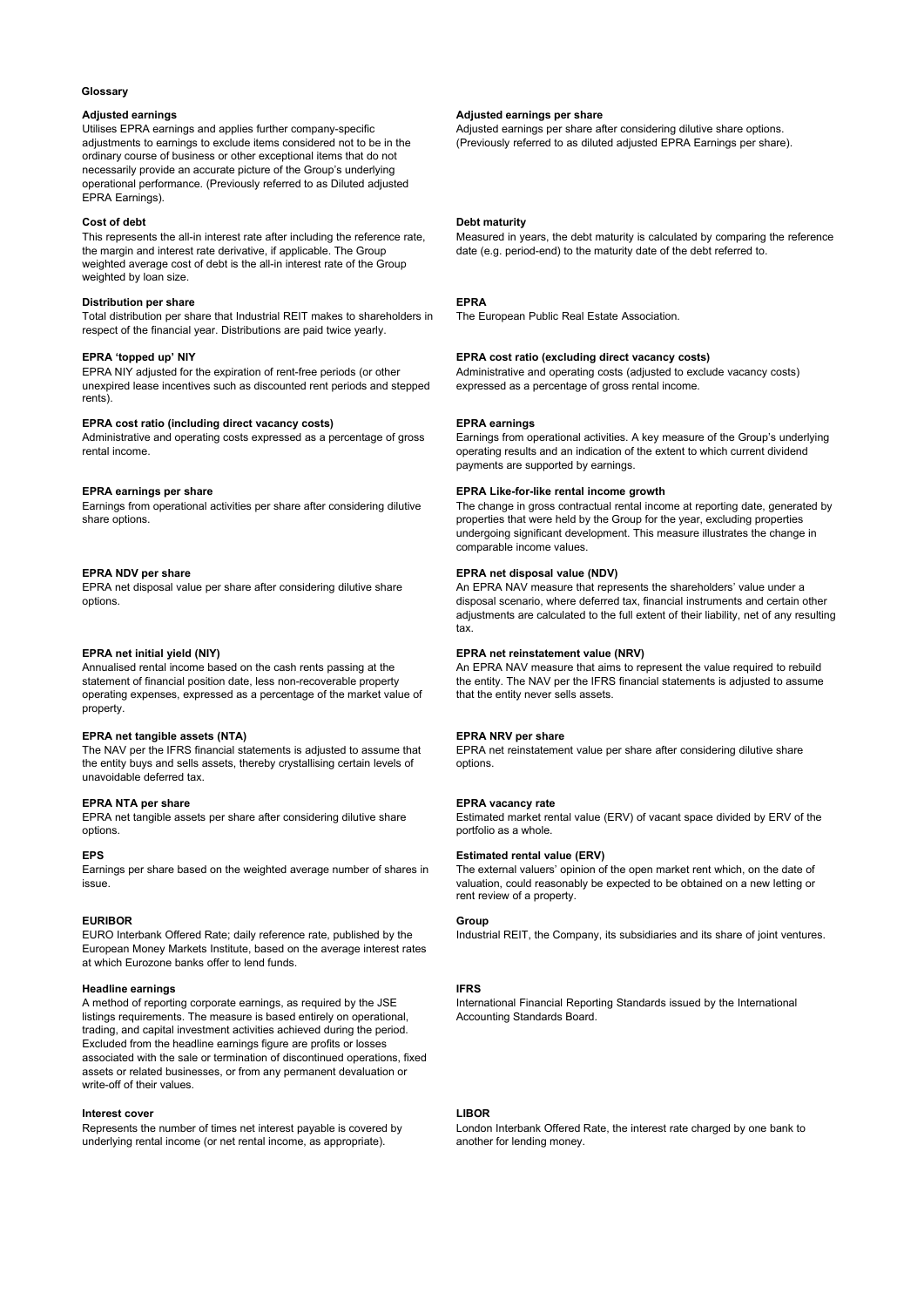This represents the change in a measure (such as passing rent or property valuation) for reference data that applies throughout the current and previous periods under review.

Estimated market rental value (ERV) of occupied space divided by ERV of the portfolio as a whole (the inverse of EPRA vacancy rate).

### **Real estate investment trust (REIT) Real estate investment trust (REIT) Restricted cash**

REITs are property companies that allow people and organisations to invest in commercial property and receive benefits as if they directly owned the properties themselves. The effect is that taxation is moved from the corporate level to the investor level as investors are liable for tax as if they owned the property directly. Industrial REIT became a UK REIT in May 2018.

**SONIA**<br>
Sterling Overnight Index Average.<br>
Sterling Overnight Index Average.<br> **Sterling Overnight Index Average.** 

#### Total shareholder return **Treasury shares Treasury shares Treasury shares Treasury shares**

The growth in value of a shareholding over a specified period, assuming dividends are reinvested to purchase additional units of stock.

#### **Unrestricted cash Voids**

Cash, cash equivalents and liquid investments after deducting restricted cash.

### **WAULT**

Weighted average unexpired lease term, indicating the average remaining life of the leases within our portfolio.

#### **Like-for-like basis Loan-to-value (LTV)**

Loan to value (LTV) is the ratio of principal value of gross debt, less unrestricted cash, to the Group's aggregate value of properties.

# **NAV NAV Net assets per share**<br>
NAV divided by the number of NAV divided by the number of NAV divided by the number

NAV divided by the number of shares in issue at the period (less treasury shares).

## **Occupancy rate Property income distribution (PID) Property income distribution (PID)**

As a REIT, the Group is obliged to distribute 90% of its UK property taxexempt profits. PIDs are profits distributed to shareholders, which are subject to tax in the hands of the shareholders as property income. PIDs are normally paid net of withholding tax currently at 20%, which the REIT pays to the tax authorities on behalf of the shareholder. Certain types of shareholders (e.g. pension funds) are tax exempt and receive PIDs without deduction of withholding tax. REITs also pay out normal dividends, which are taxed in the same way as dividends received from non- REIT companies and are not subject to withholding tax.

Represents restricted cash balances, including tenant deposits, service charge monies held by managing agents and monies held in bank accounts secured by lenders, for the purposes of debt repayments.

Growth in EPRA NTA per share plus dividends paid, expressed as a percentage of EPRA NTA per share at the beginning of the period.

Shares repurchased by the Company, reducing the amount of outstanding stock on the open market.

Unlet space as a percentage of area, including voids where refurbishment work is being carried out unless specifically mentioned.